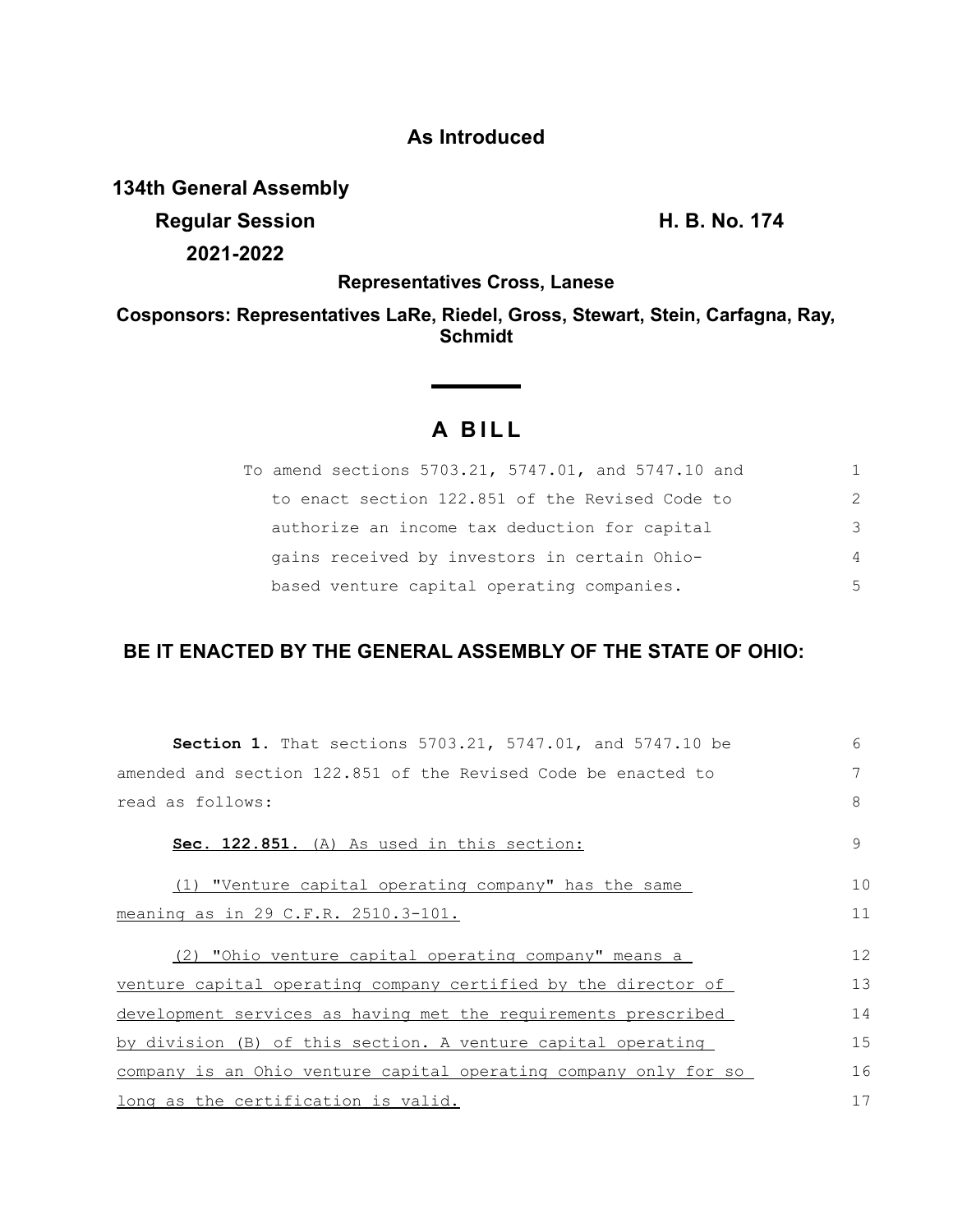| (3) "Ohio business" means a business that, in either the                | 18 |
|-------------------------------------------------------------------------|----|
| calendar year in which a capital gain from the business is              | 19 |
| recognized by the Ohio venture capital operating company or its         | 20 |
| direct or indirect investors or the calendar year in which the          | 21 |
| Ohio venture capital operating company distributes an equity            | 22 |
| interest or security in the business, has its headquarters in           | 23 |
| this state and employs more than one-half of the total number of        | 24 |
| its full-time equivalent employees in this state. For the               | 25 |
| purpose of this section, an employee is employed in this state          | 26 |
| <u>if the business is required to withhold income tax under section</u> | 27 |
| 5747.06 of the Revised Code for fifty per cent or more of the           | 28 |
| compensation paid to the employee in either the calendar year in        | 29 |
| which the Ohio venture capital operating company or its direct          | 30 |
| or indirect investors recognize a capital gain from the business        | 31 |
| or the calendar year in which the Ohio venture capital operating        | 32 |
| company distributes an equity interest or security in the               | 33 |
| business, as applicable.                                                | 34 |
| (4) "Qualifying interest" means a direct or indirect                    | 35 |
| ownership interest acquired through an investment of cash or            | 36 |
| cash equivalent made in, or the provision of services to, a             | 37 |
| venture capital operating company during the period for which it        | 38 |
| was certified as an Ohio venture capital operating company.             | 39 |
| (B) (1) A venture capital operating company may apply to                | 40 |
| the director of development services for certification as an            | 41 |
| <u>Ohio venture capital operating company if it manages, or has</u>     | 42 |
| capital commitments of, at least fifty million dollars in active        | 43 |
| assets and at least two-thirds of its managing and general              | 44 |
| partners are residents of Ohio under division (I) of section            | 45 |
| 5747.01 of the Revised Code. The director, in consultation with         | 46 |
| the tax commissioner, shall prescribe the form and manner of the        | 47 |
| application and the information or documentation required to be         | 48 |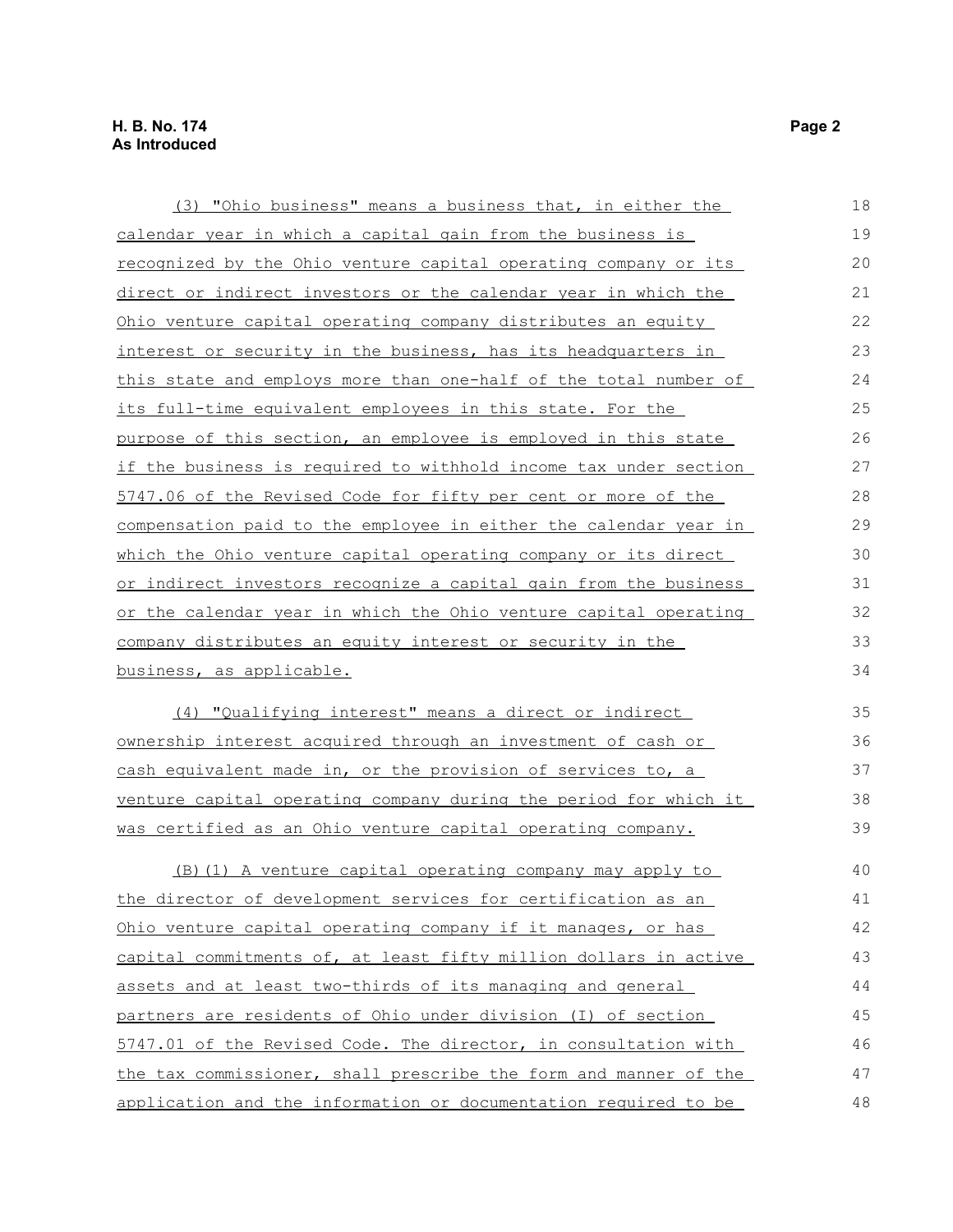#### submitted with the application.

(2) The director shall review and make a determination with respect to each application submitted under this division within sixty days of receipt. The director shall grant certification to any applicant that meets the criteria prescribed by this division. The director shall decline certification of any applicant that does not meet such criteria. The director shall notify the applicant and the tax commissioner of the director's determination in writing. 50 51 52 53 54 55 56 57

(C)(1) Certification as an Ohio venture capital operating company is valid for as long as the company continues to qualify as a venture capital operating company and meets the criteria prescribed by division (B)(1) of this section.

(2) A company that no longer qualifies as a venture capital operating company or no longer meets the criteria prescribed by division (B)(1) of this section shall notify the director within thirty days of the date the company ceases to qualify. 62 63 64 65 66

(3) Upon receiving such a notification or upon otherwise discovering that an Ohio venture capital operating company no longer qualifies for certification, the director shall issue a written notice of revocation to the venture capital operating company and the tax commissioner. The notice shall state the effective date of the revocation, which shall be the date the company ceased to qualify for certification as an Ohio venture capital operating company. 67 68 69 70 71 72 73 74

(4) An Ohio venture capital operating company receiving such a notice may contest the director's decision to revoke its certification or the effective date of that revocation by 75 76 77

49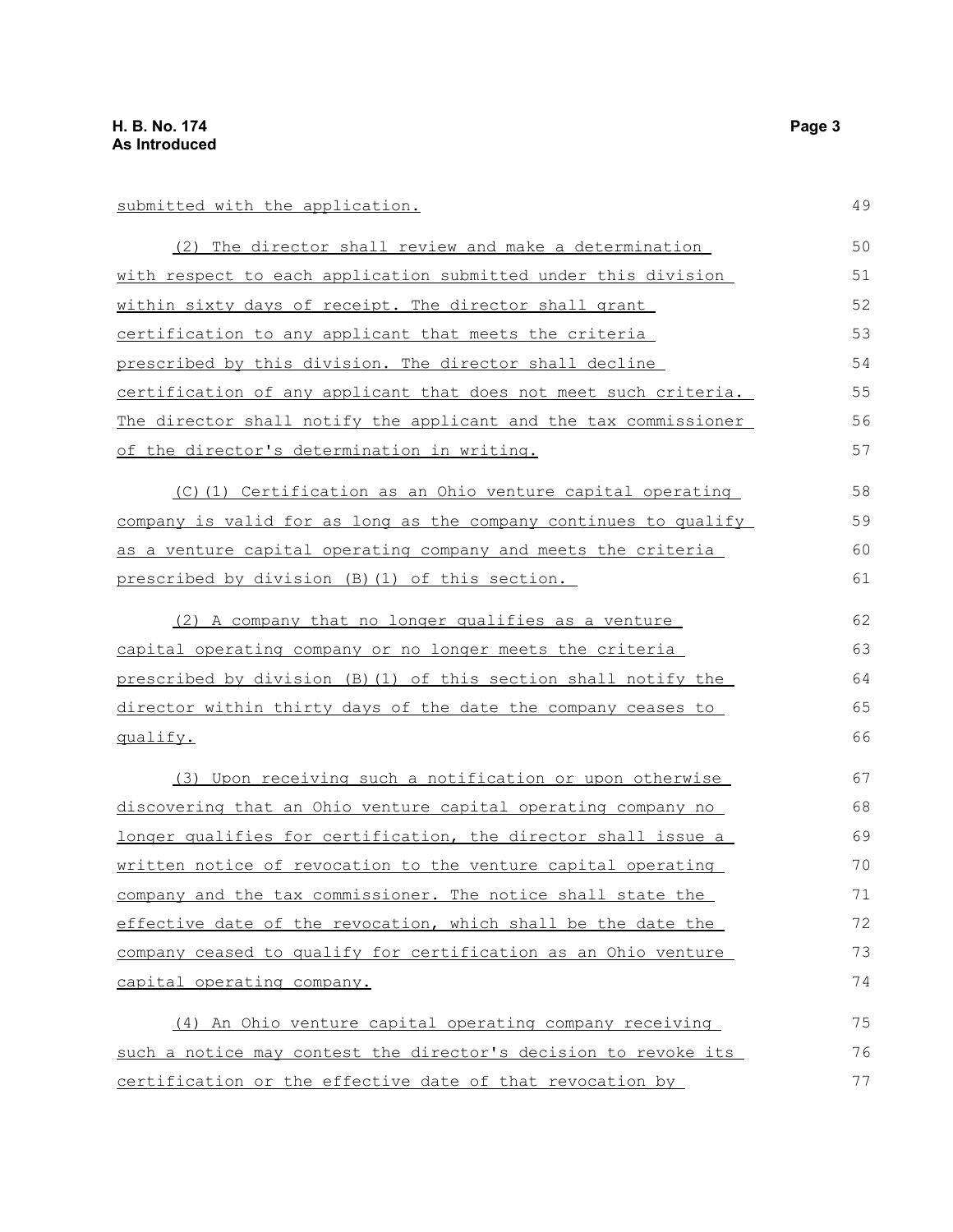| submitting additional information or documentation to the        | 78  |
|------------------------------------------------------------------|-----|
| director and requesting reconsideration in writing within thirty | 79  |
| days of the notice of revocation based on that information or    | 80  |
| documentation. The director shall review and evaluate any such   | 81  |
| requests within thirty days of receipt. The director shall       | 82  |
| notify the company and tax commissioner in writing of the        | 83  |
| director's decision on the request, which shall not be subject   | 84  |
| to appeal or further review.                                     | 85  |
| (D) (1) On or after the first day of January and on or           | 86  |
| before the first day of February of each year, a company that is | 87  |
| certified as an Ohio venture capital operating company shall     | 88  |
| provide the following information, on forms prescribed by the    | 89  |
| director of development services, to the director and the tax    | 90  |
| commissioner:                                                    | 91  |
| (a) The name, social security or federal employer                | 92  |
| identification number, and ownership percentage of each person   |     |
| <u>with a qualifying interest in the company;</u>                | 94  |
| The amount of capital gains generated during the<br>(b)          | 95  |
| portion of the previous calendar year during which the company   | 96  |
| was certified as an Ohio venture capital operating company;      | 97  |
| (c) A description of the company's investments that              | 98  |
| generated the capital gains described in division (D) (1) (b) of | 99  |
| <u>this section, including the date of sale and whether the</u>  | 100 |
| investment was in an Ohio business;                              | 101 |
| (d) The amount of, and basis in, any equity interests or         | 102 |
| securities distributed to each investor, arranged by entity,     | 103 |
| while the company was certified as an Ohio venture capital       | 104 |
| operating company and whether the entity is an Ohio business;    | 105 |
| (e) Any other information the director, in consultation          | 106 |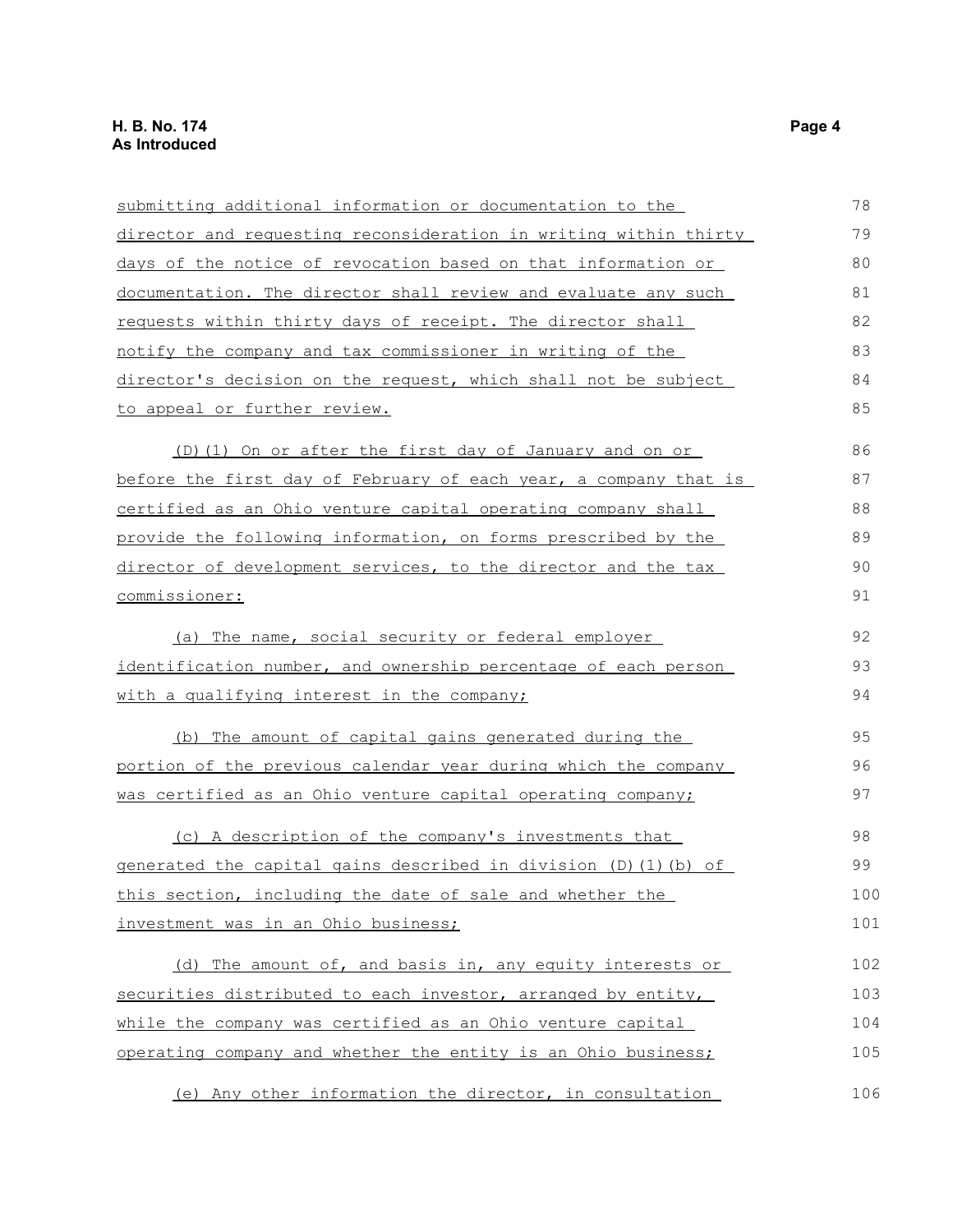| with the tax commissioner, considers relevant and necessary to    | 107 |
|-------------------------------------------------------------------|-----|
| administer the deduction allowed under division (A) (33) of       | 108 |
| section 5747.01 of the Revised Code.                              | 109 |
| (2) The director shall review the information submitted           | 110 |
| under division (D) (1) of this section by an Ohio venture capital | 111 |
| operating company within sixty days of receipt. If the company    | 112 |
| generated capital gains that qualify for the deduction allowed    | 113 |
| under division (A) (33) of section 5747.01 of the Revised Code or | 114 |
| distributed equity interests or securities that, when sold, will  | 115 |
| qualify for the deduction once income is recognized from its      | 116 |
| disposition, the director shall issue a certificate to the        | 117 |
| company. The certificate shall include a unique number and the    | 118 |
| following information:                                            | 119 |
| (a) The total amount of capital gains generated during the        | 120 |
| portion of the year during which the company was certified as an  | 121 |
| Ohio venture capital operating company;                           | 122 |
| The portion of the capital gains attributable to the<br>(b)       | 123 |
| company's investments in Ohio businesses; and                     | 124 |
| (c) The total amount of, and basis in, any equity                 | 125 |
| interests or securities distributed during the portion of the     | 126 |
| year during which the company was certified as an Ohio venture    | 127 |
| capital operating company;                                        | 128 |
| (d) The portion of the distributed equity interests or            | 129 |
| securities attributable to the company's investments in Ohio      | 130 |
| businesses;                                                       | 131 |
| The portion of the amounts described in divisions (D)<br>(e)      | 132 |
| (2) (a) and (b) of this section attributable to each individual   | 133 |
| with a qualifying interest in the company;                        | 134 |
| (f) Any other information the director or tax commissioner        | 135 |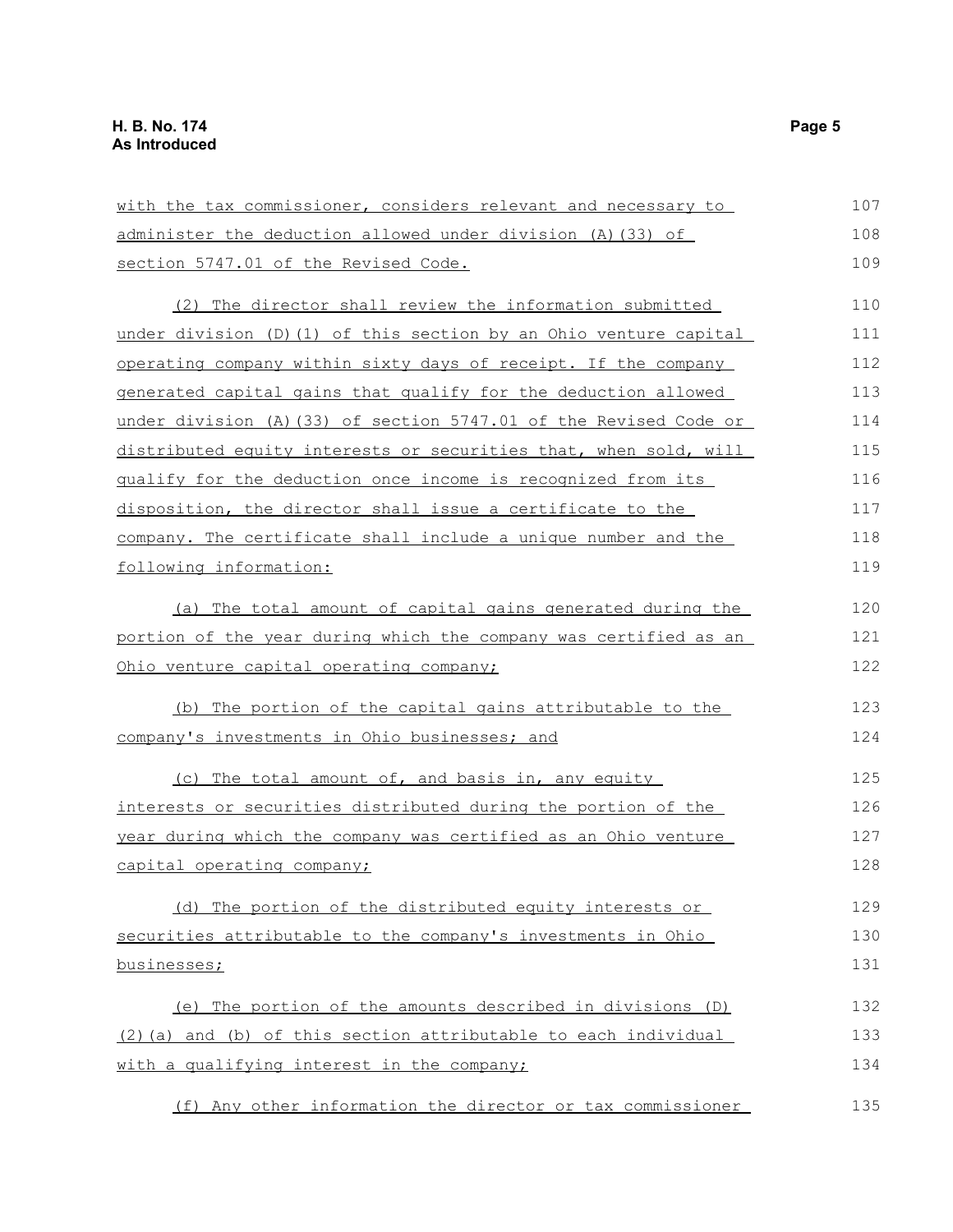considers necessary for the administration of the deduction allowed under division (A)(33) of section 5747.01 of the Revised Code. (E) An Ohio venture capital operating company shall provide each person with a qualifying interest in the company with a copy of the certificate issued under division (D) of this section and any other documentation necessary to compute the adjustments under division (A)(33) of section 5747.01 of the Revised Code. A pass-through entity that receives a certificate issued under this division from an Ohio venture capital operating company shall provide its investors with a copy of the certificate and any other documentation necessary to compute the adjustments under division (A)(33) of section 5747.01 of the Revised Code. A taxpayer claiming a deduction under division (A)(33)(a) of section 5747.01 of the Revised Code shall provide, upon request of the tax commissioner, a copy of that certificate. The taxpayer shall retain a copy of the certificate for four years from the later of the final filing date of the return on which the deduction was claimed or the date the return on which the deduction was claimed is filed. (F) The director of development services, in consultation with the tax commissioner, may adopt rules in accordance with Chapter 119. of the Revised Code as are necessary to administer this section. **Sec. 5703.21.** (A) Except as provided in divisions (B) and (C) of this section, no agent of the department of taxation, except in the agent's report to the department or when called on to testify in any court or proceeding, shall divulge any 136 137 138 139 140 141 142 143 144 145 146 147 148 149 150 151 152 153 154 155 156 157 158 159 160 161 162 163 164

information acquired by the agent as to the transactions,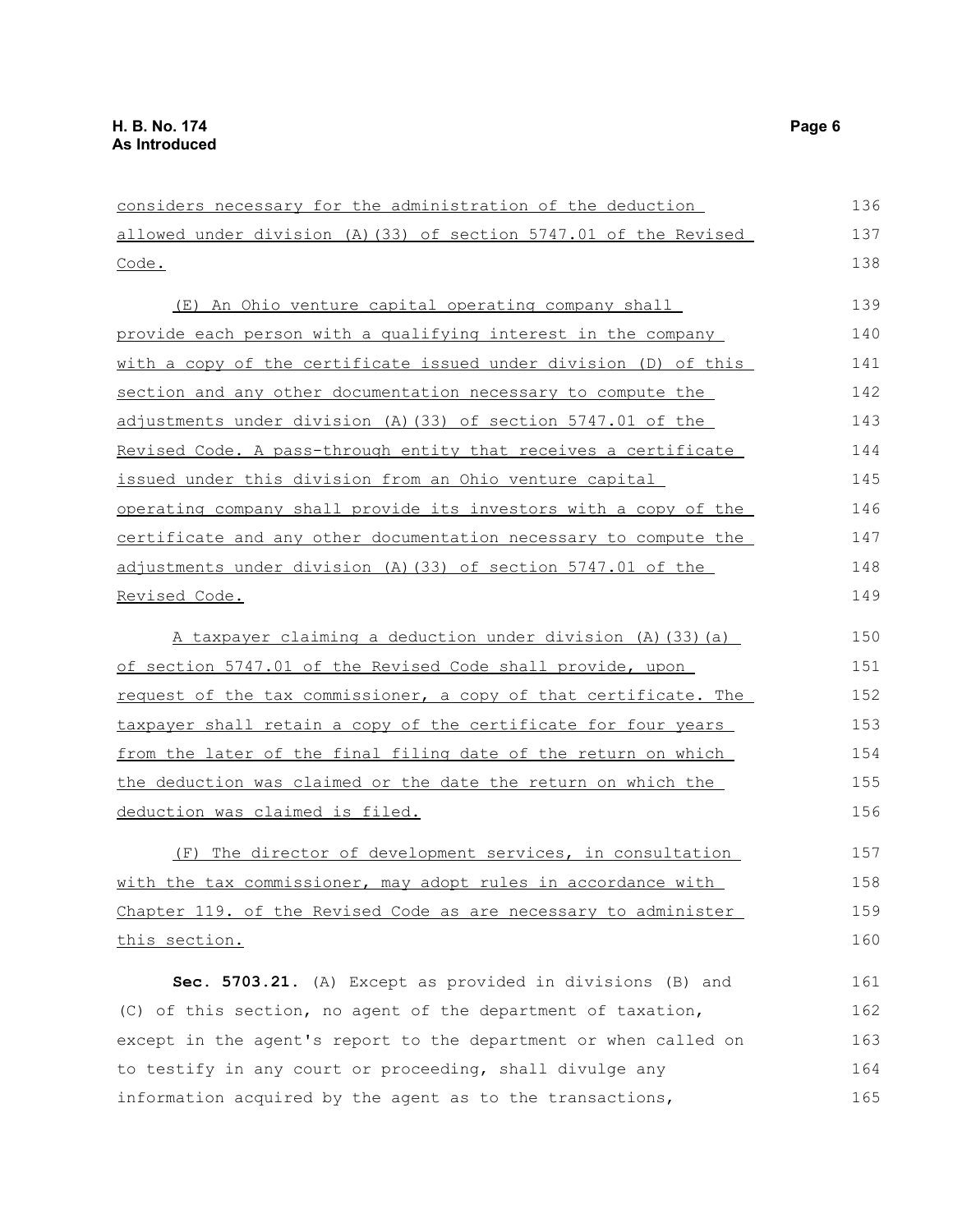#### **H. B. No. 174** Page 7 **As Introduced**

property, or business of any person while acting or claiming to act under orders of the department. Whoever violates this provision shall thereafter be disqualified from acting as an officer or employee or in any other capacity under appointment or employment of the department. 166 167 168 169 170

(B)(1) For purposes of an audit pursuant to section 117.15 of the Revised Code, or an audit of the department pursuant to Chapter 117. of the Revised Code, or an audit, pursuant to that chapter, the objective of which is to express an opinion on a financial report or statement prepared or issued pursuant to division (A)(7) or (9) of section 126.21 of the Revised Code, the officers and employees of the auditor of state charged with conducting the audit shall have access to and the right to examine any state tax returns and state tax return information in the possession of the department to the extent that the access and examination are necessary for purposes of the audit. Any information acquired as the result of that access and examination shall not be divulged for any purpose other than as required for the audit or unless the officers and employees are required to testify in a court or proceeding under compulsion of legal process. Whoever violates this provision shall thereafter be disqualified from acting as an officer or employee or in any other capacity under appointment or employment of the auditor of state. 171 172 173 174 175 176 177 178 179 180 181 182 183 184 185 186 187 188 189

(2) For purposes of an internal audit pursuant to section 126.45 of the Revised Code, the officers and employees of the office of internal audit in the office of budget and management charged with directing the internal audit shall have access to and the right to examine any state tax returns and state tax return information in the possession of the department to the extent that the access and examination are necessary for 190 191 192 193 194 195 196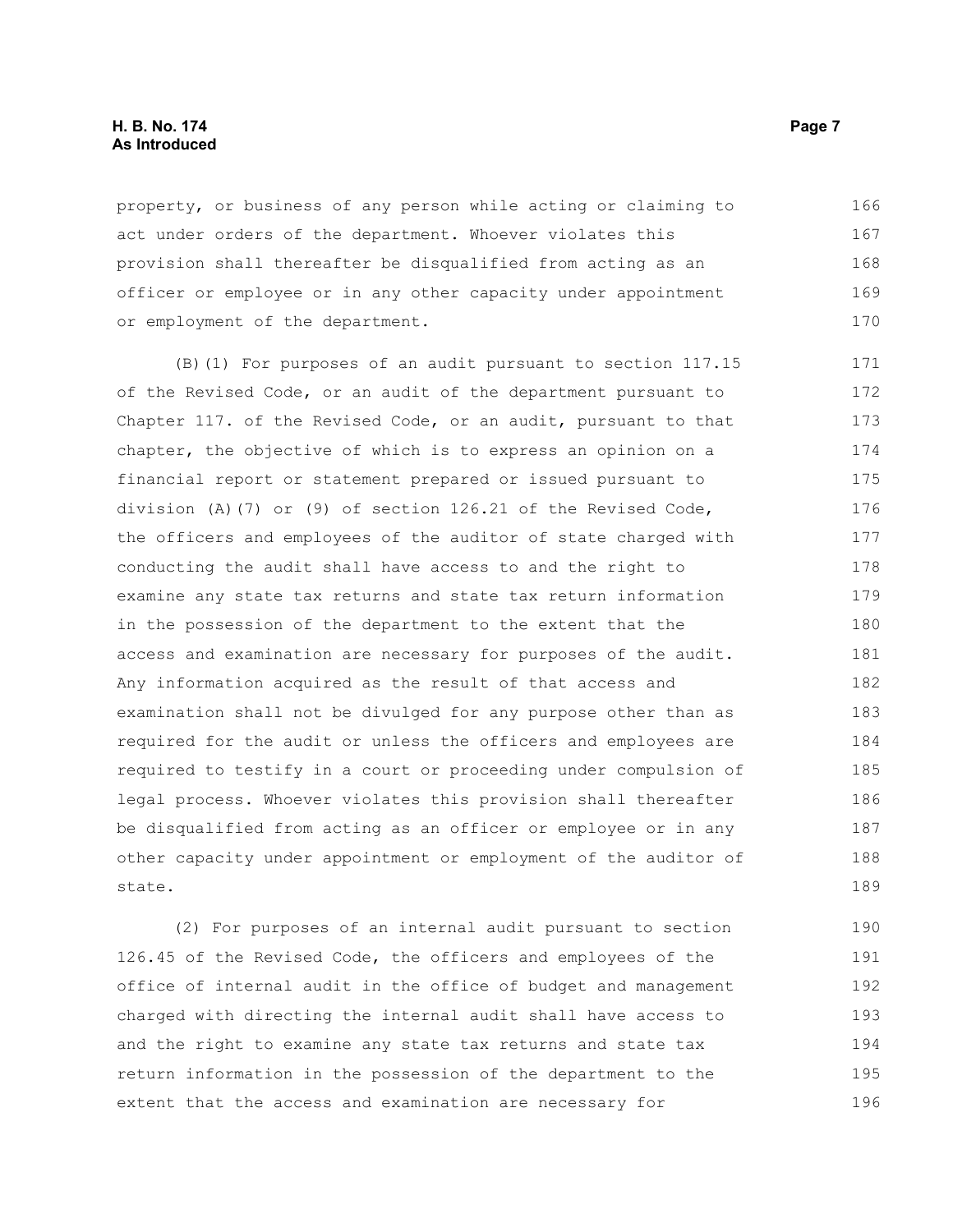purposes of the internal audit. Any information acquired as the result of that access and examination shall not be divulged for any purpose other than as required for the internal audit or unless the officers and employees are required to testify in a court or proceeding under compulsion of legal process. Whoever violates this provision shall thereafter be disqualified from acting as an officer or employee or in any other capacity under appointment or employment of the office of internal audit. 197 198 199 200 201 202 203 204

(3) As provided by section 6103(d)(2) of the Internal Revenue Code, any federal tax returns or federal tax information that the department has acquired from the internal revenue service, through federal and state statutory authority, may be disclosed to the auditor of state or the office of internal audit solely for purposes of an audit of the department. 205 206 207 208 209 210

(4) For purposes of Chapter 3739. of the Revised Code, an agent of the department of taxation may share information with the division of state fire marshal that the agent finds during the course of an investigation.

(C) Division (A) of this section does not prohibit any of the following:

(1) Divulging information contained in applications, complaints, and related documents filed with the department under section 5715.27 of the Revised Code or in applications filed with the department under section 5715.39 of the Revised Code; 217 218 219 220 221

(2) Providing information to the office of child support within the department of job and family services pursuant to section 3125.43 of the Revised Code; 222 223 224

(3) Disclosing to the motor vehicle repair board any 225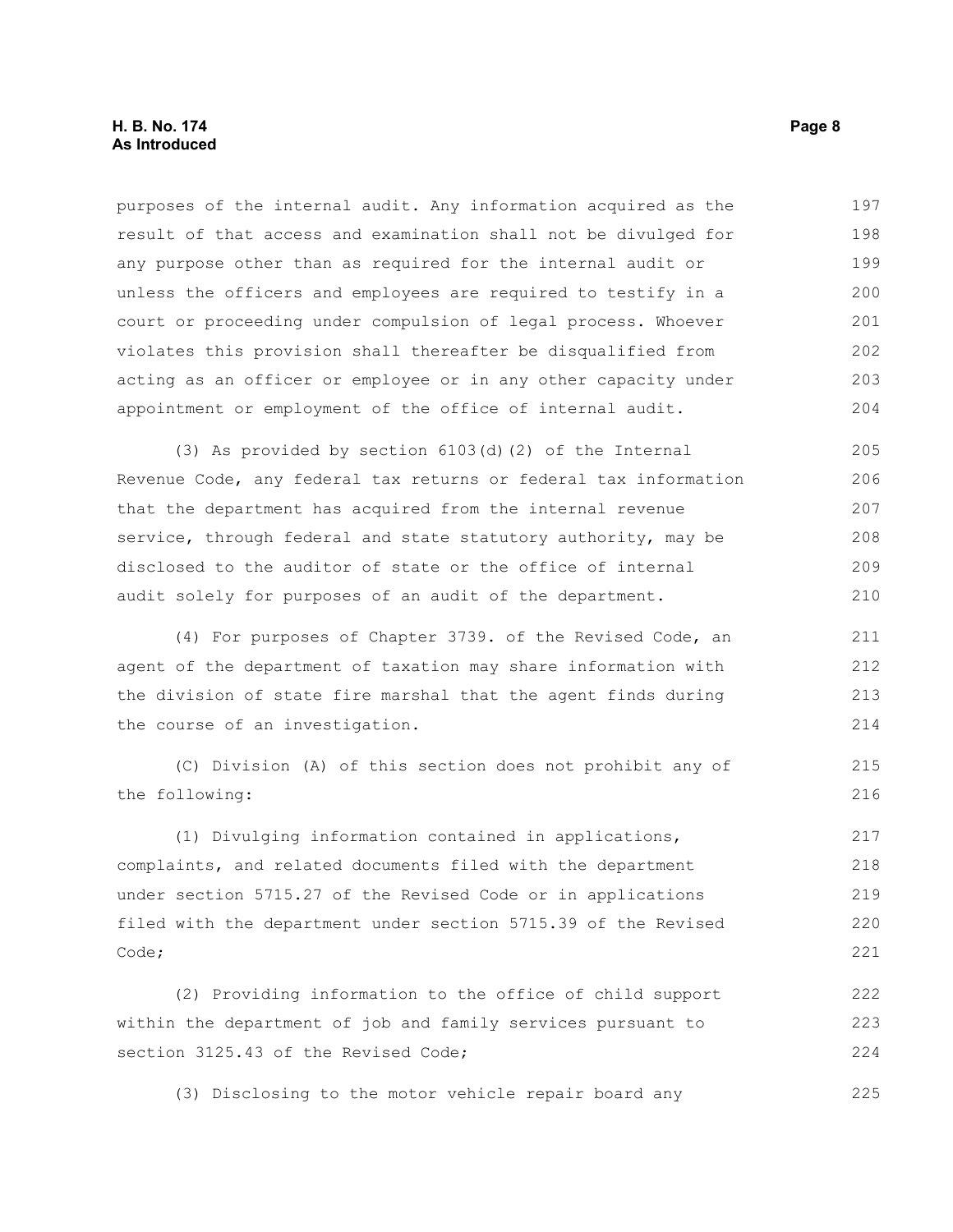#### **H. B. No. 174** Page 9 **As Introduced**

information in the possession of the department that is necessary for the board to verify the existence of an applicant's valid vendor's license and current state tax identification number under section 4775.07 of the Revised Code; (4) Providing information to the administrator of workers' compensation pursuant to sections 4123.271 and 4123.591 of the Revised Code; (5) Providing to the attorney general information the department obtains under division (J) of section 1346.01 of the Revised Code; (6) Permitting properly authorized officers, employees, or agents of a municipal corporation from inspecting reports or information pursuant to section 718.84 of the Revised Code or rules adopted under section 5745.16 of the Revised Code; (7) Providing information regarding the name, account number, or business address of a holder of a vendor's license issued pursuant to section 5739.17 of the Revised Code, a holder of a direct payment permit issued pursuant to section 5739.031 of the Revised Code, or a seller having a use tax account maintained pursuant to section 5741.17 of the Revised Code, or information regarding the active or inactive status of a vendor's license, direct payment permit, or seller's use tax account; (8) Releasing invoices or invoice information furnished 226 227 228 229 230 231 232 233 234 235 236 237 238 239 240 241 242 243 244 245 246 247 248 249

section; (9) Providing to a county auditor notices or documents concerning or affecting the taxable value of property in the county auditor's county. Unless authorized by law to disclose 252 253 254

under section 4301.433 of the Revised Code pursuant to that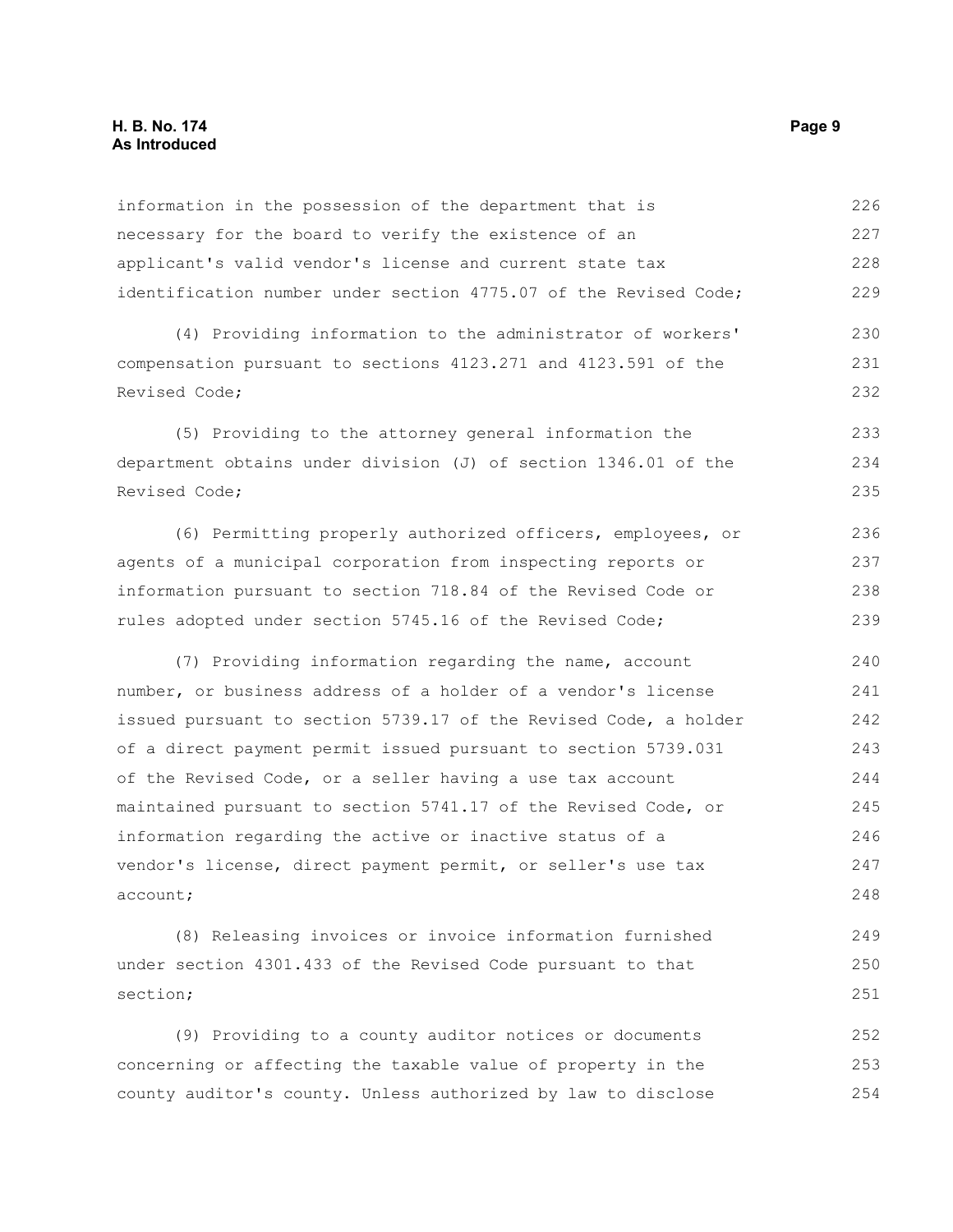documents so provided, the county auditor shall not disclose such documents; 255 256

(10) Providing to a county auditor sales or use tax return or audit information under section 333.06 of the Revised Code;

(11) Subject to section 4301.441 of the Revised Code, disclosing to the appropriate state agency information in the possession of the department of taxation that is necessary to verify a permit holder's gallonage or noncompliance with taxes levied under Chapter 4301. or 4305. of the Revised Code; 259 260 261 262 263

(12) Disclosing to the department of natural resources information in the possession of the department of taxation that is necessary for the department of taxation to verify the taxpayer's compliance with section 5749.02 of the Revised Code or to allow the department of natural resources to enforce Chapter 1509. of the Revised Code; 264 265 266 267 268 269

(13) Disclosing to the department of job and family services, industrial commission, and bureau of workers' compensation information in the possession of the department of taxation solely for the purpose of identifying employers that misclassify employees as independent contractors or that fail to properly report and pay employer tax liabilities. The department of taxation shall disclose only such information that is necessary to verify employer compliance with law administered by those agencies. 270 271 272 273 274 275 276 277 278

(14) Disclosing to the Ohio casino control commission information in the possession of the department of taxation that is necessary to verify a casino operator's compliance with section 5747.063 or 5753.02 of the Revised Code and sections related thereto; 279 280 281 282 283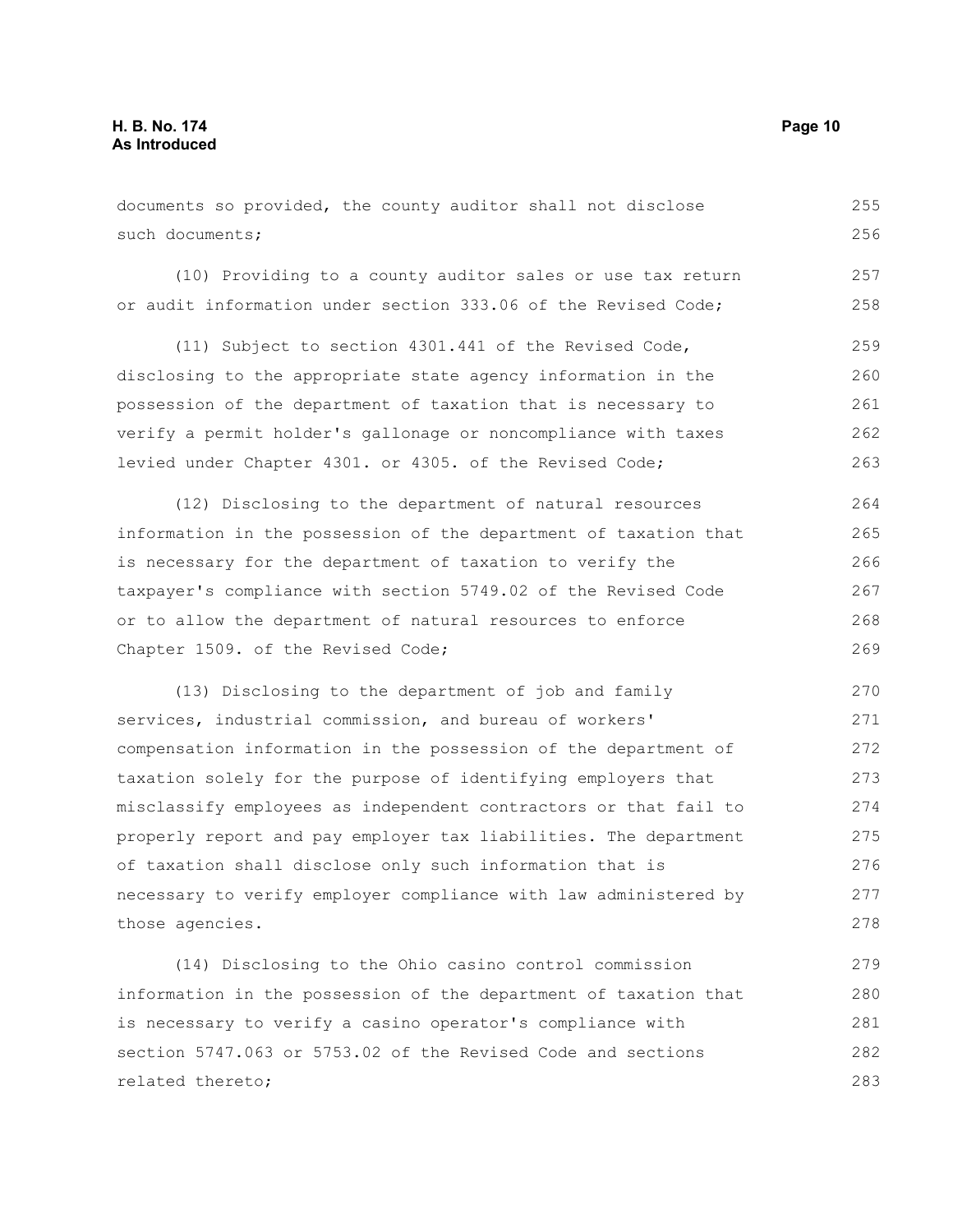#### **H. B. No. 174 Page 11 As Introduced**

(15) Disclosing to the state lottery commission information in the possession of the department of taxation that is necessary to verify a lottery sales agent's compliance with section 5747.064 of the Revised Code. 284 285 286 287

(16) Disclosing to the development services agency information in the possession of the department of taxation that is necessary to ensure compliance with the laws of this state governing taxation and to verify information reported to the development services agency for the purpose of evaluating potential tax credits, deductions, grants, or loans. Such information shall not include information received from the internal revenue service the disclosure of which is prohibited by section 6103 of the Internal Revenue Code. No officer, employee, or agent of the development services agency shall disclose any information provided to the development services agency by the department of taxation under division (C)(16) of this section except when disclosure of the information is necessary for, and made solely for the purpose of facilitating, the evaluation of potential tax credits, deductions, grants, or loans. 288 289 290 291 292 293 294 295 296 297 298 299 300 301 302 303

(17) Disclosing to the department of insurance information in the possession of the department of taxation that is necessary to ensure a taxpayer's compliance with the requirements with any tax credit administered by the development services agency and claimed by the taxpayer against any tax administered by the superintendent of insurance. No officer, employee, or agent of the department of insurance shall disclose any information provided to the department of insurance by the department of taxation under division (C)(17) of this section. 304 305 306 307 308 309 310 311 312

(18) Disclosing to the division of liquor control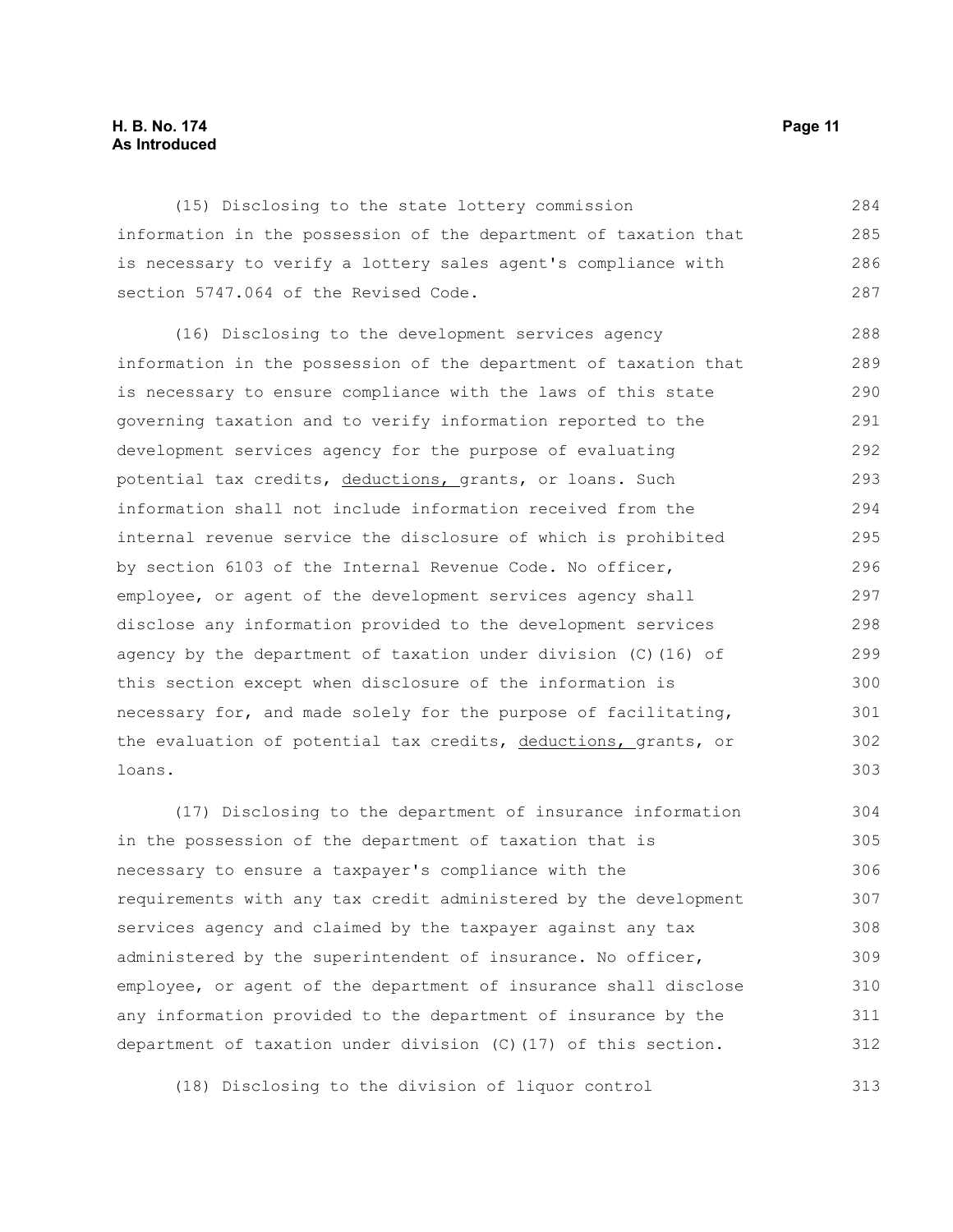information in the possession of the department of taxation that is necessary for the division and department to comply with the requirements of sections 4303.26 and 4303.271 of the Revised Code. 314 315 316 317

(19) Disclosing to the department of education, upon that department's request, information in the possession of the department of taxation that is necessary only to verify whether the family income of a student applying for or receiving a scholarship under the educational choice scholarship pilot program is equal to, less than, or greater than the income thresholds prescribed by section 3310.02 or 3310.032 of the Revised Code. The department of education shall provide sufficient information about the student and the student's family to enable the department of taxation to make the verification. 318 319 320 321 322 323 324 325 326 327 328

**Sec. 5747.01.** Except as otherwise expressly provided or clearly appearing from the context, any term used in this chapter that is not otherwise defined in this section has the same meaning as when used in a comparable context in the laws of the United States relating to federal income taxes or if not used in a comparable context in those laws, has the same meaning as in section 5733.40 of the Revised Code. Any reference in this chapter to the Internal Revenue Code includes other laws of the United States relating to federal income taxes. 329 330 331 332 333 334 335 336 337

As used in this chapter:

(A) "Adjusted gross income" or "Ohio adjusted gross income" means federal adjusted gross income, as defined and used in the Internal Revenue Code, adjusted as provided in this section: 339 340 341 342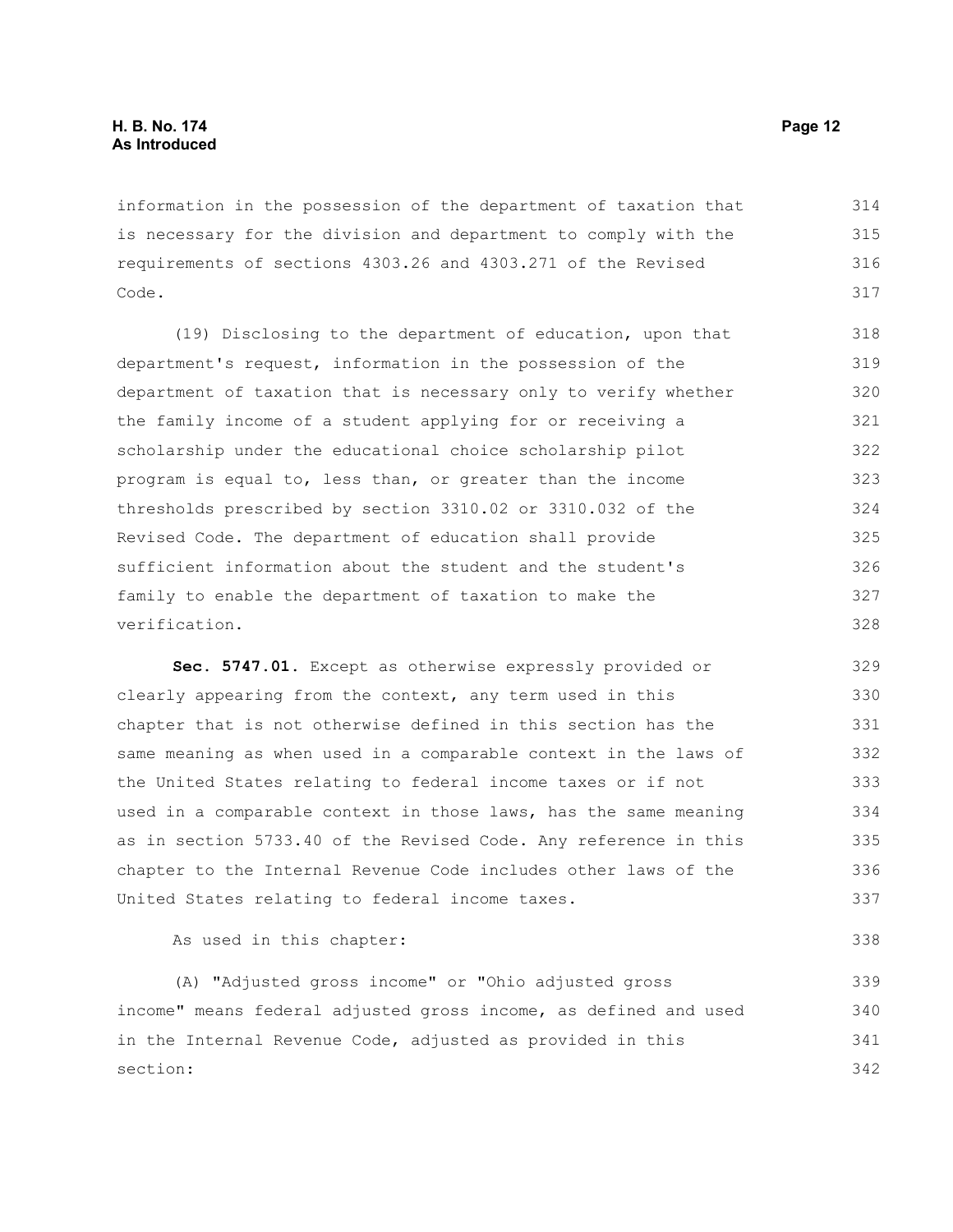(1) Add interest or dividends on obligations or securities of any state or of any political subdivision or authority of any state, other than this state and its subdivisions and authorities. 343 344 345 346

(2) Add interest or dividends on obligations of any authority, commission, instrumentality, territory, or possession of the United States to the extent that the interest or dividends are exempt from federal income taxes but not from state income taxes. 347 348 349 350 351

(3) Deduct interest or dividends on obligations of the United States and its territories and possessions or of any authority, commission, or instrumentality of the United States to the extent that the interest or dividends are included in federal adjusted gross income but exempt from state income taxes under the laws of the United States. 352 353 354 355 356 357

(4) Deduct disability and survivor's benefits to the extent included in federal adjusted gross income. 358 359

(5) Deduct benefits under Title II of the Social Security Act and tier 1 railroad retirement benefits to the extent included in federal adjusted gross income under section 86 of the Internal Revenue Code. 360 361 362 363

(6) Deduct the amount of wages and salaries, if any, not otherwise allowable as a deduction but that would have been allowable as a deduction in computing federal adjusted gross income for the taxable year, had the targeted jobs credit allowed and determined under sections 38, 51, and 52 of the Internal Revenue Code not been in effect. 364 365 366 367 368 369

(7) Deduct any interest or interest equivalent on public obligations and purchase obligations to the extent that the 370 371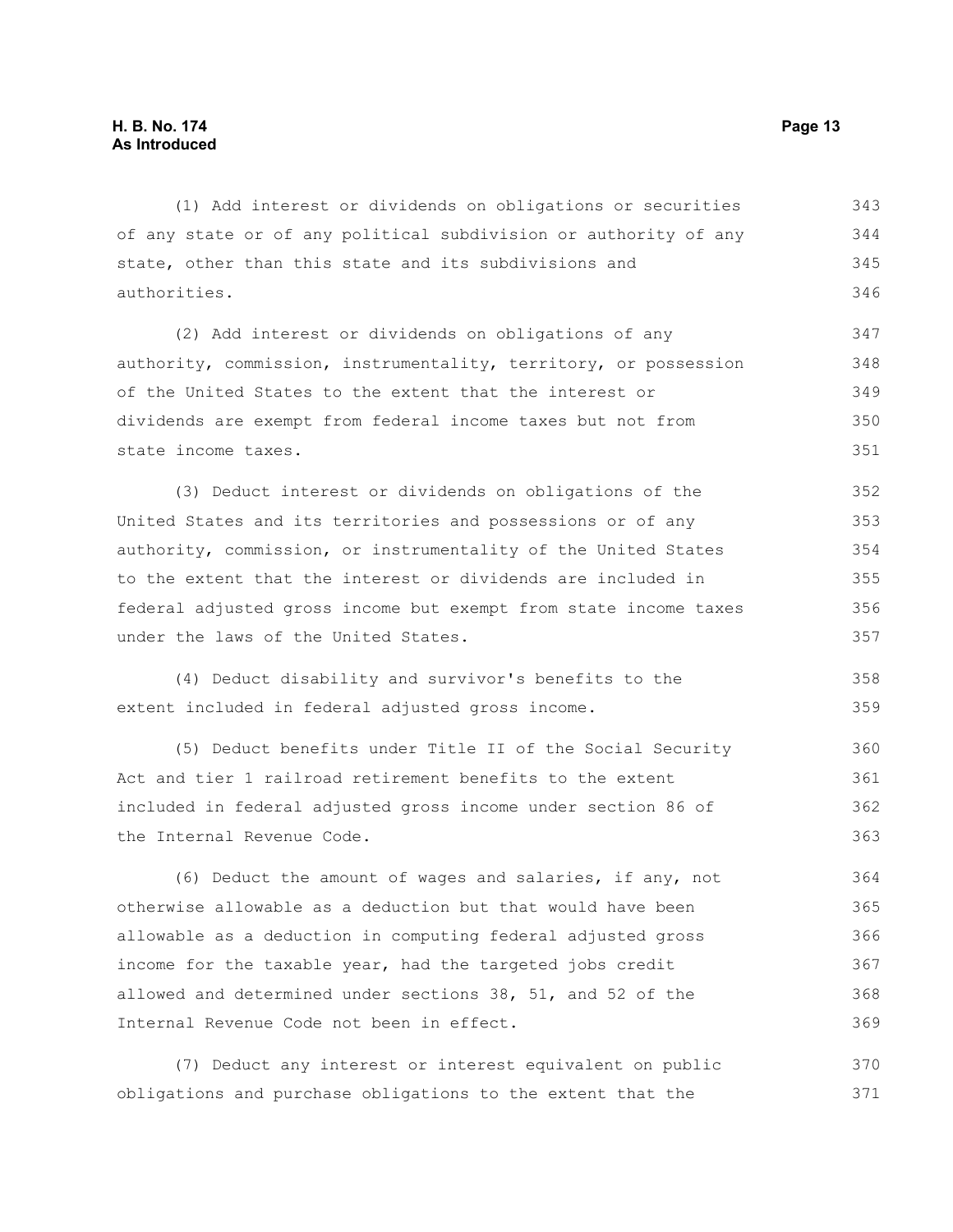interest or interest equivalent is included in federal adjusted gross income.

(8) Add any loss or deduct any gain resulting from the sale, exchange, or other disposition of public obligations to the extent that the loss has been deducted or the gain has been included in computing federal adjusted gross income. 374 375 376 377

(9) Deduct or add amounts, as provided under section 5747.70 of the Revised Code, related to contributions to variable college savings program accounts made or tuition units purchased pursuant to Chapter 3334. of the Revised Code. 378 379 380 381

(10)(a) Deduct, to the extent not otherwise allowable as a deduction or exclusion in computing federal or Ohio adjusted gross income for the taxable year, the amount the taxpayer paid during the taxable year for medical care insurance and qualified long-term care insurance for the taxpayer, the taxpayer's spouse, and dependents. No deduction for medical care insurance under division  $(A)$  (10)(a) of this section shall be allowed either to any taxpayer who is eligible to participate in any subsidized health plan maintained by any employer of the taxpayer or of the taxpayer's spouse, or to any taxpayer who is entitled to, or on application would be entitled to, benefits under part A of Title XVIII of the "Social Security Act," 49 Stat. 620 (1935), 42 U.S.C. 301, as amended. For the purposes of division (A)(10)(a) of this section, "subsidized health plan" means a health plan for which the employer pays any portion of the plan's cost. The deduction allowed under division  $(A)$  (10)(a) of this section shall be the net of any related premium refunds, related premium reimbursements, or related insurance premium dividends received during the taxable year. 382 383 384 385 386 387 388 389 390 391 392 393 394 395 396 397 398 399 400

(b) Deduct, to the extent not otherwise deducted or 401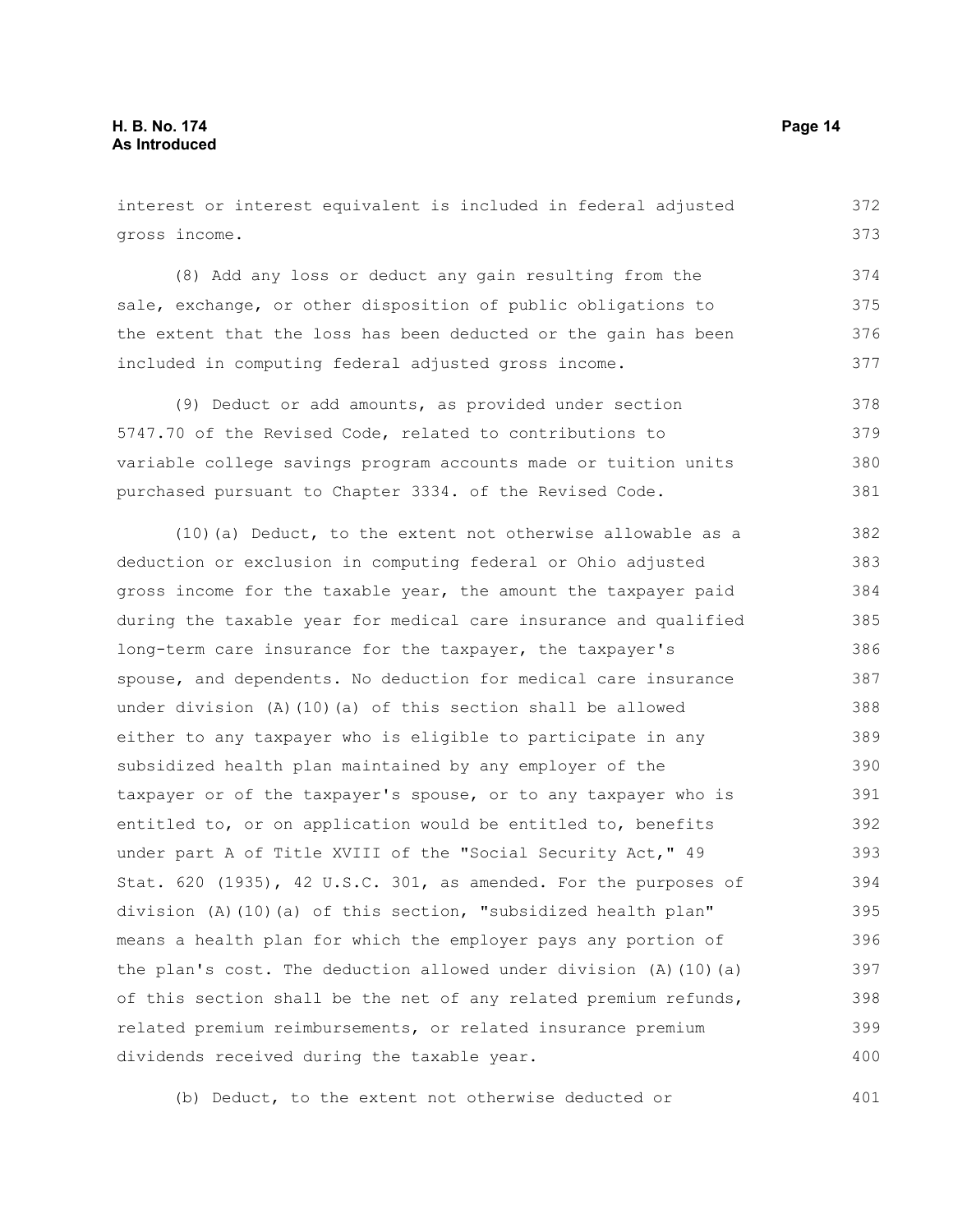#### **H. B. No. 174 Page 15 As Introduced**

excluded in computing federal or Ohio adjusted gross income during the taxable year, the amount the taxpayer paid during the taxable year, not compensated for by any insurance or otherwise, for medical care of the taxpayer, the taxpayer's spouse, and dependents, to the extent the expenses exceed seven and one-half per cent of the taxpayer's federal adjusted gross income. 402 403 404 405 406 407

(c) For purposes of division (A)(10) of this section, "medical care" has the meaning given in section 213 of the Internal Revenue Code, subject to the special rules, limitations, and exclusions set forth therein, and "qualified long-term care" has the same meaning given in section 7702B(c) of the Internal Revenue Code. Solely for purposes of division (A)(10)(a) of this section, "dependent" includes a person who otherwise would be a "qualifying relative" and thus a "dependent" under section 152 of the Internal Revenue Code but for the fact that the person fails to meet the income and support limitations under section 152(d)(1)(B) and (C) of the Internal Revenue Code. 408 409 410 411 412 413 414 415 416 417 418 419

(11)(a) Deduct any amount included in federal adjusted gross income solely because the amount represents a reimbursement or refund of expenses that in any year the taxpayer had deducted as an itemized deduction pursuant to section 63 of the Internal Revenue Code and applicable United States department of the treasury regulations. The deduction otherwise allowed under division (A)(11)(a) of this section shall be reduced to the extent the reimbursement is attributable to an amount the taxpayer deducted under this section in any taxable year. 420 421 422 423 424 425 426 427 428 429

(b) Add any amount not otherwise included in Ohio adjusted gross income for any taxable year to the extent that the amount 430 431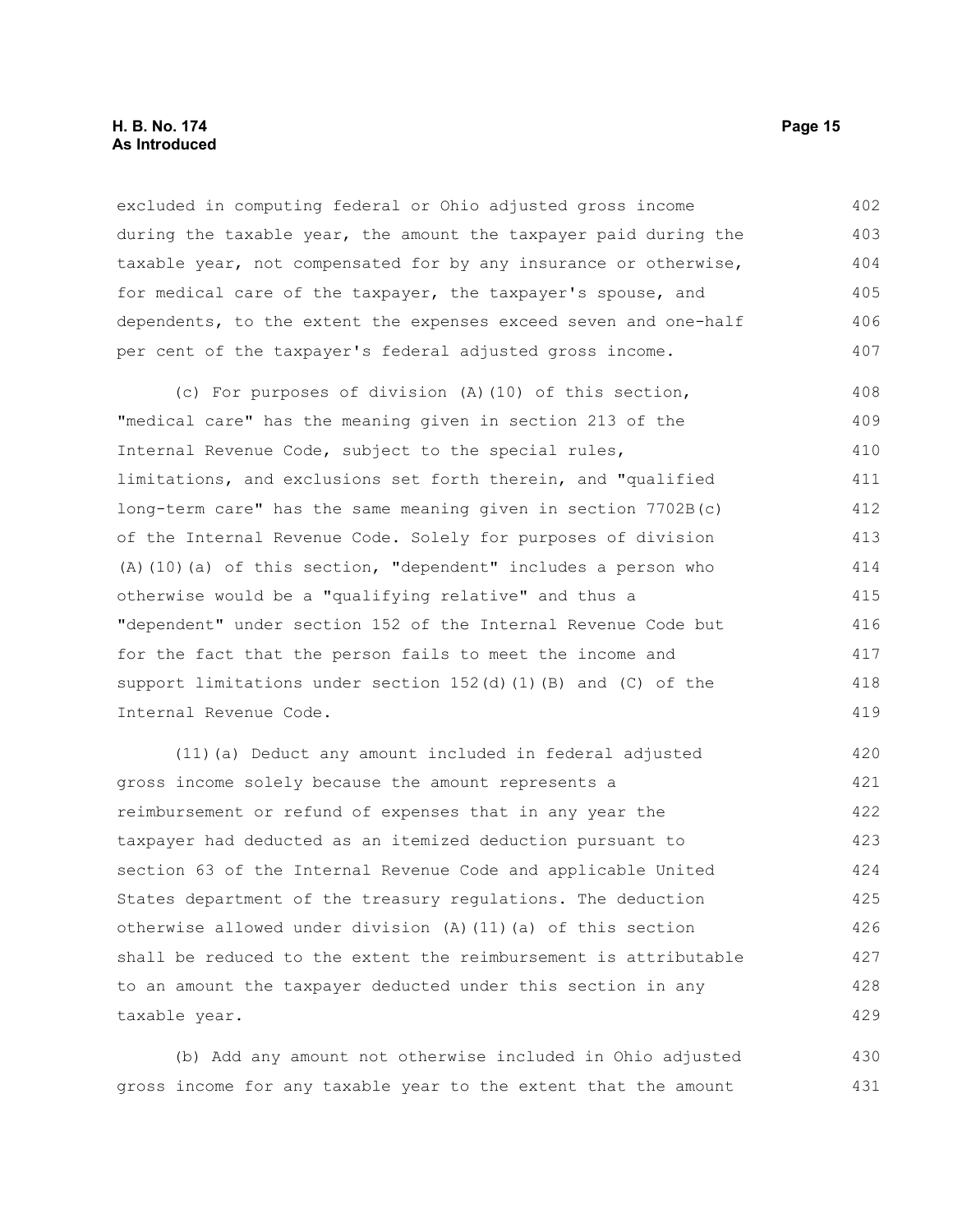is attributable to the recovery during the taxable year of any amount deducted or excluded in computing federal or Ohio adjusted gross income in any taxable year. 432 433 434

(12) Deduct any portion of the deduction described in section 1341(a)(2) of the Internal Revenue Code, for repaying previously reported income received under a claim of right, that meets both of the following requirements: 435 436 437 438

(a) It is allowable for repayment of an item that was included in the taxpayer's adjusted gross income for a prior taxable year and did not qualify for a credit under division (A) or (B) of section 5747.05 of the Revised Code for that year; 439 440 441 442

(b) It does not otherwise reduce the taxpayer's adjusted gross income for the current or any other taxable year. 443 444

(13) Deduct an amount equal to the deposits made to, and net investment earnings of, a medical savings account during the taxable year, in accordance with section 3924.66 of the Revised Code. The deduction allowed by division (A)(13) of this section does not apply to medical savings account deposits and earnings otherwise deducted or excluded for the current or any other taxable year from the taxpayer's federal adjusted gross income. 445 446 447 448 449 450 451

(14)(a) Add an amount equal to the funds withdrawn from a medical savings account during the taxable year, and the net investment earnings on those funds, when the funds withdrawn were used for any purpose other than to reimburse an account holder for, or to pay, eligible medical expenses, in accordance with section 3924.66 of the Revised Code; 452 453 454 455 456 457

(b) Add the amounts distributed from a medical savings account under division (A)(2) of section 3924.68 of the Revised Code during the taxable year. 458 459 460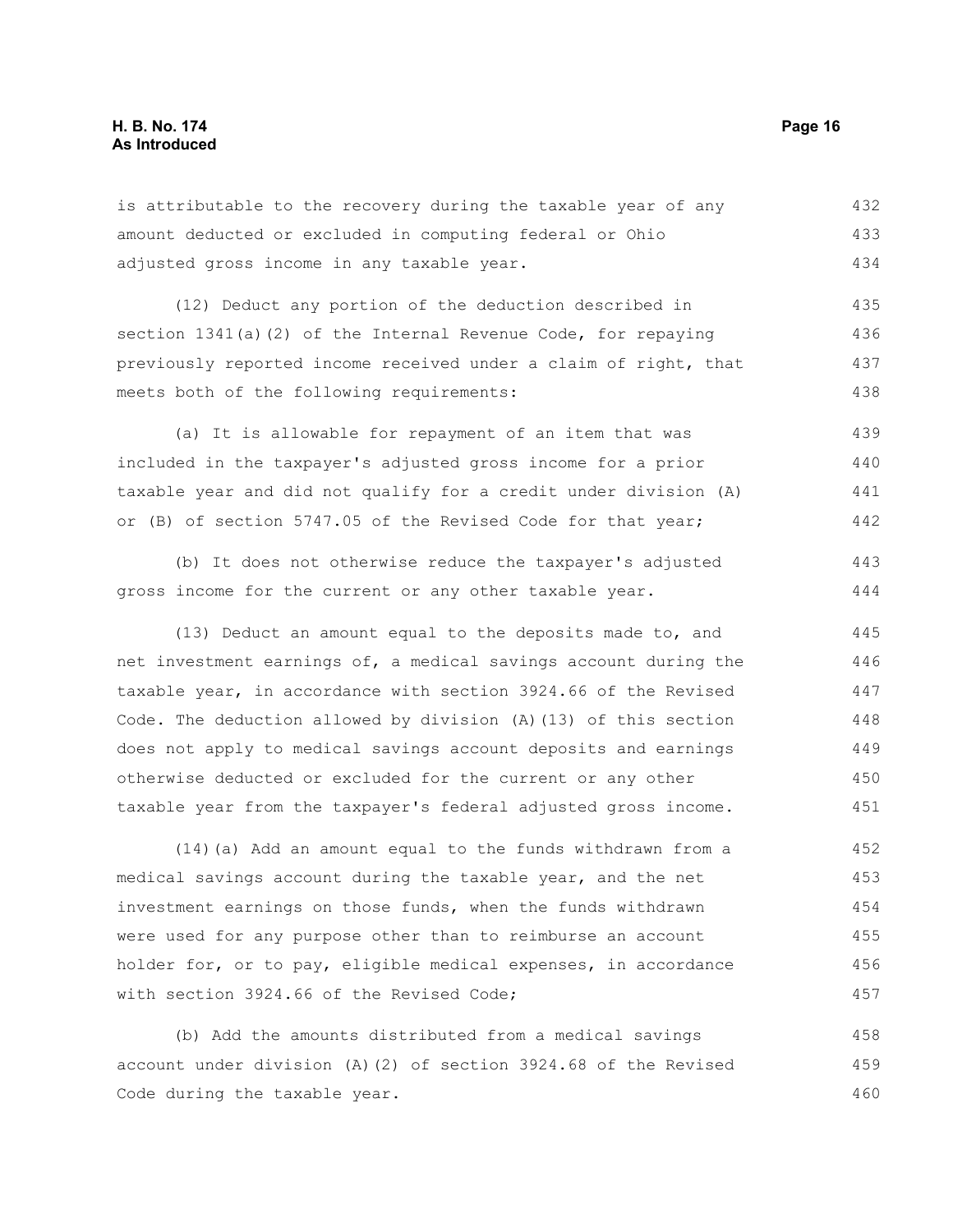(15) Add any amount claimed as a credit under section 5747.059 of the Revised Code to the extent that such amount satisfies either of the following: 461 462 463

(a) The amount was deducted or excluded from the computation of the taxpayer's federal adjusted gross income as required to be reported for the taxpayer's taxable year under the Internal Revenue Code; 464 465 466 467

(b) The amount resulted in a reduction of the taxpayer's federal adjusted gross income as required to be reported for any of the taxpayer's taxable years under the Internal Revenue Code. 468 469 470

(16) Deduct the amount contributed by the taxpayer to an individual development account program established by a county department of job and family services pursuant to sections 329.11 to 329.14 of the Revised Code for the purpose of matching funds deposited by program participants. On request of the tax commissioner, the taxpayer shall provide any information that, in the tax commissioner's opinion, is necessary to establish the amount deducted under division (A)(16) of this section. 471 472 473 474 475 476 477 478

(17)(a)(i) Subject to divisions (A)(17)(a)(iii), (iv), and (v) of this section, add five-sixths of the amount of depreciation expense allowed by subsection (k) of section 168 of the Internal Revenue Code, including the taxpayer's proportionate or distributive share of the amount of depreciation expense allowed by that subsection to a passthrough entity in which the taxpayer has a direct or indirect ownership interest. 479 480 481 482 483 484 485 486

(ii) Subject to divisions (A)(17)(a)(iii), (iv), and (v) of this section, add five-sixths of the amount of qualifying section 179 depreciation expense, including the taxpayer's 487 488 489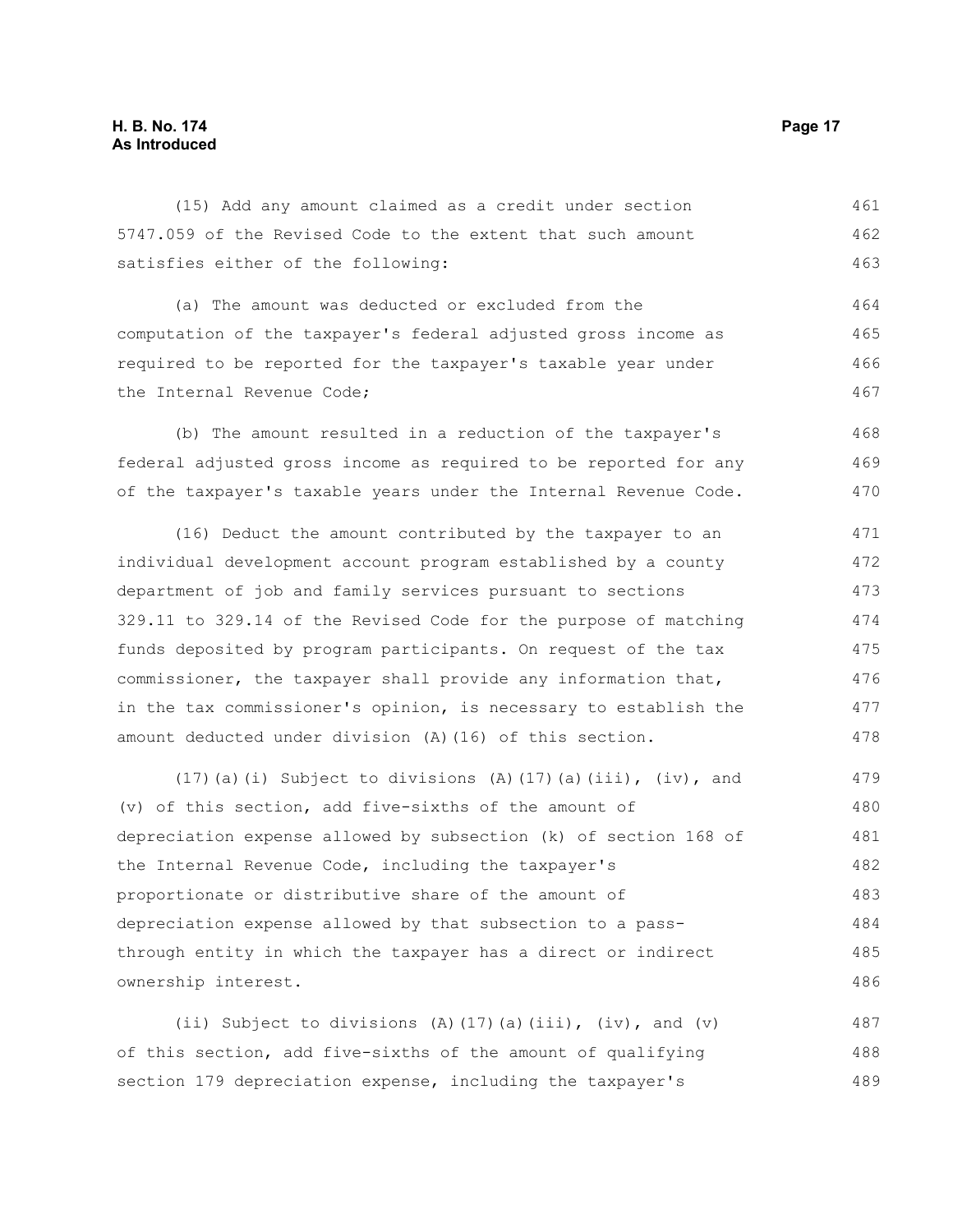proportionate or distributive share of the amount of qualifying section 179 depreciation expense allowed to any pass-through entity in which the taxpayer has a direct or indirect ownership interest. 490 491 492 493

(iii) Subject to division (A)(17)(a)(v) of this section, for taxable years beginning in 2012 or thereafter, if the increase in income taxes withheld by the taxpayer is equal to or greater than ten per cent of income taxes withheld by the taxpayer during the taxpayer's immediately preceding taxable year, "two-thirds" shall be substituted for "five-sixths" for the purpose of divisions  $(A)$  (17)(a)(i) and (ii) of this section. 494 495 496 497 498 499 500

(iv) Subject to division (A)(17)(a)(v) of this section, for taxable years beginning in 2012 or thereafter, a taxpayer is not required to add an amount under division (A)(17) of this section if the increase in income taxes withheld by the taxpayer and by any pass-through entity in which the taxpayer has a direct or indirect ownership interest is equal to or greater than the sum of (I) the amount of qualifying section 179 depreciation expense and (II) the amount of depreciation expense allowed to the taxpayer by subsection (k) of section 168 of the Internal Revenue Code, and including the taxpayer's proportionate or distributive shares of such amounts allowed to any such pass-through entities. 501 502 503 504 505 506 507 508 509 510 511 512

(v) If a taxpayer directly or indirectly incurs a net operating loss for the taxable year for federal income tax purposes, to the extent such loss resulted from depreciation expense allowed by subsection (k) of section 168 of the Internal Revenue Code and by qualifying section 179 depreciation expense, "the entire" shall be substituted for "five-sixths of the" for the purpose of divisions  $(A)$  (17)(a)(i) and (ii) of this section. 513 514 515 516 517 518 519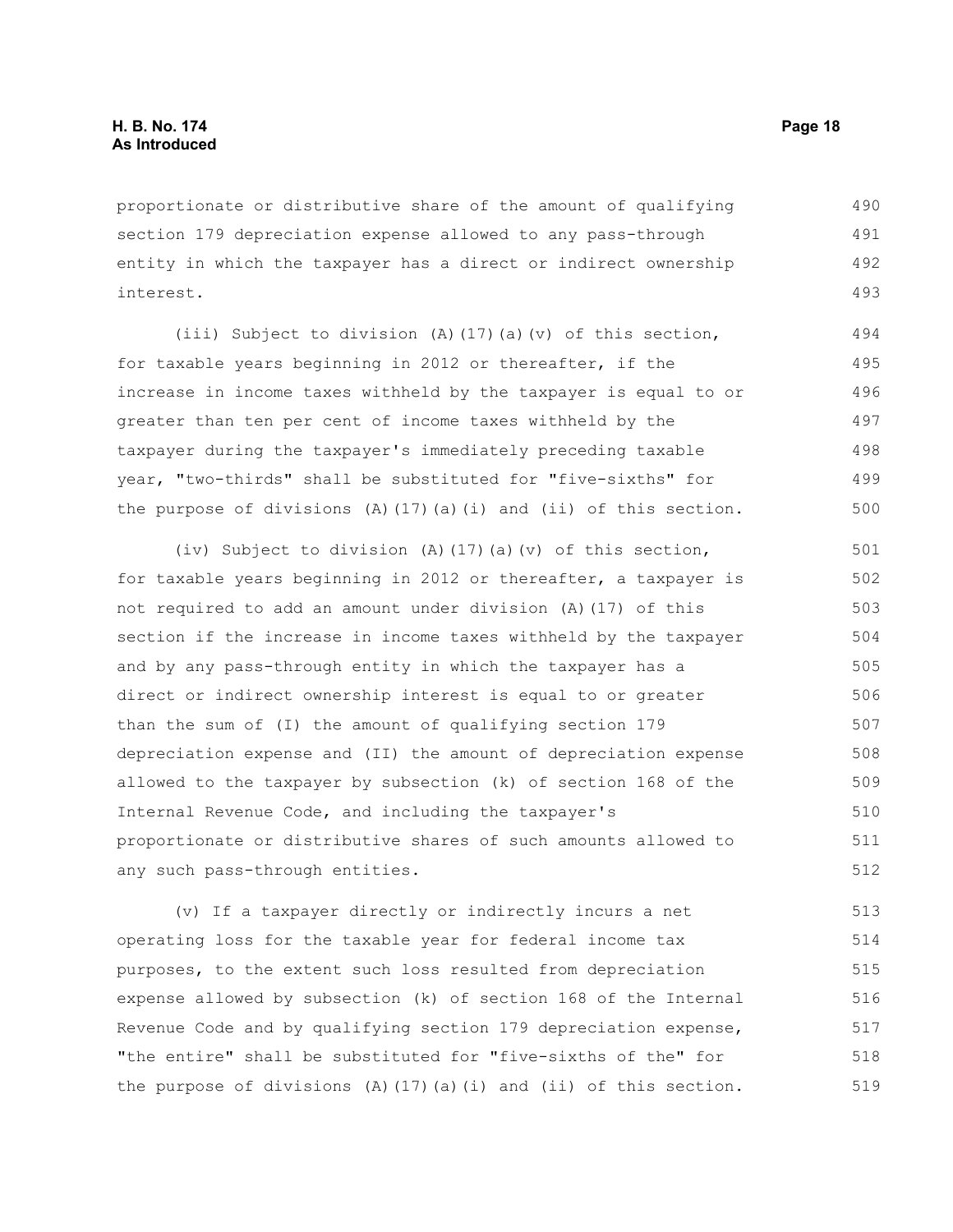#### **H. B. No. 174 Page 19 As Introduced**

The tax commissioner, under procedures established by the commissioner, may waive the add-backs related to a pass-through entity if the taxpayer owns, directly or indirectly, less than five per cent of the pass-through entity. 520 521 522 523

(b) Nothing in division (A)(17) of this section shall be construed to adjust or modify the adjusted basis of any asset. 524 525

(c) To the extent the add-back required under division (A) (17)(a) of this section is attributable to property generating nonbusiness income or loss allocated under section 5747.20 of the Revised Code, the add-back shall be sitused to the same location as the nonbusiness income or loss generated by the property for the purpose of determining the credit under division (A) of section 5747.05 of the Revised Code. Otherwise, the add-back shall be apportioned, subject to one or more of the four alternative methods of apportionment enumerated in section 5747.21 of the Revised Code. 526 527 528 529 530 531 532 533 534 535

(d) For the purposes of division (A)(17)(a)(v) of this section, net operating loss carryback and carryforward shall not include the allowance of any net operating loss deduction carryback or carryforward to the taxable year to the extent such loss resulted from depreciation allowed by section 168(k) of the Internal Revenue Code and by the qualifying section 179 depreciation expense amount.

(e) For the purposes of divisions (A)(17) and (18) of this section: 543 544

(i) "Income taxes withheld" means the total amount withheld and remitted under sections 5747.06 and 5747.07 of the Revised Code by an employer during the employer's taxable year. 545 546 547

(ii) "Increase in income taxes withheld" means the amount 548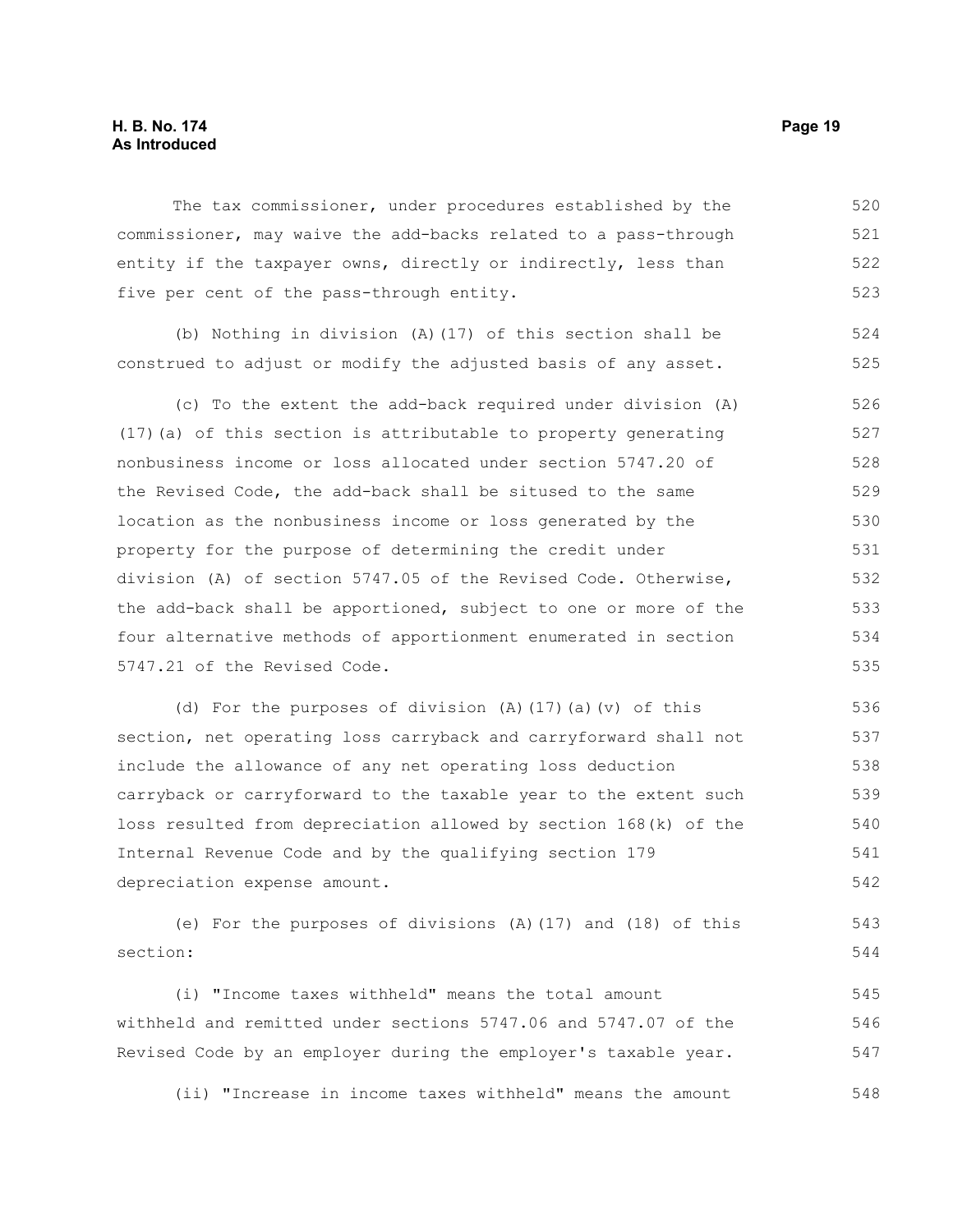by which the amount of income taxes withheld by an employer during the employer's current taxable year exceeds the amount of income taxes withheld by that employer during the employer's immediately preceding taxable year. 549 550 551 552

(iii) "Qualifying section 179 depreciation expense" means the difference between (I) the amount of depreciation expense directly or indirectly allowed to a taxpayer under section 179 of the Internal Revised Code, and (II) the amount of depreciation expense directly or indirectly allowed to the taxpayer under section 179 of the Internal Revenue Code as that section existed on December 31, 2002. 553 554 555 556 557 558 559

(18)(a) If the taxpayer was required to add an amount under division  $(A)$  (17)(a) of this section for a taxable year, deduct one of the following:

(i) One-fifth of the amount so added for each of the five succeeding taxable years if the amount so added was five-sixths of qualifying section 179 depreciation expense or depreciation expense allowed by subsection (k) of section 168 of the Internal Revenue Code;

(ii) One-half of the amount so added for each of the two succeeding taxable years if the amount so added was two-thirds of such depreciation expense; 568 569 570

(iii) One-sixth of the amount so added for each of the six succeeding taxable years if the entire amount of such depreciation expense was so added. 571 572 573

(b) If the amount deducted under division (A)(18)(a) of this section is attributable to an add-back allocated under division (A)(17)(c) of this section, the amount deducted shall be sitused to the same location. Otherwise, the add-back shall 574 575 576 577

560 561 562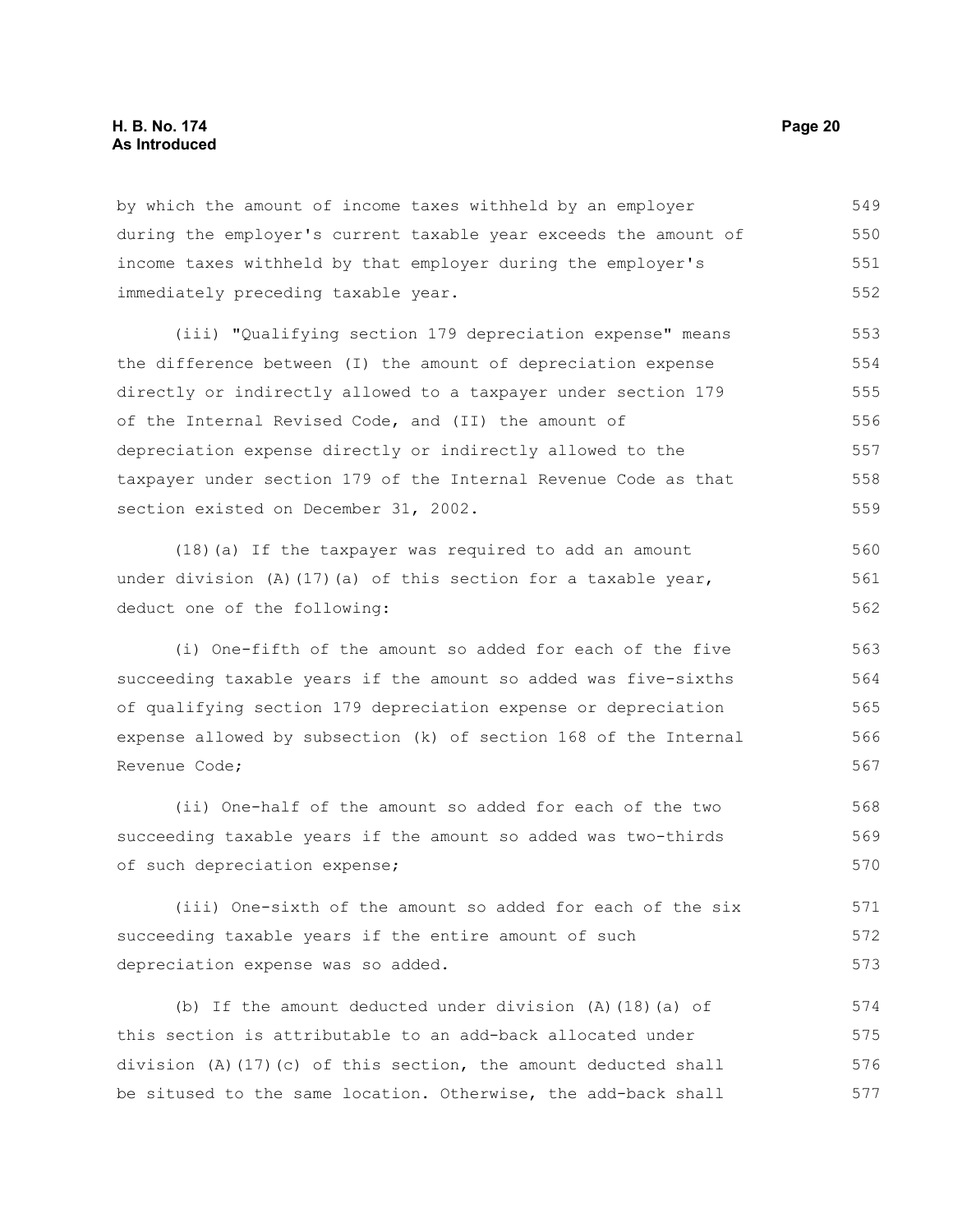#### **H. B. No. 174 Page 21 As Introduced**

be apportioned using the apportionment factors for the taxable year in which the deduction is taken, subject to one or more of the four alternative methods of apportionment enumerated in section 5747.21 of the Revised Code. 578 579 580 581

(c) No deduction is available under division (A)(18)(a) of this section with regard to any depreciation allowed by section 168(k) of the Internal Revenue Code and by the qualifying section 179 depreciation expense amount to the extent that such depreciation results in or increases a federal net operating loss carryback or carryforward. If no such deduction is available for a taxable year, the taxpayer may carry forward the amount not deducted in such taxable year to the next taxable year and add that amount to any deduction otherwise available under division  $(A)$  (18)(a) of this section for that next taxable year. The carryforward of amounts not so deducted shall continue until the entire addition required by division (A)(17)(a) of this section has been deducted. 582 583 584 585 586 587 588 589 590 591 592 593 594

(19) Deduct, to the extent not otherwise deducted or excluded in computing federal or Ohio adjusted gross income for the taxable year, the amount the taxpayer received during the taxable year as reimbursement for life insurance premiums under section 5919.31 of the Revised Code. 595 596 597 598 599

(20) Deduct, to the extent not otherwise deducted or excluded in computing federal or Ohio adjusted gross income for the taxable year, the amount the taxpayer received during the taxable year as a death benefit paid by the adjutant general under section 5919.33 of the Revised Code. 600 601 602 603 604

(21) Deduct, to the extent included in federal adjusted gross income and not otherwise allowable as a deduction or exclusion in computing federal or Ohio adjusted gross income for 605 606 607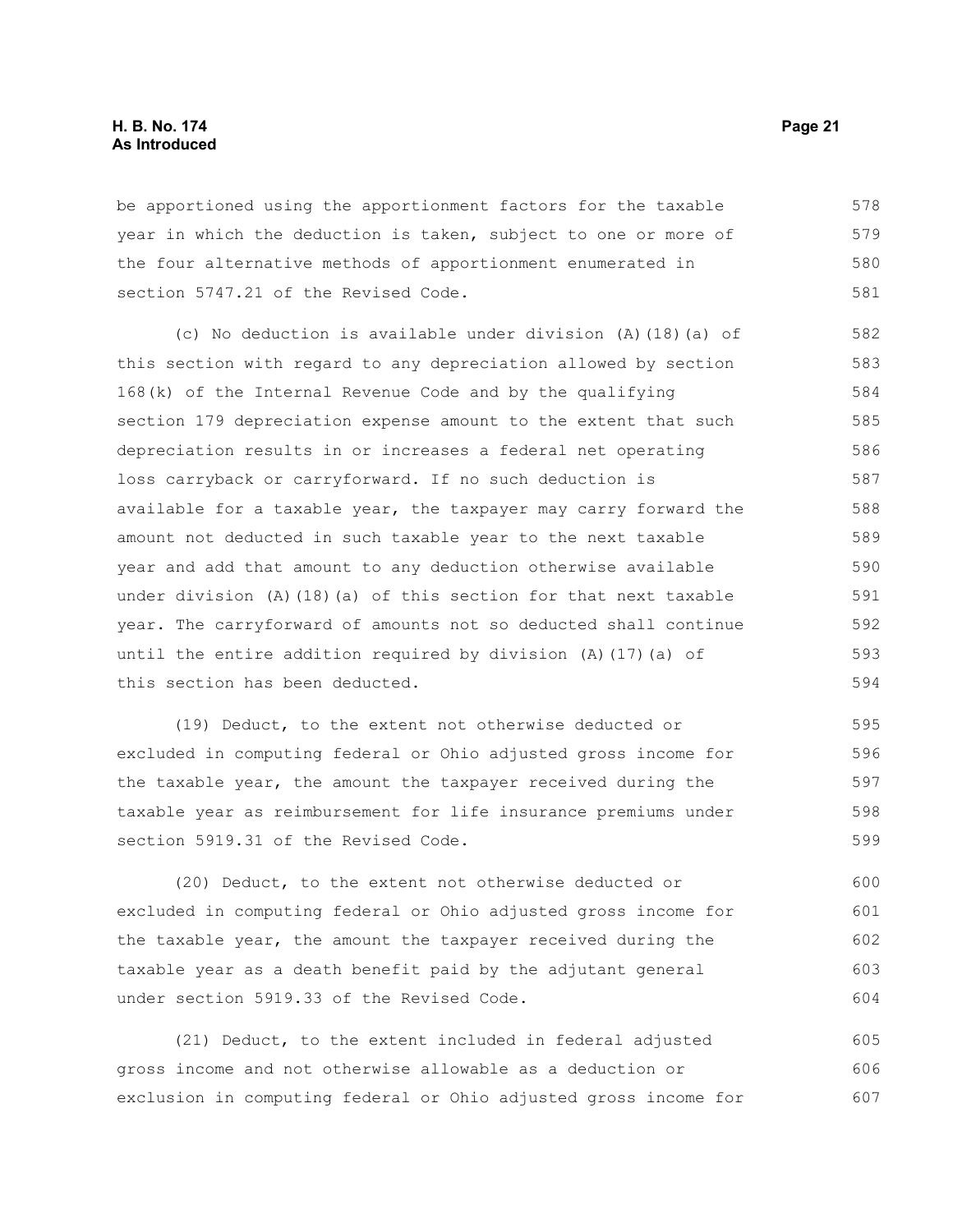#### **H. B. No. 174 Page 22 As Introduced**

the taxable year, military pay and allowances received by the taxpayer during the taxable year for active duty service in the United States army, air force, navy, marine corps, or coast guard or reserve components thereof or the national guard. The deduction may not be claimed for military pay and allowances received by the taxpayer while the taxpayer is stationed in this state. 608 609 610 611 612 613 614

(22) Deduct, to the extent not otherwise allowable as a deduction or exclusion in computing federal or Ohio adjusted gross income for the taxable year and not otherwise compensated for by any other source, the amount of qualified organ donation expenses incurred by the taxpayer during the taxable year, not to exceed ten thousand dollars. A taxpayer may deduct qualified organ donation expenses only once for all taxable years beginning with taxable years beginning in 2007. 615 616 617 618 619 620 621 622

For the purposes of division (A)(22) of this section:

(a) "Human organ" means all or any portion of a human liver, pancreas, kidney, intestine, or lung, and any portion of human bone marrow.

(b) "Qualified organ donation expenses" means travel expenses, lodging expenses, and wages and salary forgone by a taxpayer in connection with the taxpayer's donation, while living, of one or more of the taxpayer's human organs to another human being. 627 628 629 630 631

(23) Deduct, to the extent not otherwise deducted or excluded in computing federal or Ohio adjusted gross income for the taxable year, amounts received by the taxpayer as retired personnel pay for service in the uniformed services or reserve components thereof, or the national guard, or received by the 632 633 634 635 636

623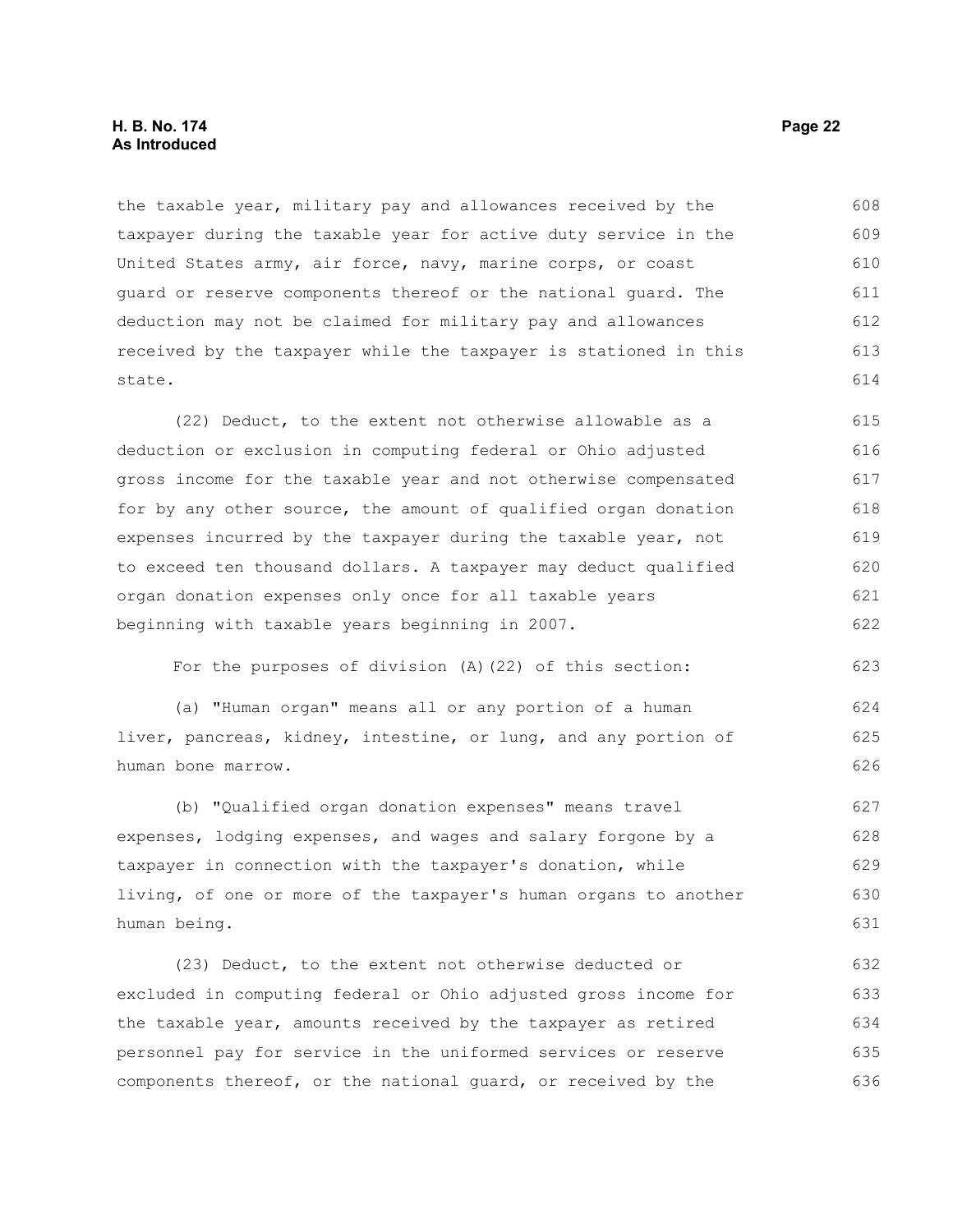#### **H. B. No. 174 Page 23 As Introduced**

surviving spouse or former spouse of such a taxpayer under the survivor benefit plan on account of such a taxpayer's death. If the taxpayer receives income on account of retirement paid under the federal civil service retirement system or federal employees retirement system, or under any successor retirement program enacted by the congress of the United States that is established and maintained for retired employees of the United States government, and such retirement income is based, in whole or in part, on credit for the taxpayer's uniformed service, the deduction allowed under this division shall include only that portion of such retirement income that is attributable to the taxpayer's uniformed service, to the extent that portion of such retirement income is otherwise included in federal adjusted gross income and is not otherwise deducted under this section. Any amount deducted under division (A)(23) of this section is not included in a taxpayer's adjusted gross income for the purposes of section 5747.055 of the Revised Code. No amount may be deducted under division (A)(23) of this section on the basis of which a credit was claimed under section 5747.055 of the Revised Code. 637 638 639 640 641 642 643 644 645 646 647 648 649 650 651 652 653 654 655 656

(24) Deduct, to the extent not otherwise deducted or excluded in computing federal or Ohio adjusted gross income for the taxable year, the amount the taxpayer received during the taxable year from the military injury relief fund created in section 5902.05 of the Revised Code. 657 658 659 660 661

(25) Deduct, to the extent not otherwise deducted or excluded in computing federal or Ohio adjusted gross income for the taxable year, the amount the taxpayer received as a veterans bonus during the taxable year from the Ohio department of veterans services as authorized by Section 2r of Article VIII, Ohio Constitution. 662 663 664 665 666 667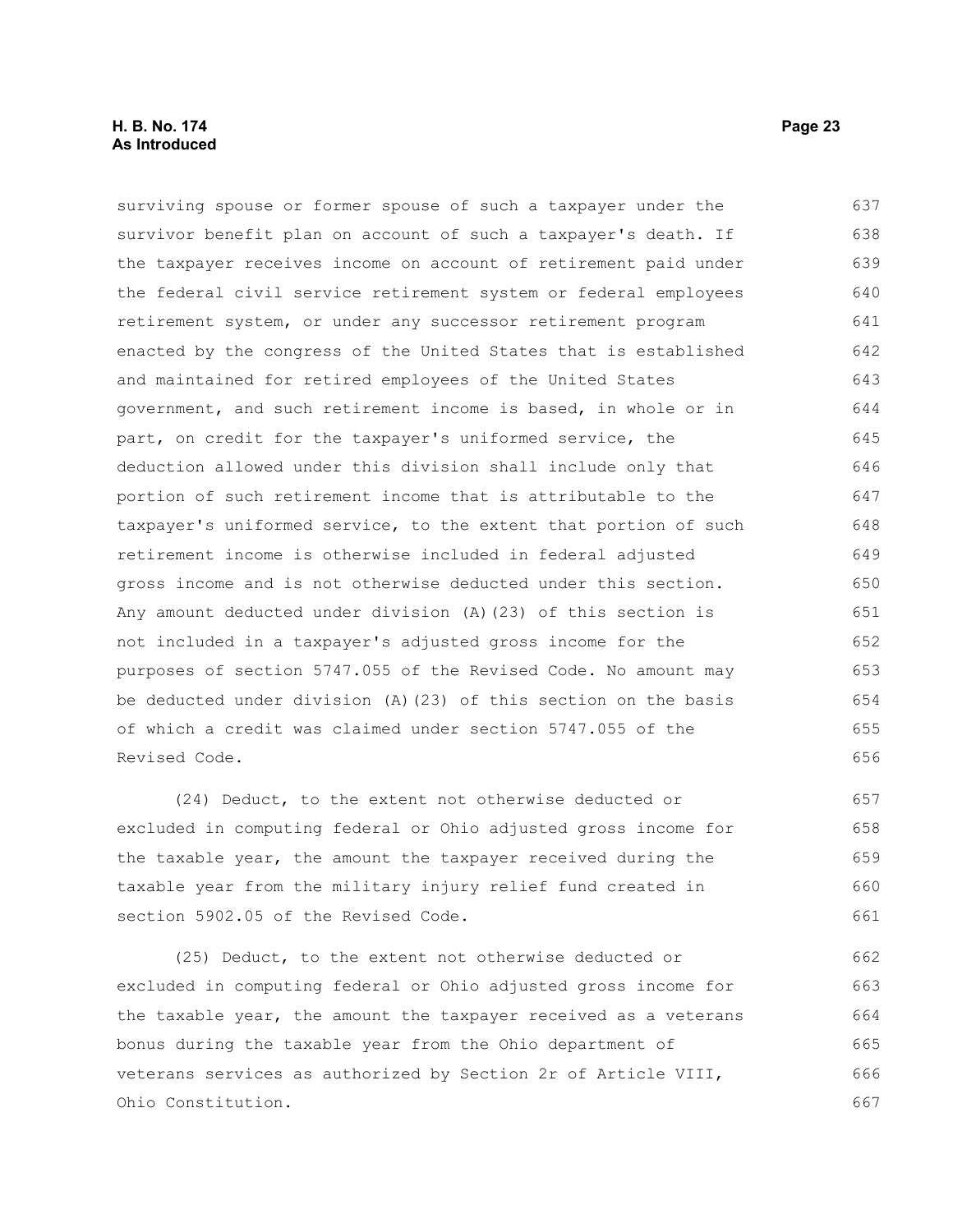#### **H. B. No. 174 Page 24 As Introduced**

(26) Deduct, to the extent not otherwise deducted or excluded in computing federal or Ohio adjusted gross income for the taxable year, any income derived from a transfer agreement or from the enterprise transferred under that agreement under section 4313.02 of the Revised Code. 668 669 670 671 672

(27) Deduct, to the extent not otherwise deducted or excluded in computing federal or Ohio adjusted gross income for the taxable year, Ohio college opportunity or federal Pell grant amounts received by the taxpayer or the taxpayer's spouse or dependent pursuant to section 3333.122 of the Revised Code or 20 U.S.C. 1070a, et seq., and used to pay room or board furnished by the educational institution for which the grant was awarded at the institution's facilities, including meal plans administered by the institution. For the purposes of this division, receipt of a grant includes the distribution of a grant directly to an educational institution and the crediting of the grant to the enrollee's account with the institution. 673 674 675 676 677 678 679 680 681 682 683 684

(28) Deduct from the portion of an individual's federal adjusted gross income that is business income, to the extent not otherwise deducted or excluded in computing federal adjusted gross income for the taxable year, one hundred twenty-five thousand dollars for each spouse if spouses file separate returns under section 5747.08 of the Revised Code or two hundred fifty thousand dollars for all other individuals. 685 686 687 688 689 690 691

(29) Deduct, as provided under section 5747.78 of the Revised Code, contributions to ABLE savings accounts made in accordance with sections 113.50 to 113.56 of the Revised Code. 692 693 694

(30)(a) Deduct, to the extent not otherwise deducted or excluded in computing federal or Ohio adjusted gross income during the taxable year, all of the following: 695 696 697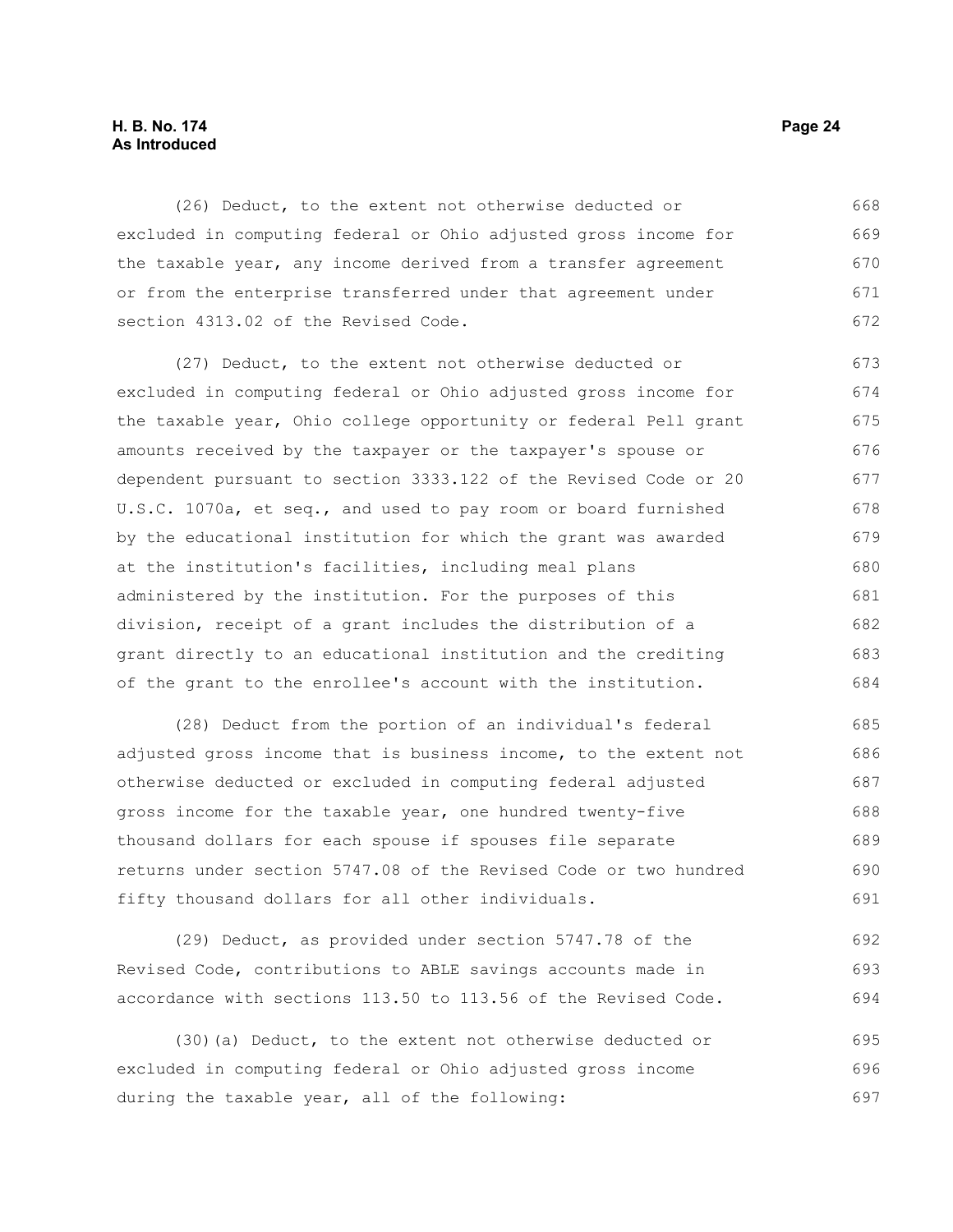#### **H. B. No. 174 Page 25 As Introduced**

(i) Compensation paid to a qualifying employee described in division (A)(14)(a) of section 5703.94 of the Revised Code to the extent such compensation is for disaster work conducted in this state during a disaster response period pursuant to a qualifying solicitation received by the employee's employer; 698 699 700 701 702

(ii) Compensation paid to a qualifying employee described in division (A)(14)(b) of section 5703.94 of the Revised Code to the extent such compensation is for disaster work conducted in this state by the employee during the disaster response period on critical infrastructure owned or used by the employee's employer; 703 704 705 706 707 708

(iii) Income received by an out-of-state disaster business for disaster work conducted in this state during a disaster response period, or, if the out-of-state disaster business is a pass-through entity, a taxpayer's distributive share of the pass-through entity's income from the business conducting disaster work in this state during a disaster response period, if, in either case, the disaster work is conducted pursuant to a qualifying solicitation received by the business. 709 710 711 712 713 714 715 716

(b) All terms used in division (A)(30) of this section have the same meanings as in section 5703.94 of the Revised Code. 717 718 719

(31) For a taxpayer who is a qualifying Ohio educator, deduct, to the extent not otherwise deducted or excluded in computing federal or Ohio adjusted gross income for the taxable year, the lesser of two hundred fifty dollars or the amount of expenses described in subsections (a)(2)(D)(i) and (ii) of section 62 of the Internal Revenue Code paid or incurred by the taxpayer during the taxpayer's taxable year in excess of the amount the taxpayer is authorized to deduct for that taxable 720 721 722 723 724 725 726 727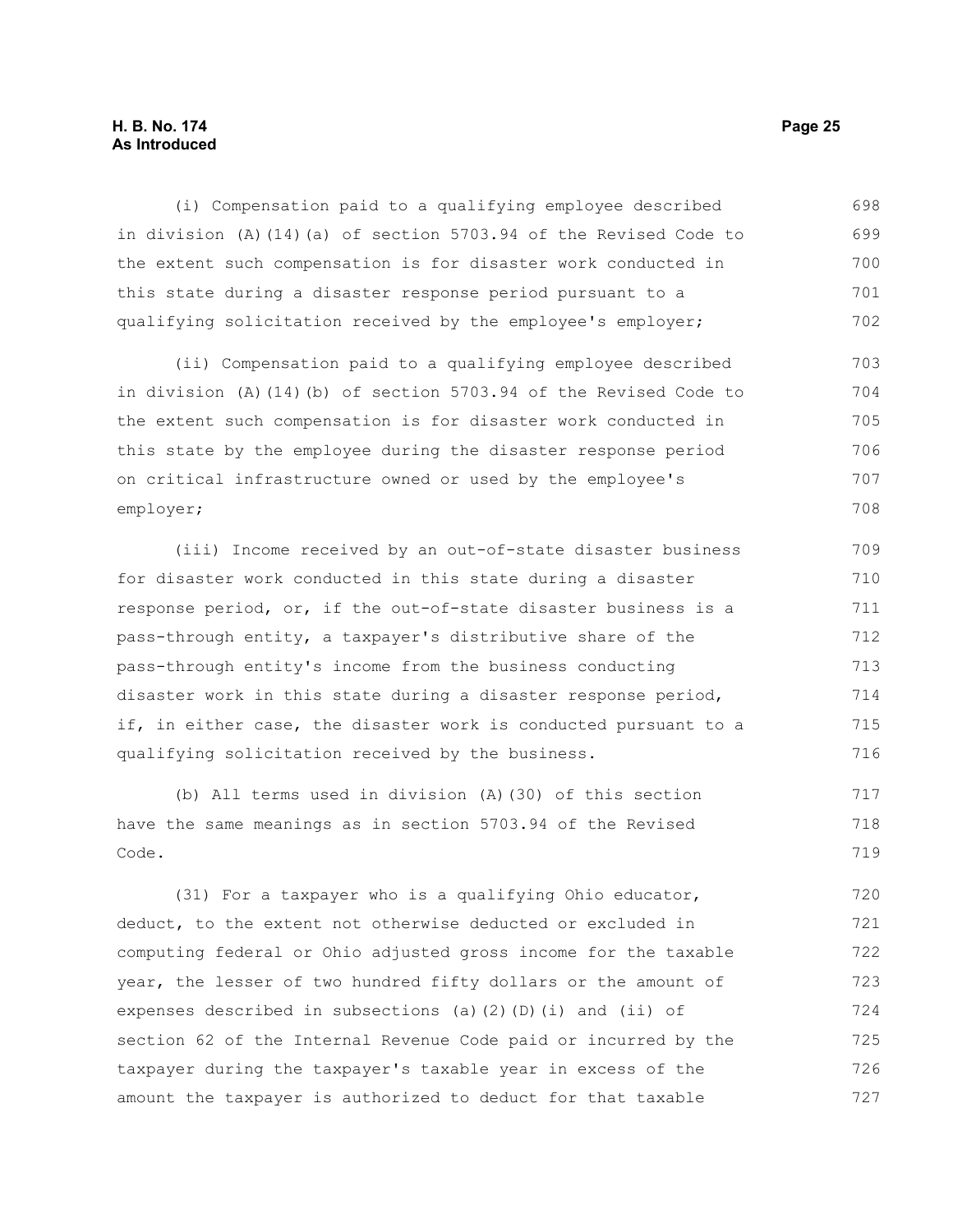| year under subsection (a) (2) (D) of that section.               | 728 |
|------------------------------------------------------------------|-----|
| $(34)$ (32) Deduct, to the extent not otherwise deducted or      | 729 |
| excluded in computing federal or Ohio adjusted gross income for  | 730 |
| the taxable year, amounts received by the taxpayer as a          | 731 |
| disability severance payment, computed under 10 U.S.C. 1212,     | 732 |
| following discharge or release under honorable conditions from   | 733 |
| the armed forces, as defined by 10 U.S.C. 101.                   | 734 |
| (33) (a) Deduct, to the extent not otherwise deducted or         | 735 |
| excluded in computing federal or Ohio adjusted gross income for  | 736 |
| the taxable year:                                                | 737 |
| (i) One hundred per cent of the capital gain received by         | 738 |
| the taxpayer from a qualifying interest in an Ohio venture       | 739 |
| capital operating company attributable to the company's          | 740 |
| investments in Ohio businesses during the period for which the   | 741 |
| company was an Ohio venture operating company; and               | 742 |
| (ii) Fifty per cent of the capital gain received by the          | 743 |
| taxpayer from a qualifying interest in an Ohio venture capital   | 744 |
| operating company attributable to the company's investments in   | 745 |
| all other businesses during the period for which the company was | 746 |
| an Ohio venture operating company.                               | 747 |
| (b) Add amounts previously deducted by the taxpayer under        | 748 |
| division (A) (33) (a) of this section if the director of         | 749 |
| development services certifies to the tax commissioner that the  | 750 |
| requirements for the deduction were not met.                     | 751 |
| (c) All terms used in division (A) (33) of this section          | 752 |
| have the same meanings as in section 122.851 of the Revised      | 753 |
| $\frac{\text{Code}}{\text{.}}$                                   | 754 |
| (d) To the extent a capital gain described in division (A)       | 755 |
| (33) (a) of this section is business income, the taxpayer shall  | 756 |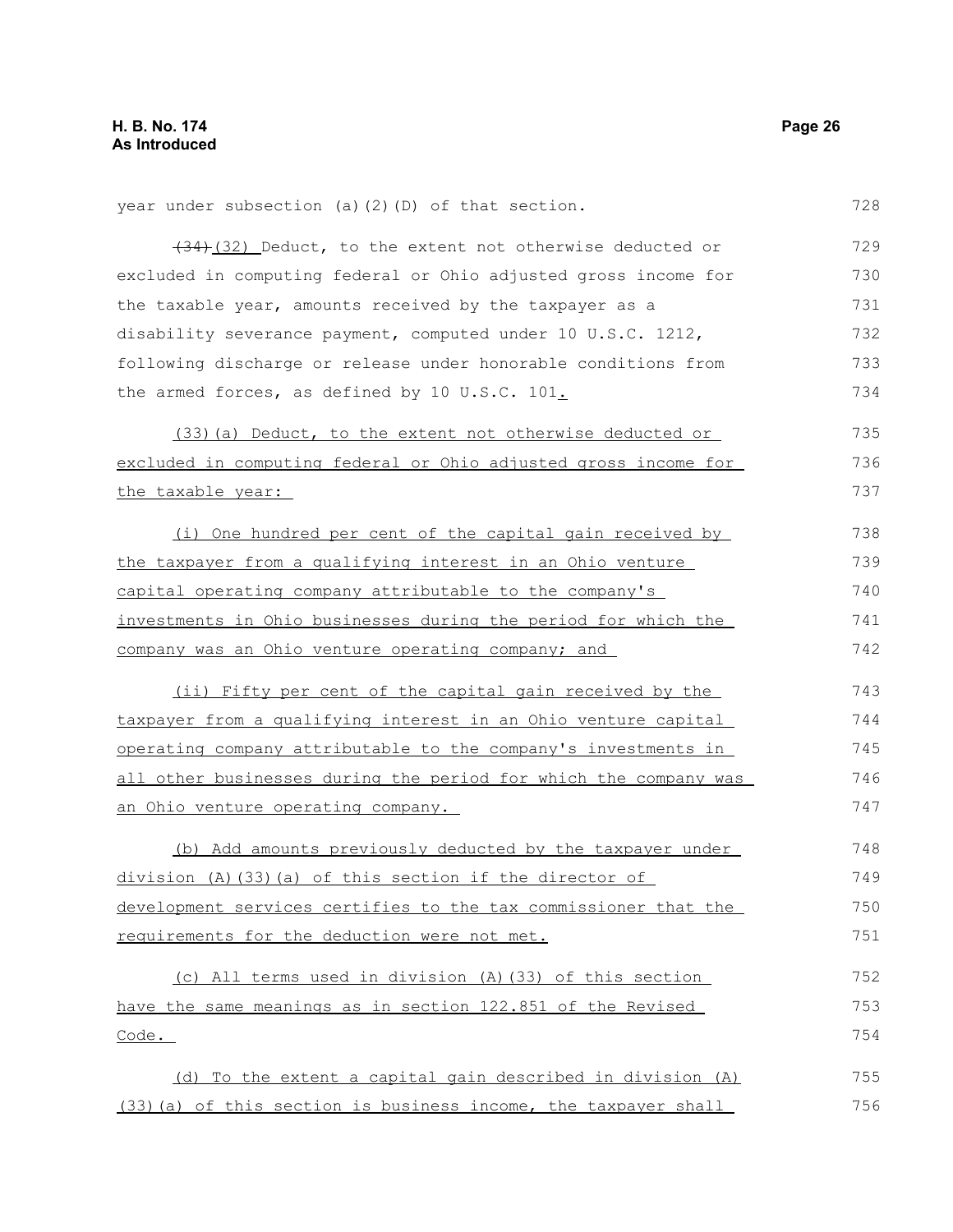apply that division before applying division (A)(28) of this section. (B) "Business income" means income, including gain or loss, arising from transactions, activities, and sources in the regular course of a trade or business and includes income, gain, or loss from real property, tangible property, and intangible property if the acquisition, rental, management, and disposition of the property constitute integral parts of the regular course of a trade or business operation. "Business income" includes income, including gain or loss, from a partial or complete liquidation of a business, including, but not limited to, gain or loss from the sale or other disposition of goodwill. (C) "Nonbusiness income" means all income other than business income and may include, but is not limited to, compensation, rents and royalties from real or tangible personal property, capital gains, interest, dividends and distributions, patent or copyright royalties, or lottery winnings, prizes, and awards. (D) "Compensation" means any form of remuneration paid to an employee for personal services. (E) "Fiduciary" means a guardian, trustee, executor, administrator, receiver, conservator, or any other person acting in any fiduciary capacity for any individual, trust, or estate. (F) "Fiscal year" means an accounting period of twelve months ending on the last day of any month other than December. (G) "Individual" means any natural person. (H) "Internal Revenue Code" means the "Internal Revenue Code of 1986," 100 Stat. 2085, 26 U.S.C.A. 1, as amended. 757 758 759 760 761 762 763 764 765 766 767 768 769 770 771 772 773 774 775 776 777 778 779 780 781 782 783 784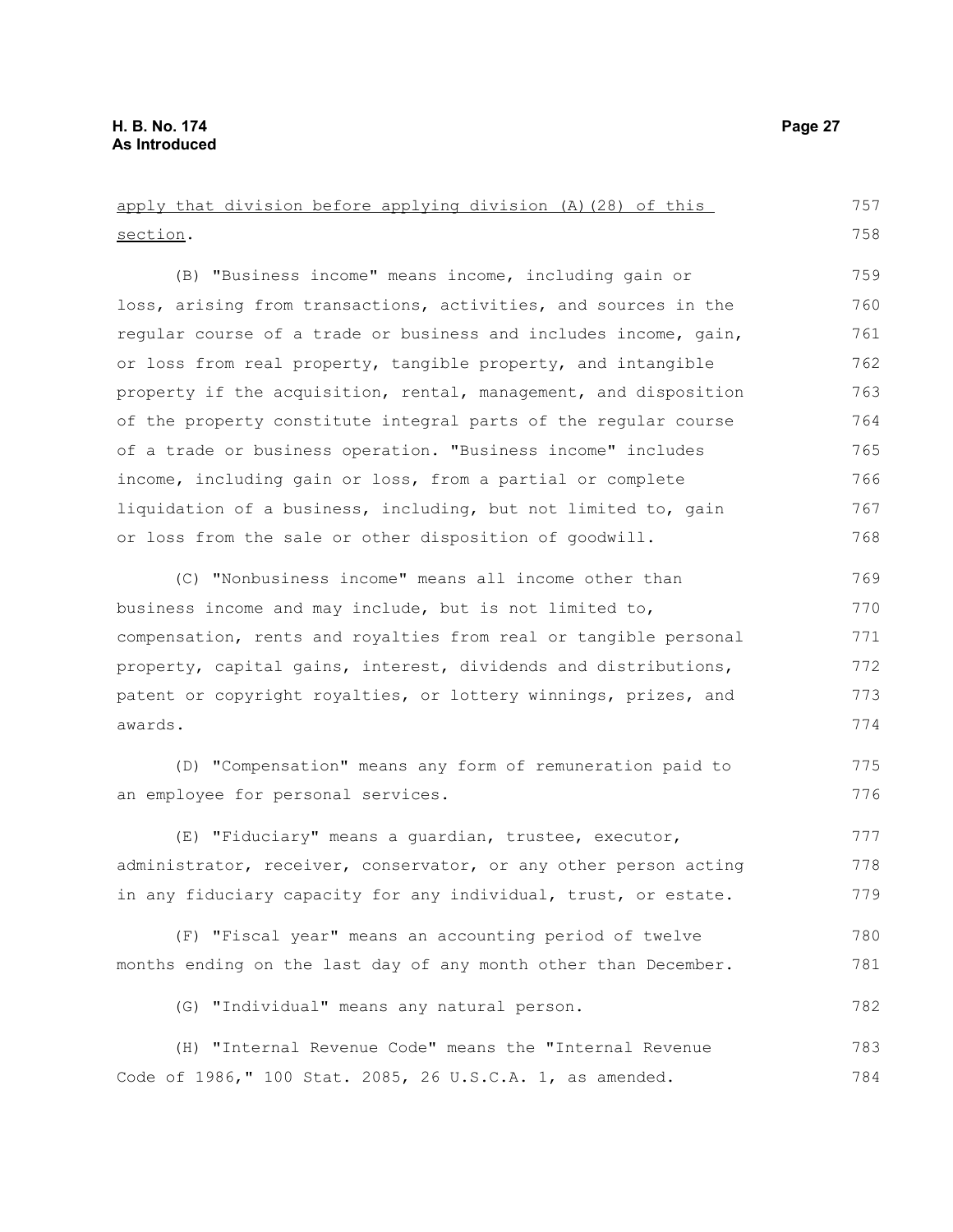(I) "Resident" means any of the following: (1) An individual who is domiciled in this state, subject to section 5747.24 of the Revised Code; (2) The estate of a decedent who at the time of death was domiciled in this state. The domicile tests of section 5747.24 of the Revised Code are not controlling for purposes of division (I)(2) of this section. (3) A trust that, in whole or part, resides in this state. If only part of a trust resides in this state, the trust is a resident only with respect to that part. For the purposes of division (I)(3) of this section: (a) A trust resides in this state for the trust's current taxable year to the extent, as described in division (I)(3)(d) of this section, that the trust consists directly or indirectly, in whole or in part, of assets, net of any related liabilities, that were transferred, or caused to be transferred, directly or indirectly, to the trust by any of the following: (i) A person, a court, or a governmental entity or instrumentality on account of the death of a decedent, but only if the trust is described in division (I)(3)(e)(i) or (ii) of this section; (ii) A person who was domiciled in this state for the purposes of this chapter when the person directly or indirectly transferred assets to an irrevocable trust, but only if at least one of the trust's qualifying beneficiaries is domiciled in this state for the purposes of this chapter during all or some portion of the trust's current taxable year; 785 786 787 788 789 790 791 792 793 794 795 796 797 798 799 800 801 802 803 804 805 806 807 808 809 810 811

(iii) A person who was domiciled in this state for the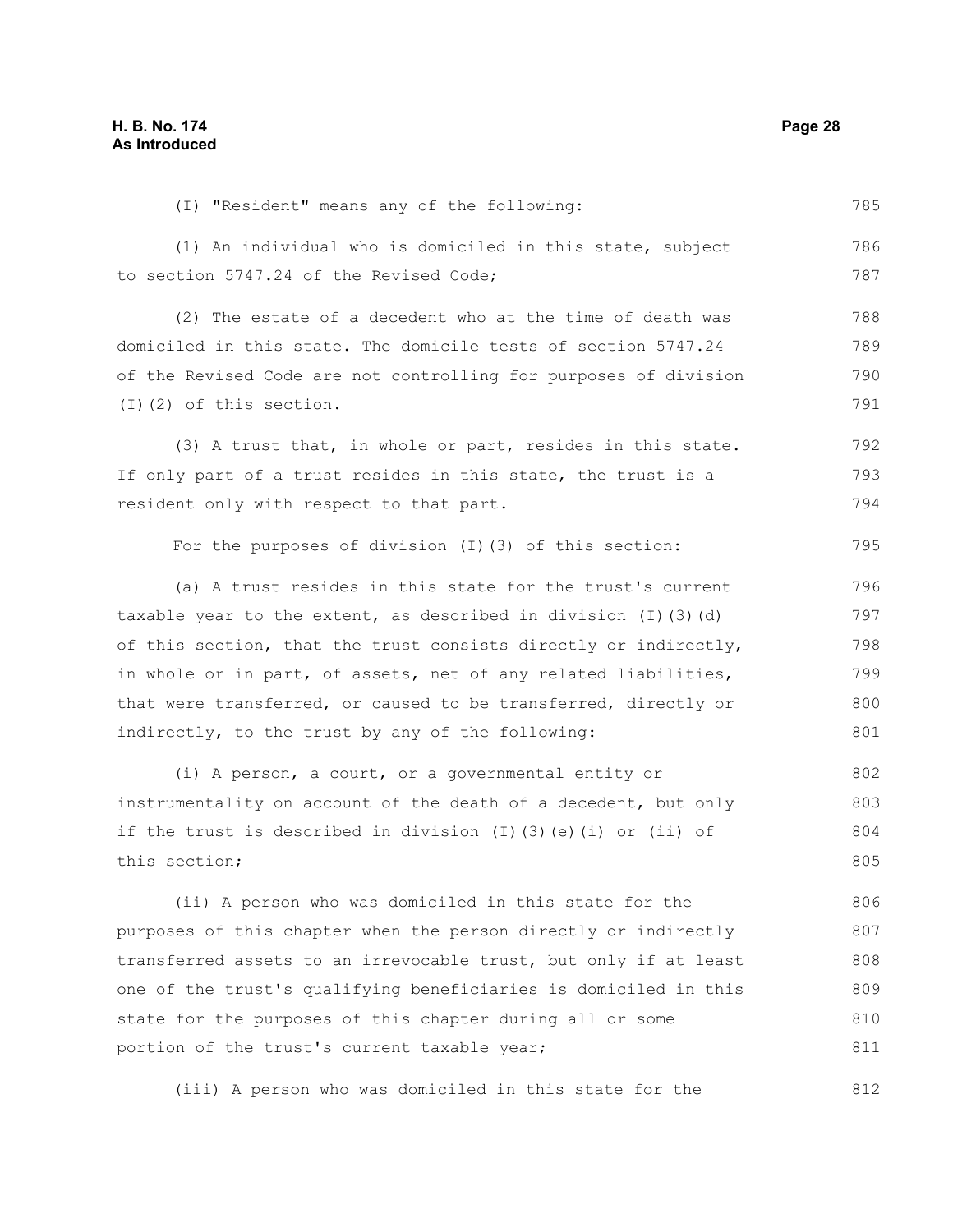### **H. B. No. 174 Page 29 As Introduced**

purposes of this chapter when the trust document or instrument or part of the trust document or instrument became irrevocable, but only if at least one of the trust's qualifying beneficiaries is a resident domiciled in this state for the purposes of this chapter during all or some portion of the trust's current taxable year. If a trust document or instrument became irrevocable upon the death of a person who at the time of death was domiciled in this state for purposes of this chapter, that person is a person described in division (I)(3)(a)(iii) of this section. 813 814 815 816 817 818 819 820 821 822

(b) A trust is irrevocable to the extent that the transferor is not considered to be the owner of the net assets of the trust under sections 671 to 678 of the Internal Revenue Code.

(c) With respect to a trust other than a charitable lead trust, "qualifying beneficiary" has the same meaning as "potential current beneficiary" as defined in section 1361(e)(2) of the Internal Revenue Code, and with respect to a charitable lead trust "qualifying beneficiary" is any current, future, or contingent beneficiary, but with respect to any trust "qualifying beneficiary" excludes a person or a governmental entity or instrumentality to any of which a contribution would qualify for the charitable deduction under section 170 of the Internal Revenue Code. 827 828 829 830 831 832 833 834 835 836

(d) For the purposes of division (I)(3)(a) of this section, the extent to which a trust consists directly or indirectly, in whole or in part, of assets, net of any related liabilities, that were transferred directly or indirectly, in whole or part, to the trust by any of the sources enumerated in that division shall be ascertained by multiplying the fair 837 838 839 840 841 842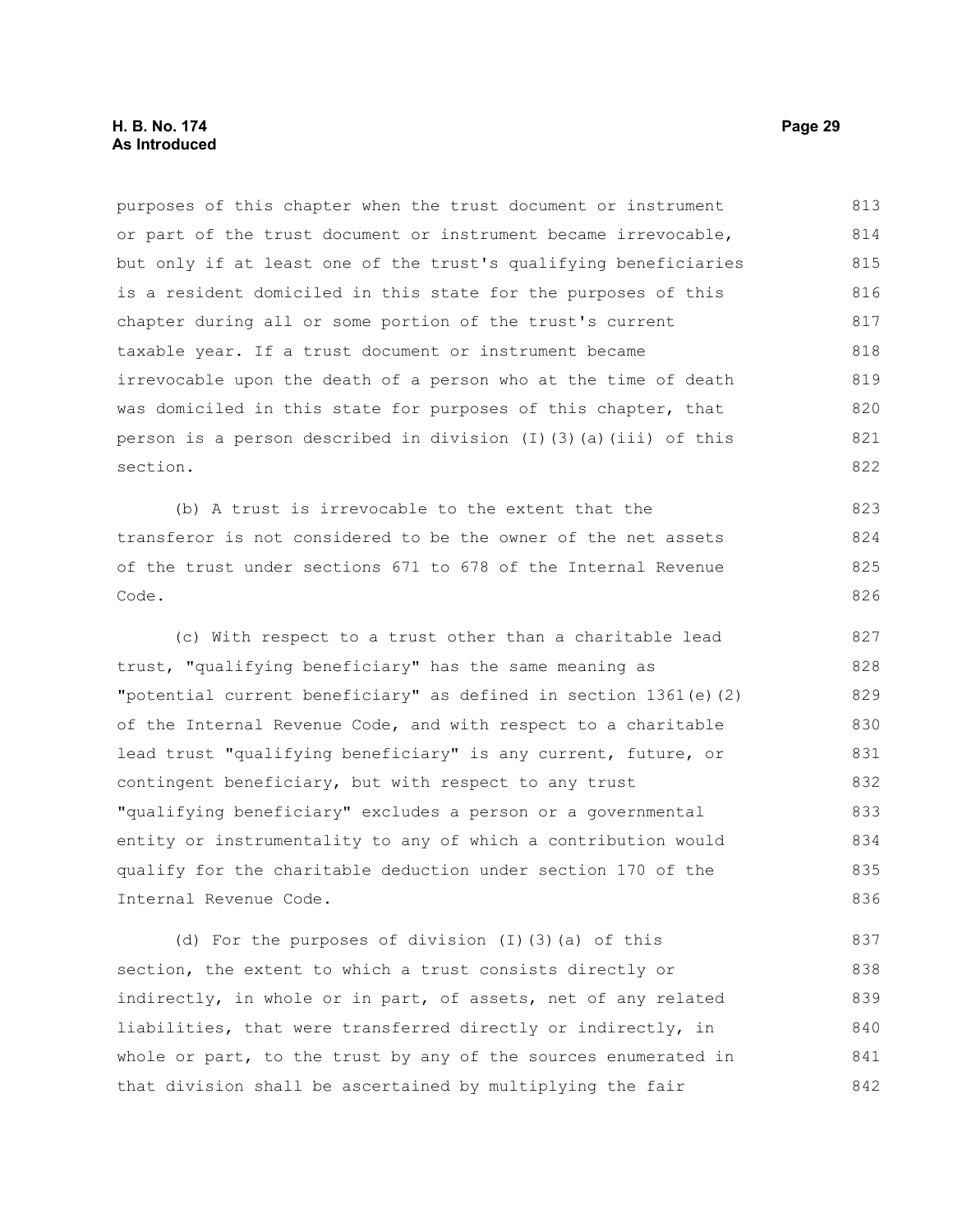market value of the trust's assets, net of related liabilities, by the qualifying ratio, which shall be computed as follows: 843 844

(i) The first time the trust receives assets, the numerator of the qualifying ratio is the fair market value of those assets at that time, net of any related liabilities, from sources enumerated in division (I)(3)(a) of this section. The denominator of the qualifying ratio is the fair market value of all the trust's assets at that time, net of any related liabilities. 845 846 847 848 849 850 851

(ii) Each subsequent time the trust receives assets, a revised qualifying ratio shall be computed. The numerator of the revised qualifying ratio is the sum of (1) the fair market value of the trust's assets immediately prior to the subsequent transfer, net of any related liabilities, multiplied by the qualifying ratio last computed without regard to the subsequent transfer, and (2) the fair market value of the subsequently transferred assets at the time transferred, net of any related liabilities, from sources enumerated in division (I)(3)(a) of this section. The denominator of the revised qualifying ratio is the fair market value of all the trust's assets immediately after the subsequent transfer, net of any related liabilities. 852 853 854 855 856 857 858 859 860 861 862 863

(iii) Whether a transfer to the trust is by or from any of the sources enumerated in division (I)(3)(a) of this section shall be ascertained without regard to the domicile of the trust's beneficiaries. 864 865 866 867

(e) For the purposes of division (I)(3)(a)(i) of this section: 868 869

(i) A trust is described in division (I)(3)(e)(i) of this section if the trust is a testamentary trust and the testator of 870 871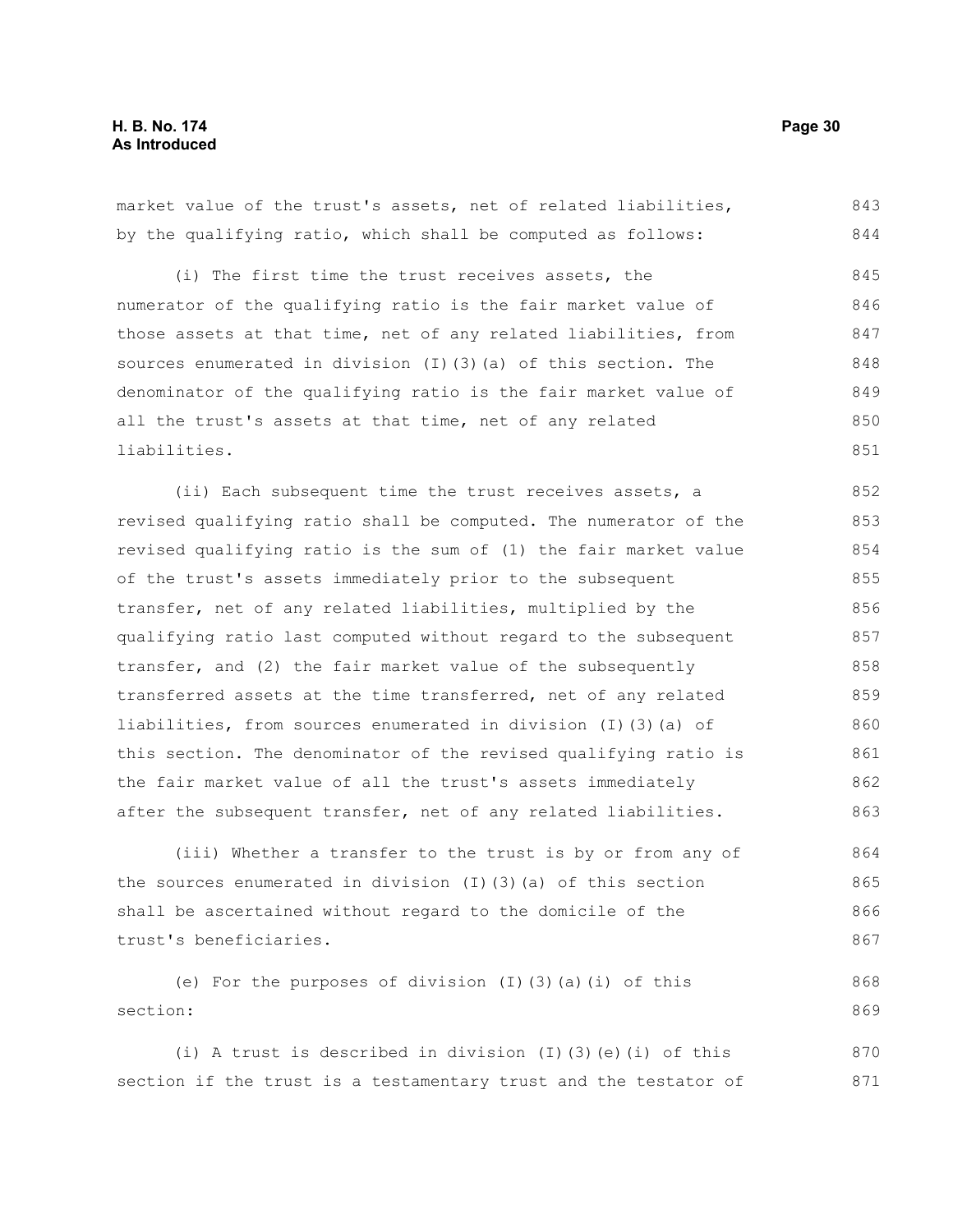that testamentary trust was domiciled in this state at the time of the testator's death for purposes of the taxes levied under Chapter 5731. of the Revised Code. 872 873 874

(ii) A trust is described in division  $(I)$  (3)(e)(ii) of this section if the transfer is a qualifying transfer described in any of divisions (I)(3)(f)(i) to (vi) of this section, the trust is an irrevocable inter vivos trust, and at least one of the trust's qualifying beneficiaries is domiciled in this state for purposes of this chapter during all or some portion of the trust's current taxable year. 875 876 877 878 879 880 881

(f) For the purposes of division (I)(3)(e)(ii) of this section, a "qualifying transfer" is a transfer of assets, net of any related liabilities, directly or indirectly to a trust, if the transfer is described in any of the following:

(i) The transfer is made to a trust, created by the decedent before the decedent's death and while the decedent was domiciled in this state for the purposes of this chapter, and, prior to the death of the decedent, the trust became irrevocable while the decedent was domiciled in this state for the purposes of this chapter.

(ii) The transfer is made to a trust to which the decedent, prior to the decedent's death, had directly or indirectly transferred assets, net of any related liabilities, while the decedent was domiciled in this state for the purposes of this chapter, and prior to the death of the decedent the trust became irrevocable while the decedent was domiciled in this state for the purposes of this chapter. 892 893 894 895 896 897 898

(iii) The transfer is made on account of a contractual relationship existing directly or indirectly between the 899 900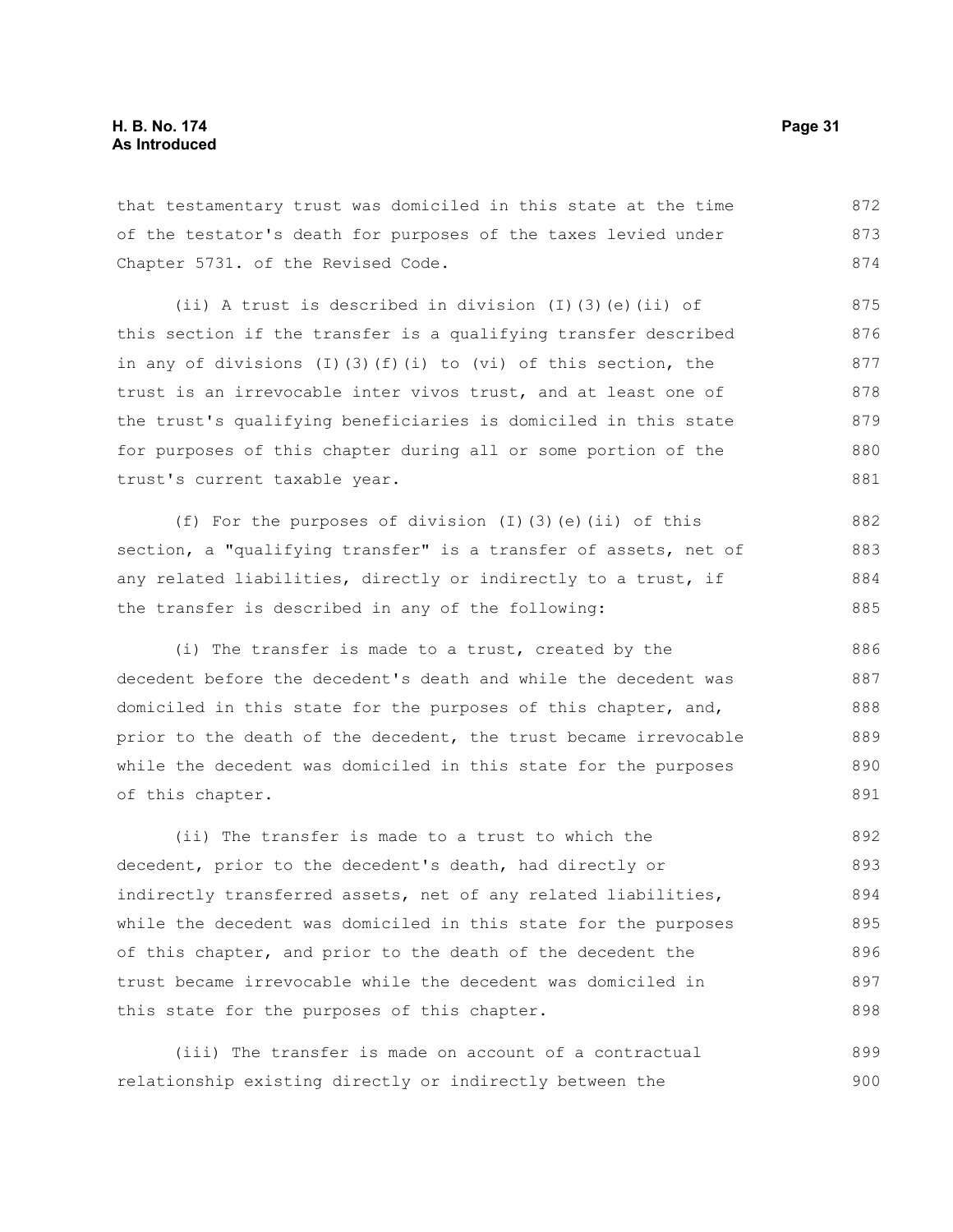transferor and either the decedent or the estate of the decedent at any time prior to the date of the decedent's death, and the decedent was domiciled in this state at the time of death for purposes of the taxes levied under Chapter 5731. of the Revised Code. 901 902 903 904 905

(iv) The transfer is made to a trust on account of a contractual relationship existing directly or indirectly between the transferor and another person who at the time of the decedent's death was domiciled in this state for purposes of this chapter. 906 907 908 909 910

(v) The transfer is made to a trust on account of the will of a testator who was domiciled in this state at the time of the testator's death for purposes of the taxes levied under Chapter 5731. of the Revised Code. 911 912 913 914

(vi) The transfer is made to a trust created by or caused to be created by a court, and the trust was directly or indirectly created in connection with or as a result of the death of an individual who, for purposes of the taxes levied under Chapter 5731. of the Revised Code, was domiciled in this state at the time of the individual's death. 915 916 917 918 919 920

(g) The tax commissioner may adopt rules to ascertain the part of a trust residing in this state. 921 922

(J) "Nonresident" means an individual or estate that is not a resident. An individual who is a resident for only part of a taxable year is a nonresident for the remainder of that taxable year. 923 924 925 926

(K) "Pass-through entity" has the same meaning as in section 5733.04 of the Revised Code. 927 928

(L) "Return" means the notifications and reports required 929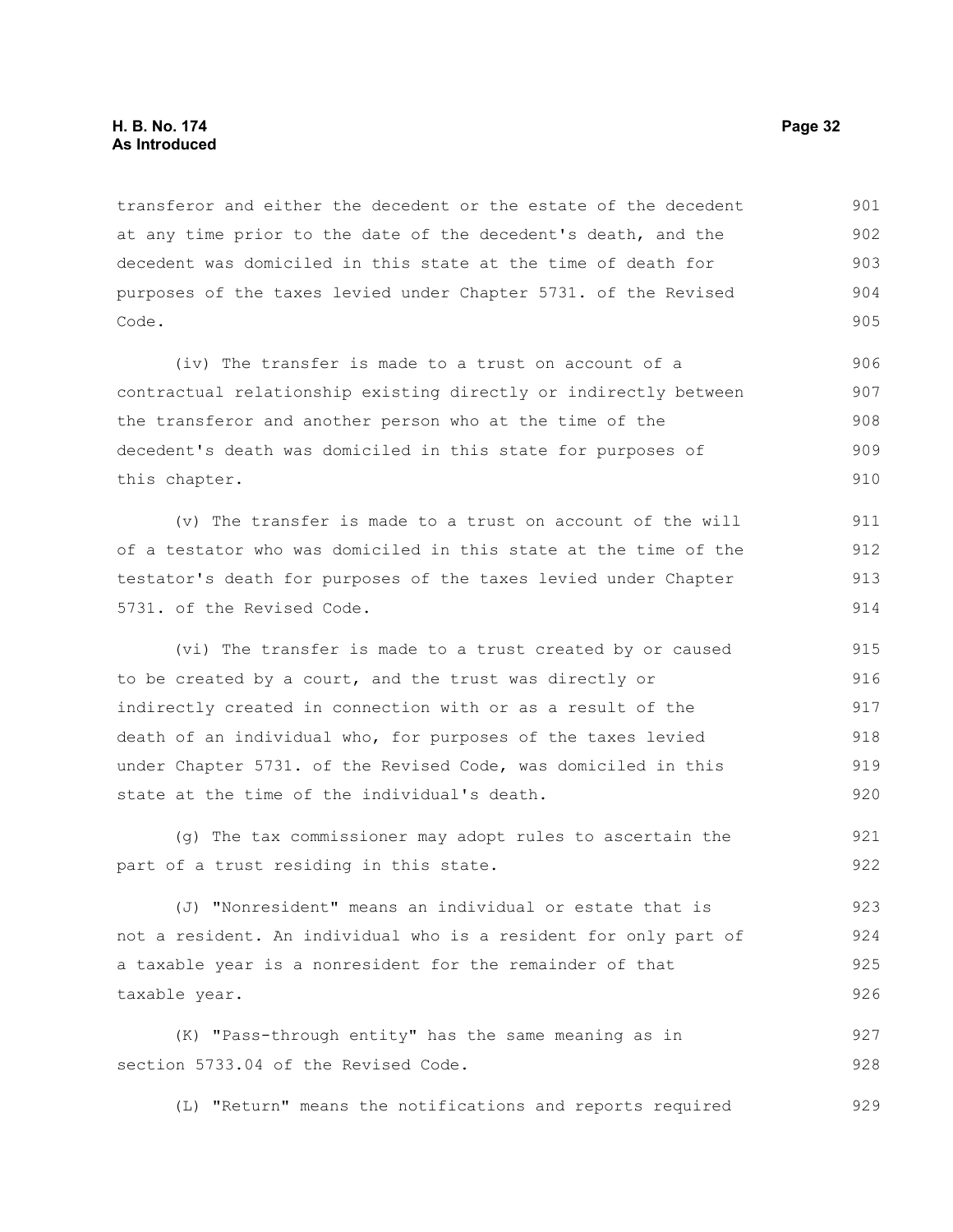to be filed pursuant to this chapter for the purpose of reporting the tax due and includes declarations of estimated tax when so required. 930 931 932

(M) "Taxable year" means the calendar year or the taxpayer's fiscal year ending during the calendar year, or fractional part thereof, upon which the adjusted gross income is calculated pursuant to this chapter. 933 934 935 936

(N) "Taxpayer" means any person subject to the tax imposed by section 5747.02 of the Revised Code or any pass-through entity that makes the election under division (D) of section 5747.08 of the Revised Code. 937 938 939 940

(O) "Dependents" means one of the following:

(1) For taxable years beginning on or after January 1, 2018, and before January 1, 2026, dependents as defined in the Internal Revenue Code; 942 943 944

(2) For all other taxable years, dependents as defined in the Internal Revenue Code and as claimed in the taxpayer's federal income tax return for the taxable year or which the taxpayer would have been permitted to claim had the taxpayer filed a federal income tax return. 945 946 947 948 949

(P) "Principal county of employment" means, in the case of a nonresident, the county within the state in which a taxpayer performs services for an employer or, if those services are performed in more than one county, the county in which the major portion of the services are performed. 950 951 952 953 954

(Q) As used in sections 5747.50 to 5747.55 of the Revised Code: 955 956

(1) "Subdivision" means any county, municipal corporation, 957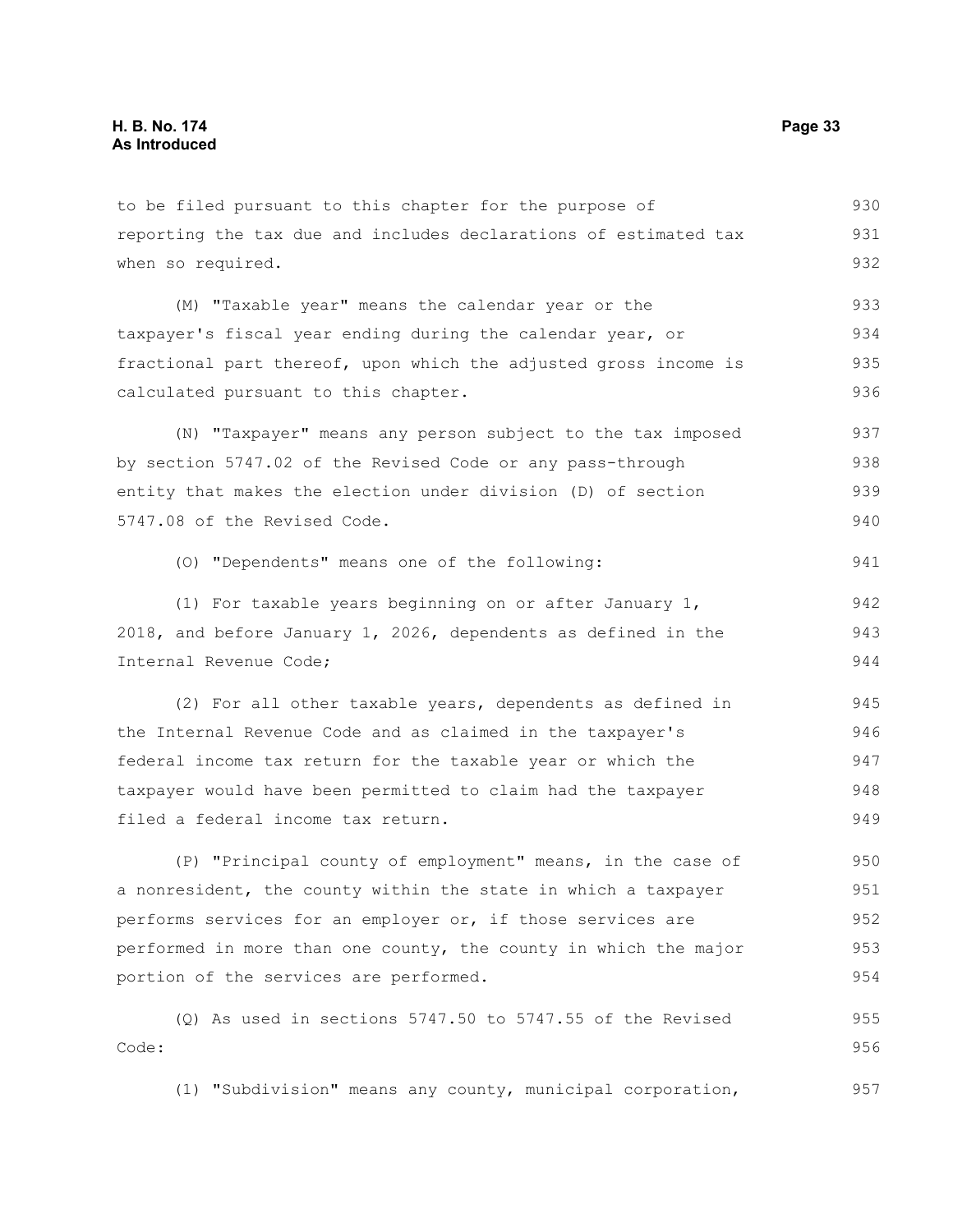park district, or township.

(2) "Essential local government purposes" includes all functions that any subdivision is required by general law to exercise, including like functions that are exercised under a charter adopted pursuant to the Ohio Constitution. 959 960 961 962

(R) "Overpayment" means any amount already paid that exceeds the figure determined to be the correct amount of the tax. 963 964 965

(S) "Taxable income" or "Ohio taxable income" applies only to estates and trusts, and means federal taxable income, as defined and used in the Internal Revenue Code, adjusted as follows: 966 967 968 969

(1) Add interest or dividends, net of ordinary, necessary, and reasonable expenses not deducted in computing federal taxable income, on obligations or securities of any state or of any political subdivision or authority of any state, other than this state and its subdivisions and authorities, but only to the extent that such net amount is not otherwise includible in Ohio taxable income and is described in either division (S)(1)(a) or (b) of this section: 970 971 972 973 974 975 976 977

(a) The net amount is not attributable to the S portion of an electing small business trust and has not been distributed to beneficiaries for the taxable year; 978 979 980

(b) The net amount is attributable to the S portion of an electing small business trust for the taxable year. 981 982

(2) Add interest or dividends, net of ordinary, necessary, and reasonable expenses not deducted in computing federal taxable income, on obligations of any authority, commission, instrumentality, territory, or possession of the United States 983 984 985 986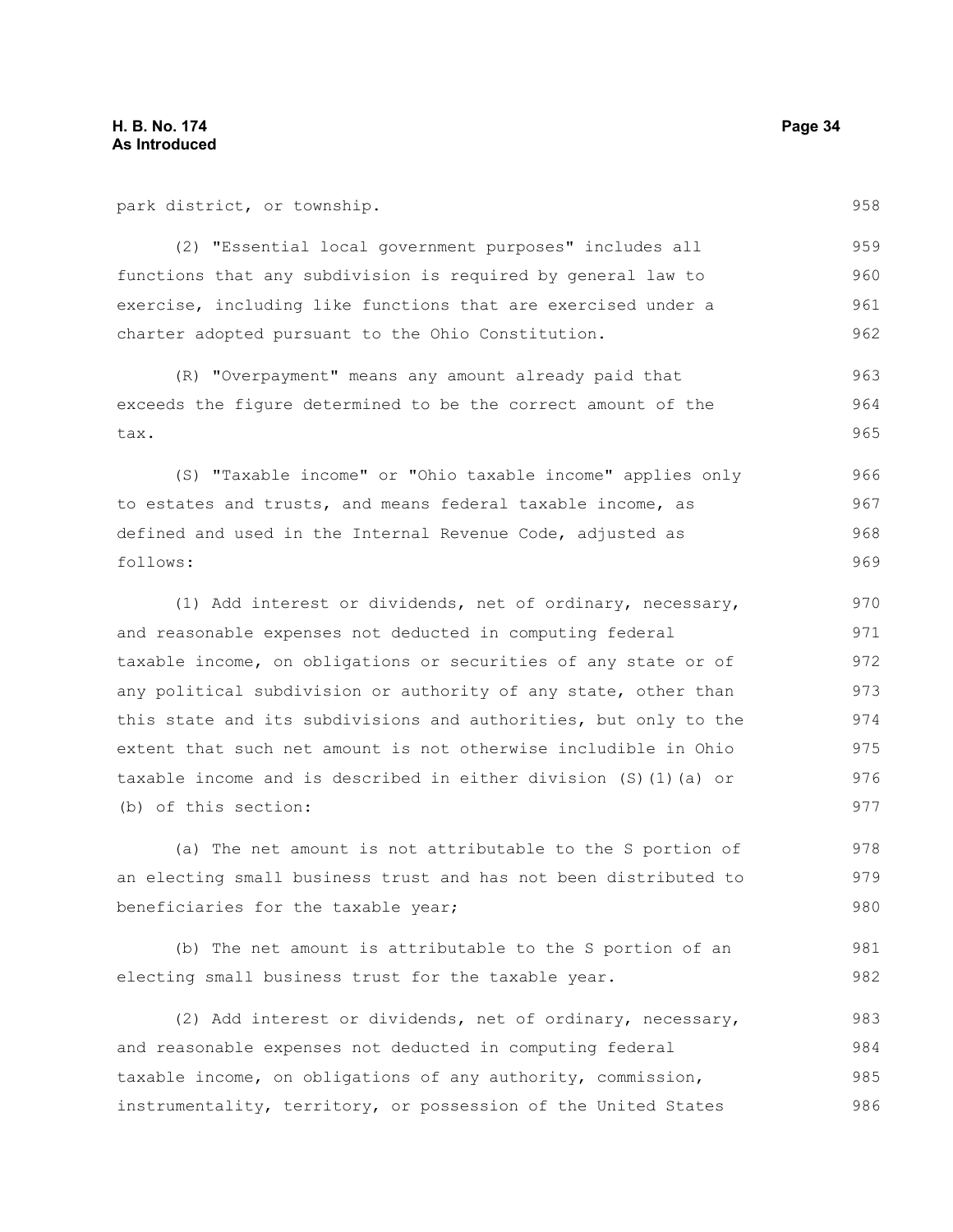#### **H. B. No. 174 Page 35 As Introduced**

to the extent that the interest or dividends are exempt from federal income taxes but not from state income taxes, but only to the extent that such net amount is not otherwise includible in Ohio taxable income and is described in either division (S) (1)(a) or (b) of this section; 987 988 989 990 991

(3) Add the amount of personal exemption allowed to the estate pursuant to section 642(b) of the Internal Revenue Code;

(4) Deduct interest or dividends, net of related expenses deducted in computing federal taxable income, on obligations of the United States and its territories and possessions or of any authority, commission, or instrumentality of the United States to the extent that the interest or dividends are exempt from state taxes under the laws of the United States, but only to the extent that such amount is included in federal taxable income and is described in either division (S)(1)(a) or (b) of this section; 994 995 996 997 998 999 1000 1001 1002

(5) Deduct the amount of wages and salaries, if any, not otherwise allowable as a deduction but that would have been allowable as a deduction in computing federal taxable income for the taxable year, had the targeted jobs credit allowed under sections 38, 51, and 52 of the Internal Revenue Code not been in effect, but only to the extent such amount relates either to income included in federal taxable income for the taxable year or to income of the S portion of an electing small business trust for the taxable year; 1003 1004 1005 1006 1007 1008 1009 1010 1011

(6) Deduct any interest or interest equivalent, net of related expenses deducted in computing federal taxable income, on public obligations and purchase obligations, but only to the extent that such net amount relates either to income included in federal taxable income for the taxable year or to income of the 1012 1013 1014 1015 1016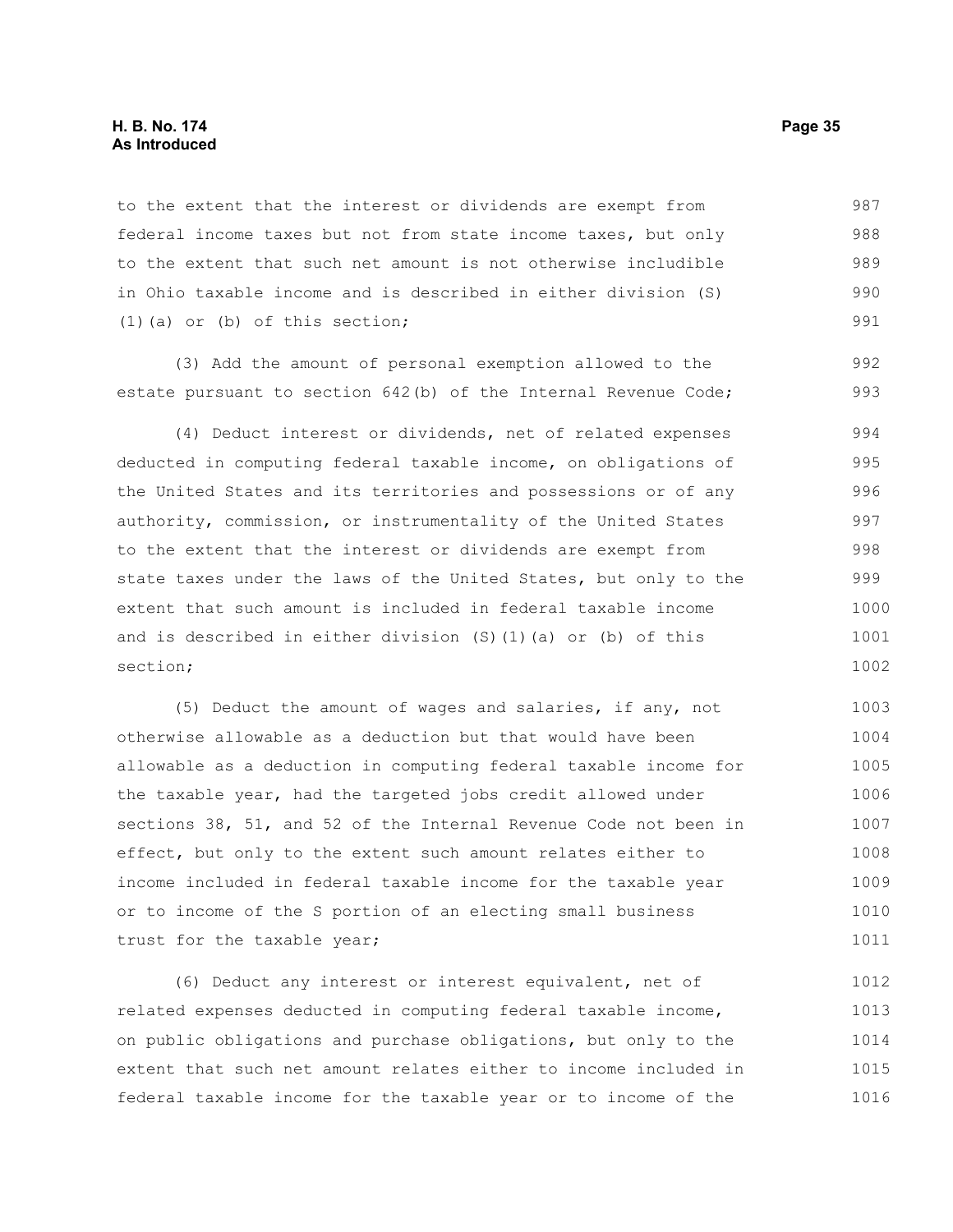S portion of an electing small business trust for the taxable year; (7) Add any loss or deduct any gain resulting from sale, 1017 1018 1019

exchange, or other disposition of public obligations to the extent that such loss has been deducted or such gain has been included in computing either federal taxable income or income of the S portion of an electing small business trust for the taxable year; 1020 1021 1022 1023 1024

(8) Except in the case of the final return of an estate, add any amount deducted by the taxpayer on both its Ohio estate tax return pursuant to section 5731.14 of the Revised Code, and on its federal income tax return in determining federal taxable income; 1025 1026 1027 1028 1029

(9)(a) Deduct any amount included in federal taxable income solely because the amount represents a reimbursement or refund of expenses that in a previous year the decedent had deducted as an itemized deduction pursuant to section 63 of the Internal Revenue Code and applicable treasury regulations. The deduction otherwise allowed under division (S)(9)(a) of this section shall be reduced to the extent the reimbursement is attributable to an amount the taxpayer or decedent deducted under this section in any taxable year. 1030 1031 1032 1033 1034 1035 1036 1037 1038

(b) Add any amount not otherwise included in Ohio taxable income for any taxable year to the extent that the amount is attributable to the recovery during the taxable year of any amount deducted or excluded in computing federal or Ohio taxable income in any taxable year, but only to the extent such amount has not been distributed to beneficiaries for the taxable year. 1039 1040 1041 1042 1043 1044

(10) Deduct any portion of the deduction described in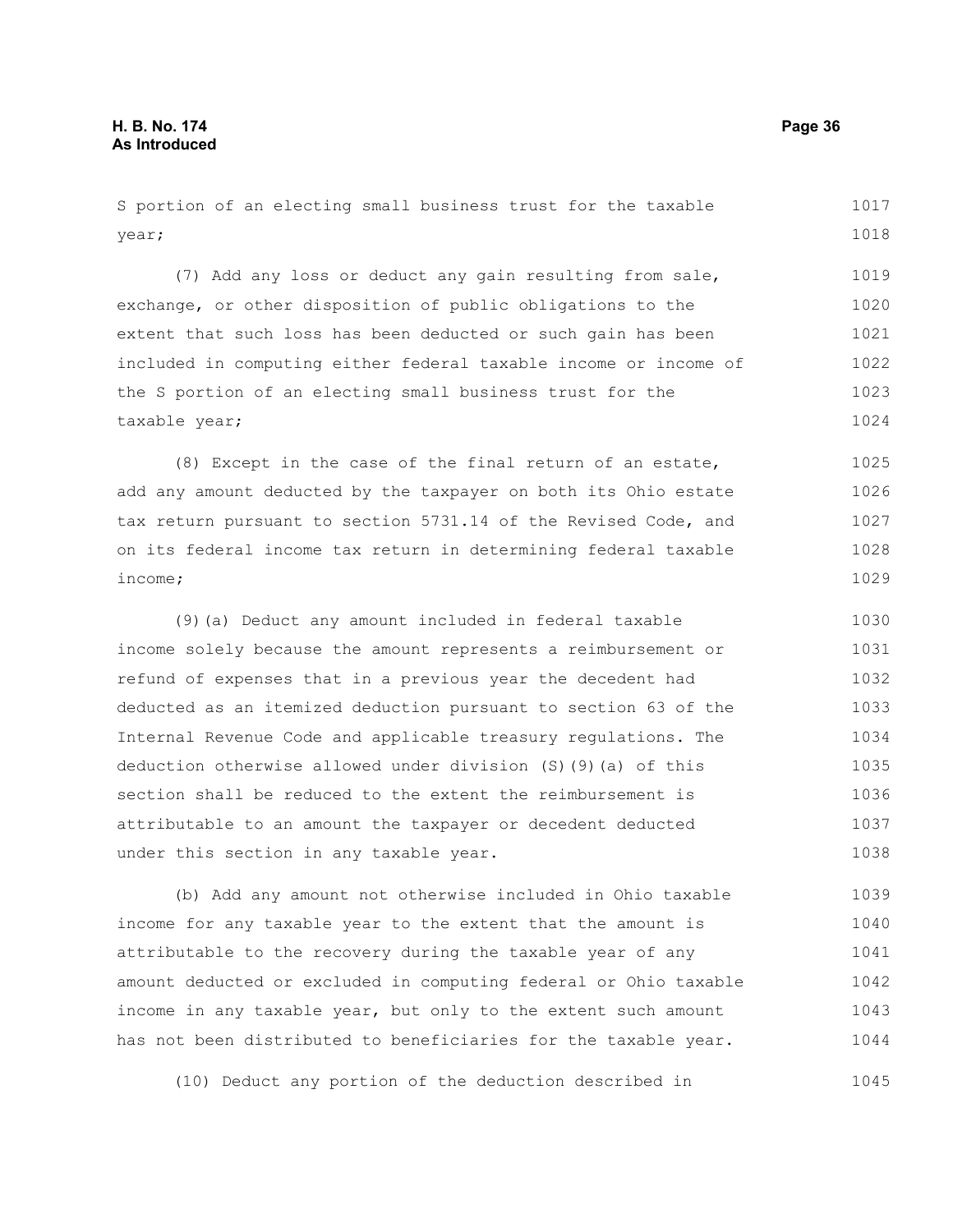previously reported income received under a claim of right, that meets both of the following requirements: (a) It is allowable for repayment of an item that was included in the taxpayer's taxable income or the decedent's adjusted gross income for a prior taxable year and did not qualify for a credit under division (A) or (B) of section 5747.05 of the Revised Code for that year. (b) It does not otherwise reduce the taxpayer's taxable income or the decedent's adjusted gross income for the current or any other taxable year. (11) Add any amount claimed as a credit under section 5747.059 of the Revised Code to the extent that the amount satisfies either of the following: (a) The amount was deducted or excluded from the computation of the taxpayer's federal taxable income as required to be reported for the taxpayer's taxable year under the Internal Revenue Code; (b) The amount resulted in a reduction in the taxpayer's federal taxable income as required to be reported for any of the taxpayer's taxable years under the Internal Revenue Code. 1047 1048 1049 1050 1051 1052 1053 1054 1055 1056 1057 1058 1059 1060 1061 1062 1063 1064 1065 1066

section 1341(a)(2) of the Internal Revenue Code, for repaying

(12) Deduct any amount, net of related expenses deducted in computing federal taxable income, that a trust is required to report as farm income on its federal income tax return, but only if the assets of the trust include at least ten acres of land satisfying the definition of "land devoted exclusively to agricultural use" under section 5713.30 of the Revised Code, regardless of whether the land is valued for tax purposes as such land under sections 5713.30 to 5713.38 of the Revised Code. 1067 1068 1069 1070 1071 1072 1073 1074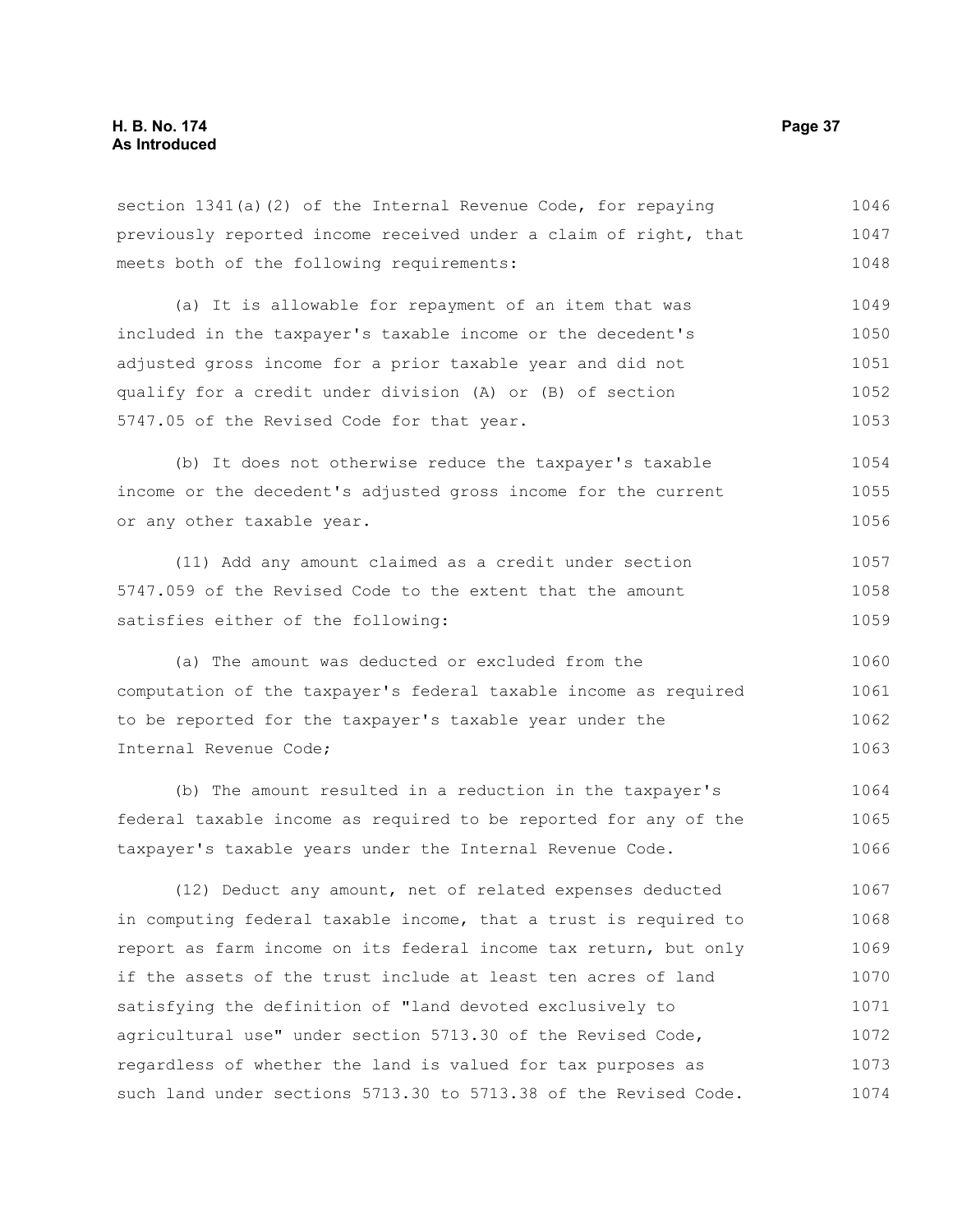If the trust is a pass-through entity investor, section 5747.231 of the Revised Code applies in ascertaining if the trust is eligible to claim the deduction provided by division (S)(12) of this section in connection with the pass-through entity's farm income. 1075 1076 1077 1078 1079

Except for farm income attributable to the S portion of an electing small business trust, the deduction provided by division (S)(12) of this section is allowed only to the extent that the trust has not distributed such farm income. 1080 1081 1082 1083

(13) Add the net amount of income described in section 641(c) of the Internal Revenue Code to the extent that amount is not included in federal taxable income. 1084 1085 1086

(14) Add or deduct the amount the taxpayer would be required to add or deduct under division (A)(17) or (18) of this section if the taxpayer's Ohio taxable income were computed in the same manner as an individual's Ohio adjusted gross income is computed under this section. 1087 1088 1089 1090 1091

(T) "School district income" and "school district income tax" have the same meanings as in section 5748.01 of the Revised Code. 1092 1093 1094

(U) As used in divisions  $(A)$   $(7)$ ,  $(A)$   $(8)$ ,  $(S)$   $(6)$ , and  $(S)$ (7) of this section, "public obligations," "purchase obligations," and "interest or interest equivalent" have the same meanings as in section 5709.76 of the Revised Code. 1095 1096 1097 1098

(V) "Limited liability company" means any limited liability company formed under Chapter 1705. or 1706. of the Revised Code or under the laws of any other state. 1099 1100 1101

(W) "Pass-through entity investor" means any person who, during any portion of a taxable year of a pass-through entity, 1102 1103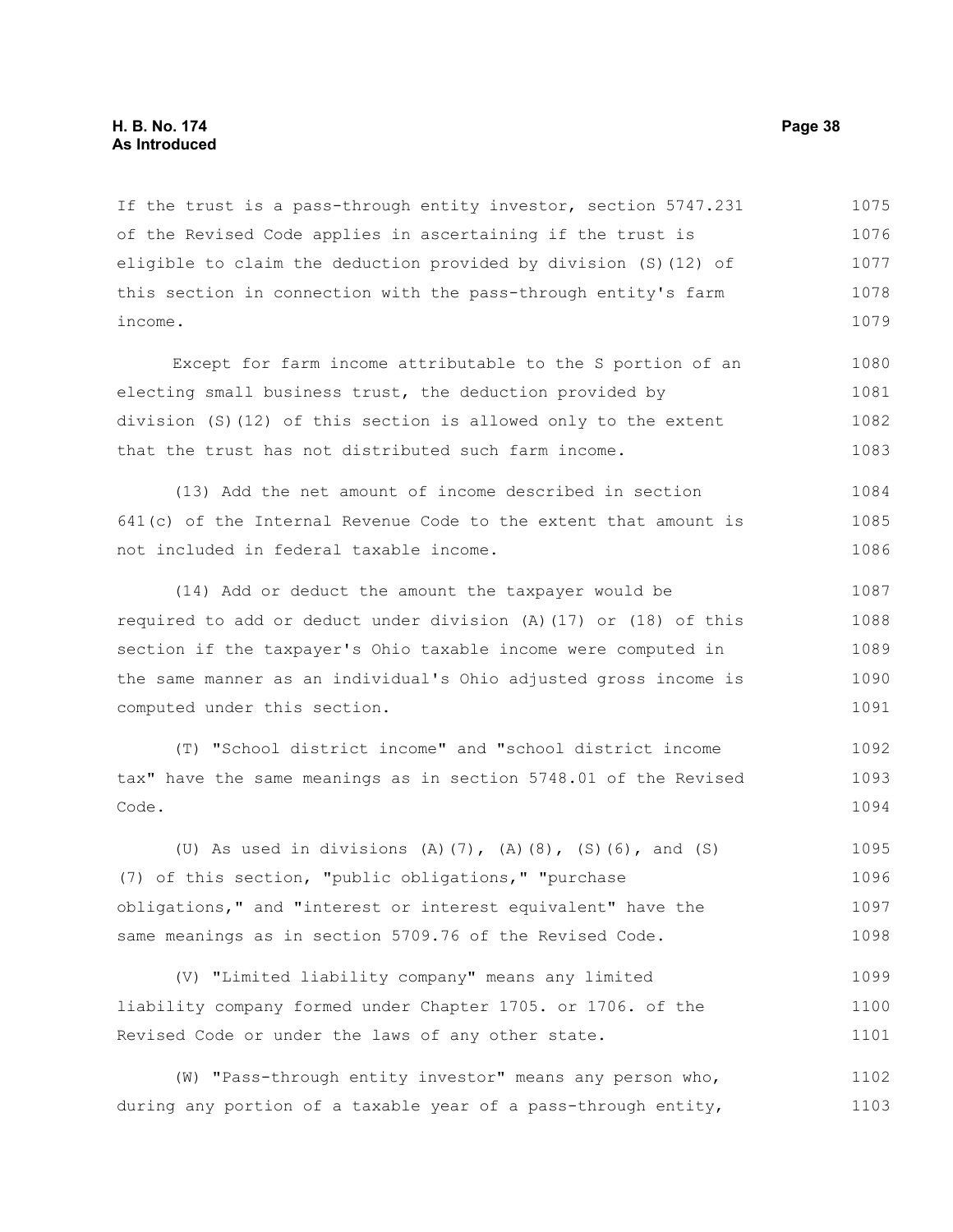| pass-through entity.                                             | 1105 |
|------------------------------------------------------------------|------|
| (X) "Banking day" has the same meaning as in section             | 1106 |
| 1304.01 of the Revised Code.                                     | 1107 |
| (Y) "Month" means a calendar month.                              | 1108 |
| (Z) "Quarter" means the first three months, the second           | 1109 |
| three months, the third three months, or the last three months   | 1110 |
| of the taxpayer's taxable year.                                  | 1111 |
| (AA) (1) "Modified business income" means the business           | 1112 |
| income included in a trust's Ohio taxable income after such      | 1113 |
| taxable income is first reduced by the qualifying trust amount,  | 1114 |
| if any.                                                          | 1115 |
| (2) "Qualifying trust amount" of a trust means capital           | 1116 |
| gains and losses from the sale, exchange, or other disposition   | 1117 |
| of equity or ownership interests in, or debt obligations of, a   | 1118 |
| qualifying investee to the extent included in the trust's Ohio   | 1119 |
| taxable income, but only if the following requirements are       |      |
| satisfied:                                                       | 1121 |
| (a) The book value of the qualifying investee's physical         | 1122 |
| assets in this state and everywhere, as of the last day of the   | 1123 |
| qualifying investee's fiscal or calendar year ending immediately | 1124 |
| prior to the date on which the trust recognizes the gain or      | 1125 |
| loss, is available to the trust.                                 | 1126 |
| (b) The requirements of section 5747.011 of the Revised          | 1127 |
| Code are satisfied for the trust's taxable year in which the     | 1128 |
| trust recognizes the gain or loss.                               | 1129 |
|                                                                  |      |

is a partner, member, shareholder, or equity investor in that

Any gain or loss that is not a qualifying trust amount is 1130 modified business income, qualifying investment income, or 1131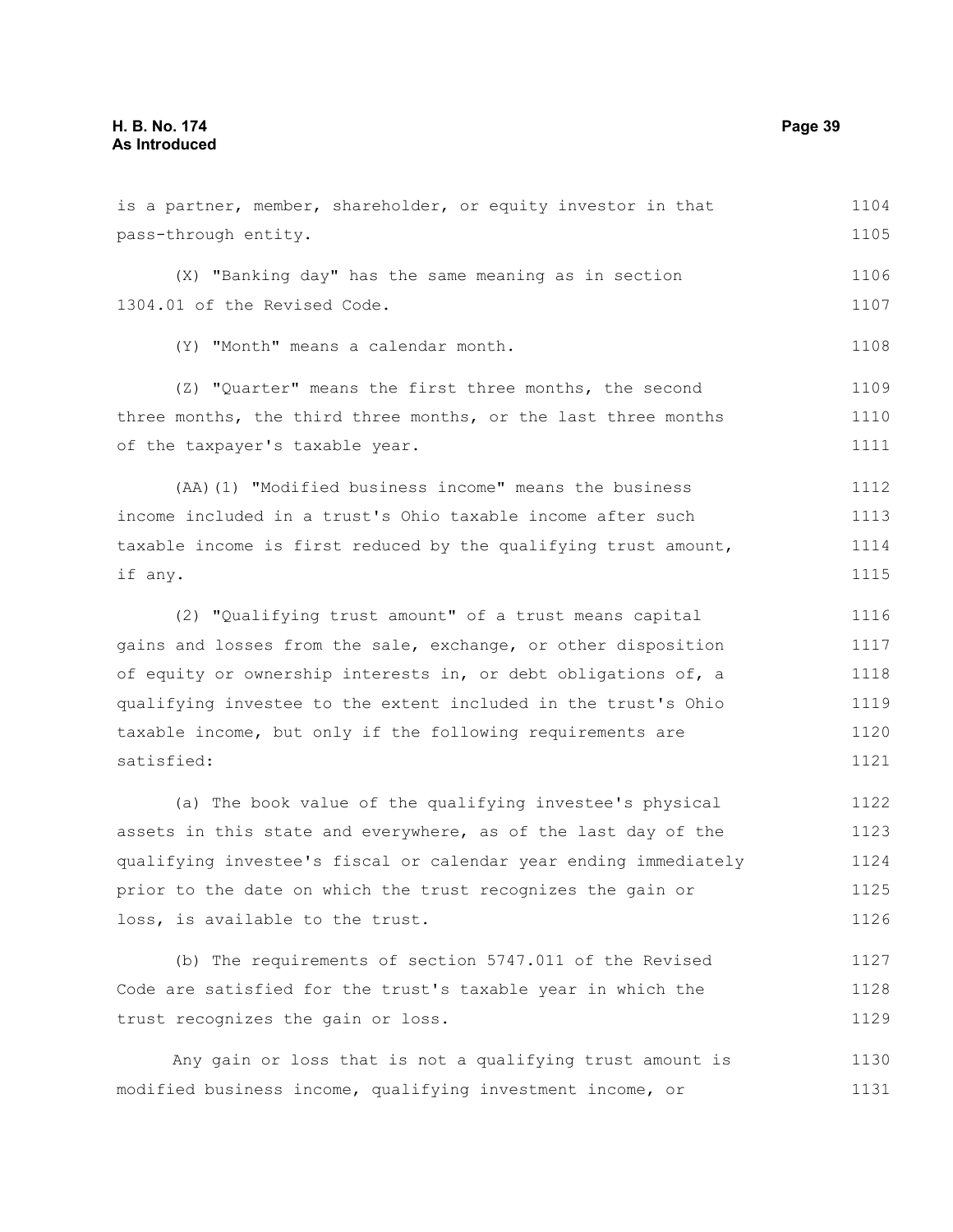modified nonbusiness income, as the case may be.

(3) "Modified nonbusiness income" means a trust's Ohio taxable income other than modified business income, other than the qualifying trust amount, and other than qualifying investment income, as defined in section 5747.012 of the Revised Code, to the extent such qualifying investment income is not otherwise part of modified business income. 1133 1134 1135 1136 1137 1138

(4) "Modified Ohio taxable income" applies only to trusts, and means the sum of the amounts described in divisions (AA)(4) (a) to (c) of this section: 1139 1140 1141

(a) The fraction, calculated under section 5747.013, and applying section 5747.231 of the Revised Code, multiplied by the sum of the following amounts: 1142 1143 1144

(i) The trust's modified business income;

(ii) The trust's qualifying investment income, as defined in section 5747.012 of the Revised Code, but only to the extent the qualifying investment income does not otherwise constitute modified business income and does not otherwise constitute a qualifying trust amount. 1146 1147 1148 1149 1150

(b) The qualifying trust amount multiplied by a fraction, the numerator of which is the sum of the book value of the qualifying investee's physical assets in this state on the last day of the qualifying investee's fiscal or calendar year ending immediately prior to the day on which the trust recognizes the qualifying trust amount, and the denominator of which is the sum of the book value of the qualifying investee's total physical assets everywhere on the last day of the qualifying investee's fiscal or calendar year ending immediately prior to the day on which the trust recognizes the qualifying trust amount. If, for 1151 1152 1153 1154 1155 1156 1157 1158 1159 1160

1145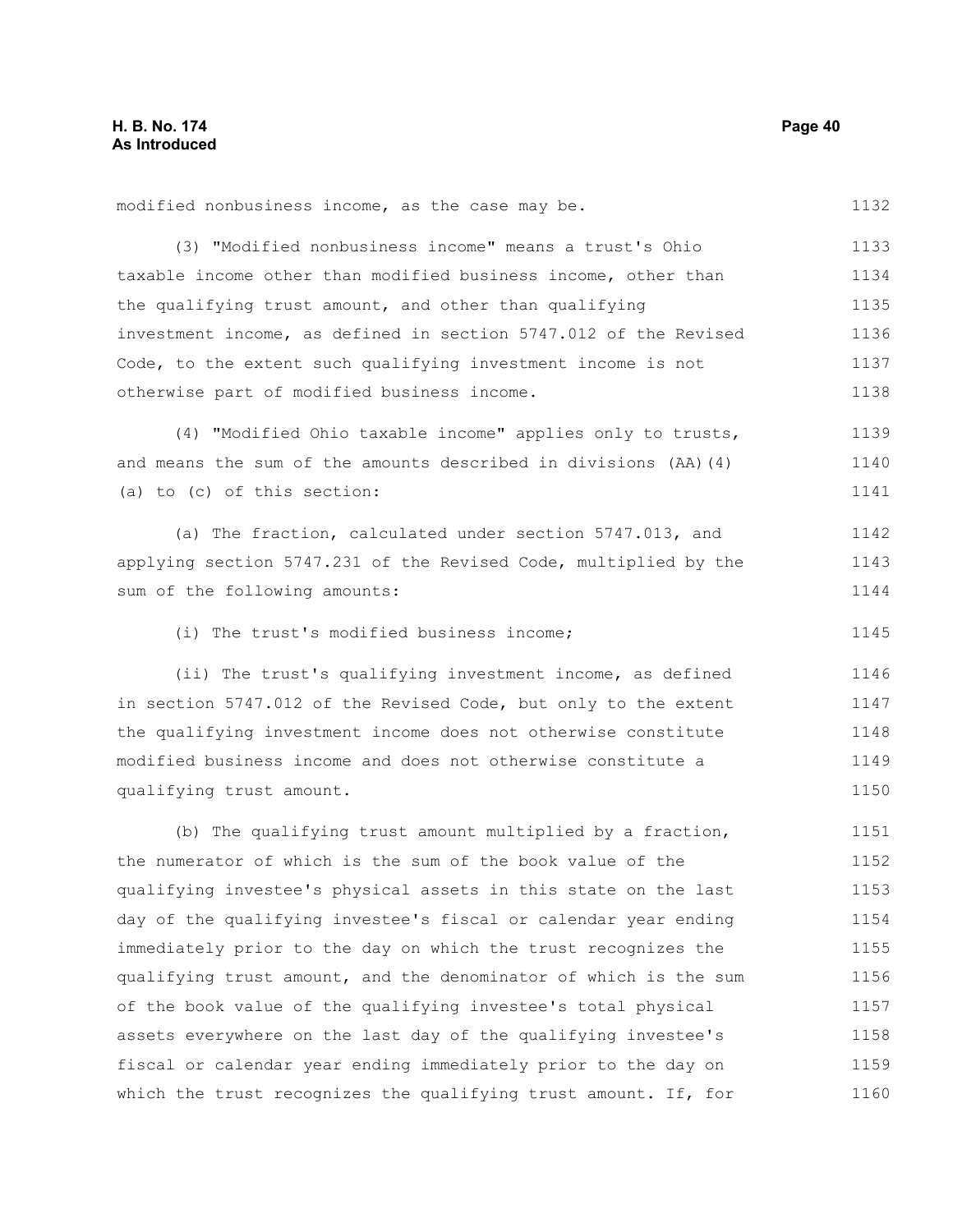a taxable year, the trust recognizes a qualifying trust amount with respect to more than one qualifying investee, the amount described in division (AA)(4)(b) of this section shall equal the sum of the products so computed for each such qualifying investee. 1161 1162 1163 1164 1165

(c)(i) With respect to a trust or portion of a trust that is a resident as ascertained in accordance with division (I)(3) (d) of this section, its modified nonbusiness income. 1166 1167 1168

(ii) With respect to a trust or portion of a trust that is not a resident as ascertained in accordance with division (I)(3) (d) of this section, the amount of its modified nonbusiness income satisfying the descriptions in divisions (B)(2) to (5) of section 5747.20 of the Revised Code, except as otherwise provided in division (AA)(4)(c)(ii) of this section. With respect to a trust or portion of a trust that is not a resident as ascertained in accordance with division (I)(3)(d) of this section, the trust's portion of modified nonbusiness income recognized from the sale, exchange, or other disposition of a debt interest in or equity interest in a section 5747.212 entity, as defined in section 5747.212 of the Revised Code, without regard to division (A) of that section, shall not be allocated to this state in accordance with section 5747.20 of the Revised Code but shall be apportioned to this state in accordance with division (B) of section 5747.212 of the Revised Code without regard to division (A) of that section. 1169 1170 1171 1172 1173 1174 1175 1176 1177 1178 1179 1180 1181 1182 1183 1184 1185

If the allocation and apportionment of a trust's income under divisions (AA)(4)(a) and (c) of this section do not fairly represent the modified Ohio taxable income of the trust in this state, the alternative methods described in division (C) of section 5747.21 of the Revised Code may be applied in the manner 1186 1187 1188 1189 1190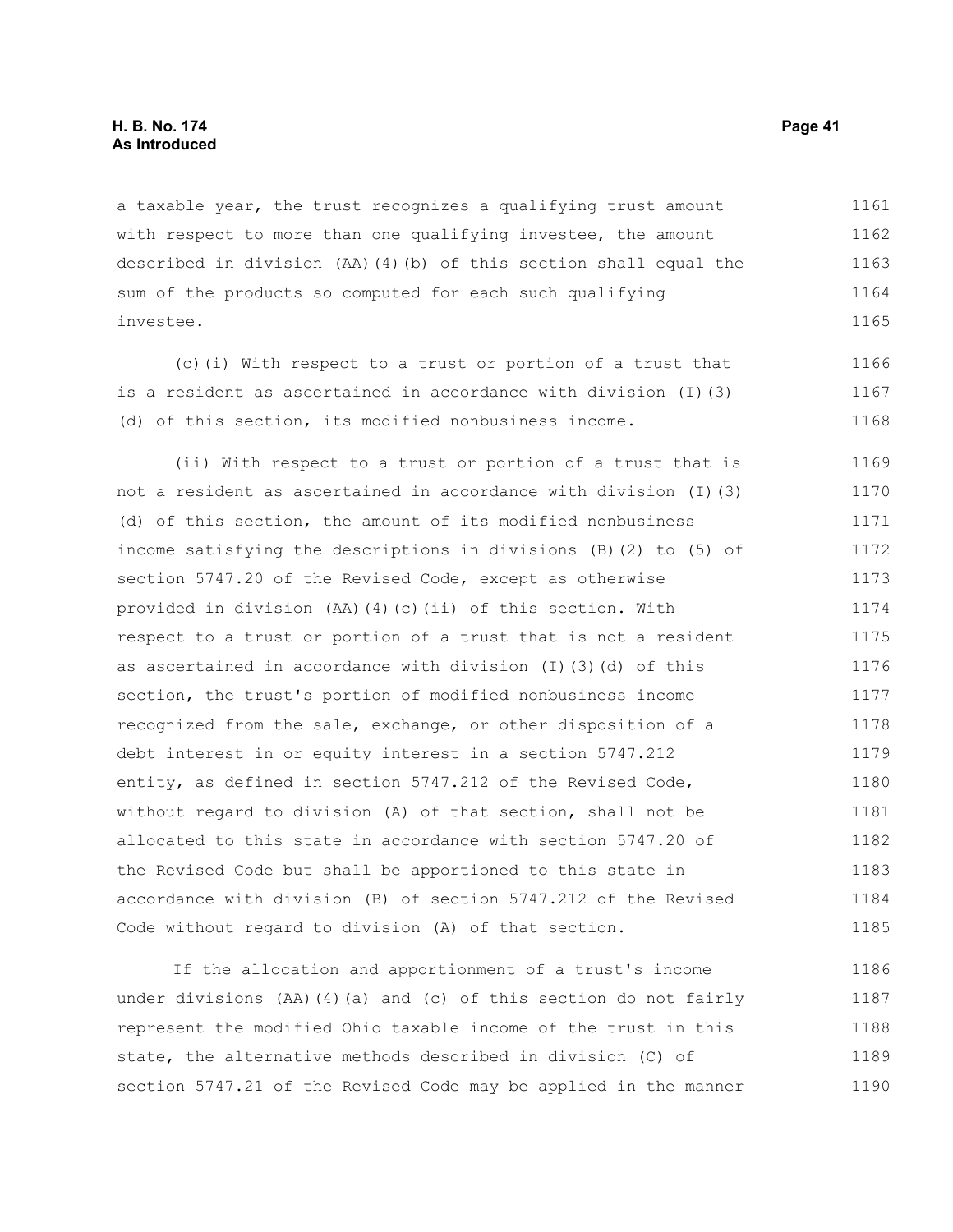and to the same extent provided in that section.

(5)(a) Except as set forth in division (AA)(5)(b) of this section, "qualifying investee" means a person in which a trust has an equity or ownership interest, or a person or unit of government the debt obligations of either of which are owned by a trust. For the purposes of division (AA)(2)(a) of this section and for the purpose of computing the fraction described in division (AA)(4)(b) of this section, all of the following apply: 1192 1193 1194 1195 1196 1197 1198

(i) If the qualifying investee is a member of a qualifying controlled group on the last day of the qualifying investee's fiscal or calendar year ending immediately prior to the date on which the trust recognizes the gain or loss, then "qualifying investee" includes all persons in the qualifying controlled group on such last day. 1199 1200 1201 1202 1203 1204

(ii) If the qualifying investee, or if the qualifying investee and any members of the qualifying controlled group of which the qualifying investee is a member on the last day of the qualifying investee's fiscal or calendar year ending immediately prior to the date on which the trust recognizes the gain or loss, separately or cumulatively own, directly or indirectly, on the last day of the qualifying investee's fiscal or calendar year ending immediately prior to the date on which the trust recognizes the qualifying trust amount, more than fifty per cent of the equity of a pass-through entity, then the qualifying investee and the other members are deemed to own the proportionate share of the pass-through entity's physical assets which the pass-through entity directly or indirectly owns on the last day of the pass-through entity's calendar or fiscal year ending within or with the last day of the qualifying investee's fiscal or calendar year ending immediately prior to the date on 1205 1206 1207 1208 1209 1210 1211 1212 1213 1214 1215 1216 1217 1218 1219 1220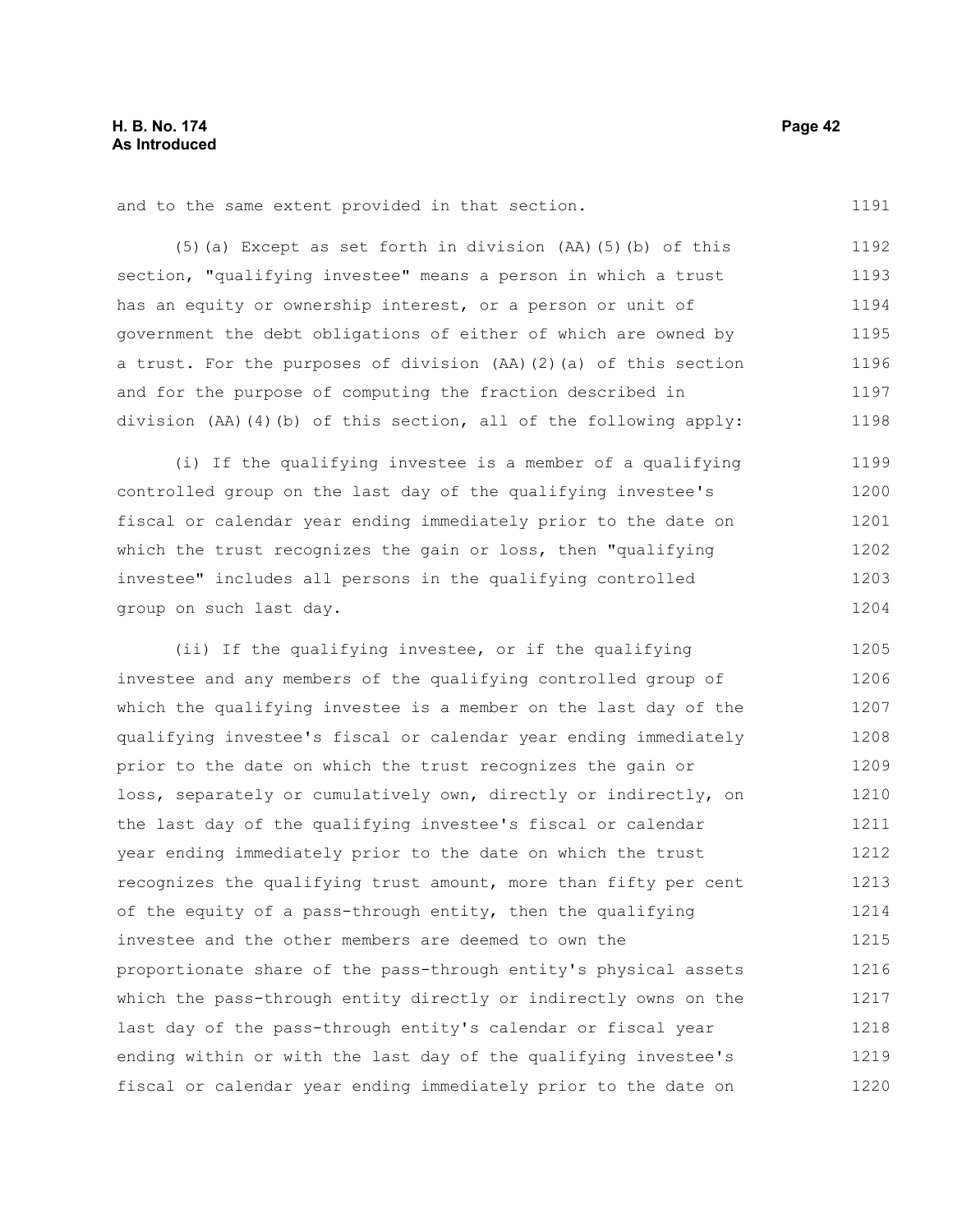### **H. B. No. 174 Page 43 As Introduced**

which the trust recognizes the qualifying trust amount.

(iii) For the purposes of division (AA)(5)(a)(iii) of this section, "upper level pass-through entity" means a pass-through entity directly or indirectly owning any equity of another passthrough entity, and "lower level pass-through entity" means that other pass-through entity. 1222 1223 1224 1225 1226

An upper level pass-through entity, whether or not it is also a qualifying investee, is deemed to own, on the last day of the upper level pass-through entity's calendar or fiscal year, the proportionate share of the lower level pass-through entity's physical assets that the lower level pass-through entity directly or indirectly owns on the last day of the lower level pass-through entity's calendar or fiscal year ending within or with the last day of the upper level pass-through entity's fiscal or calendar year. If the upper level pass-through entity directly and indirectly owns less than fifty per cent of the equity of the lower level pass-through entity on each day of the upper level pass-through entity's calendar or fiscal year in which or with which ends the calendar or fiscal year of the lower level pass-through entity and if, based upon clear and convincing evidence, complete information about the location and cost of the physical assets of the lower pass-through entity is not available to the upper level pass-through entity, then solely for purposes of ascertaining if a gain or loss constitutes a qualifying trust amount, the upper level passthrough entity shall be deemed as owning no equity of the lower level pass-through entity for each day during the upper level pass-through entity's calendar or fiscal year in which or with which ends the lower level pass-through entity's calendar or fiscal year. Nothing in division (AA)(5)(a)(iii) of this section shall be construed to provide for any deduction or exclusion in 1227 1228 1229 1230 1231 1232 1233 1234 1235 1236 1237 1238 1239 1240 1241 1242 1243 1244 1245 1246 1247 1248 1249 1250 1251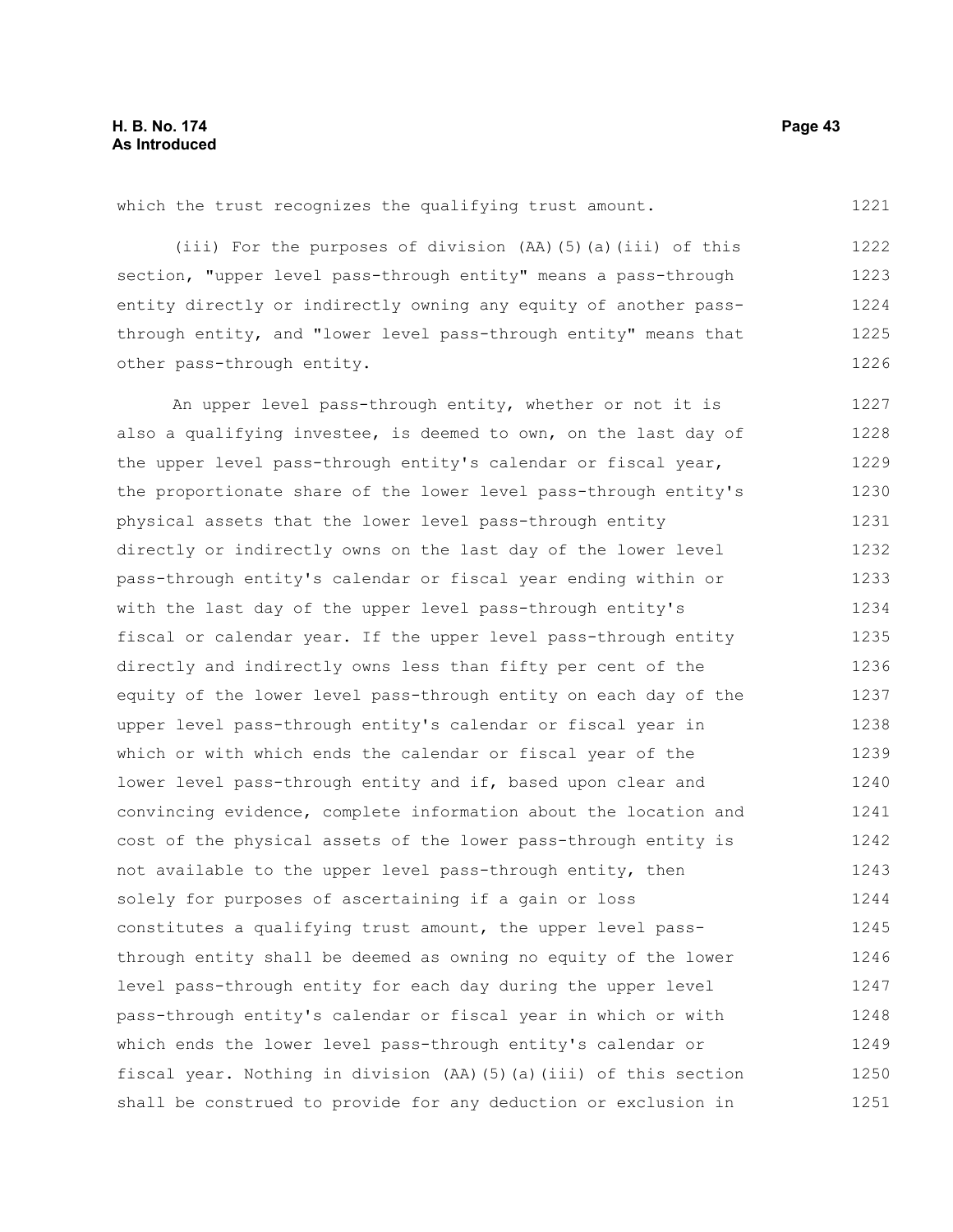| computing any trust's Ohio taxable income.                       | 1252 |
|------------------------------------------------------------------|------|
| (b) With respect to a trust that is not a resident for the       | 1253 |
| taxable year and with respect to a part of a trust that is not a | 1254 |
| resident for the taxable year, "qualifying investee" for that    | 1255 |
| taxable year does not include a C corporation if both of the     | 1256 |
| following apply:                                                 | 1257 |
| (i) During the taxable year the trust or part of the trust       | 1258 |
| recognizes a gain or loss from the sale, exchange, or other      | 1259 |
| disposition of equity or ownership interests in, or debt         | 1260 |
| obligations of, the C corporation.                               | 1261 |
| (ii) Such gain or loss constitutes nonbusiness income.           | 1262 |
| (6) "Available" means information is such that a person is       | 1263 |
| able to learn of the information by the due date plus            | 1264 |
| extensions, if any, for filing the return for the taxable year   |      |
| in which the trust recognizes the gain or loss.                  |      |
| (BB) "Qualifying controlled group" has the same meaning as       | 1267 |
| in section 5733.04 of the Revised Code.                          | 1268 |
| (CC) "Related member" has the same meaning as in section         | 1269 |
| 5733.042 of the Revised Code.                                    | 1270 |
| (DD) (1) For the purposes of division (DD) of this section:      | 1271 |
| (a) "Qualifying person" means any person other than a            | 1272 |
| qualifying corporation.                                          | 1273 |
| (b) "Qualifying corporation" means any person classified         | 1274 |
| for federal income tax purposes as an association taxable as a   | 1275 |
| corporation, except either of the following:                     | 1276 |
| (i) A corporation that has made an election under                | 1277 |
| subchapter S, chapter one, subtitle A, of the Internal Revenue   | 1278 |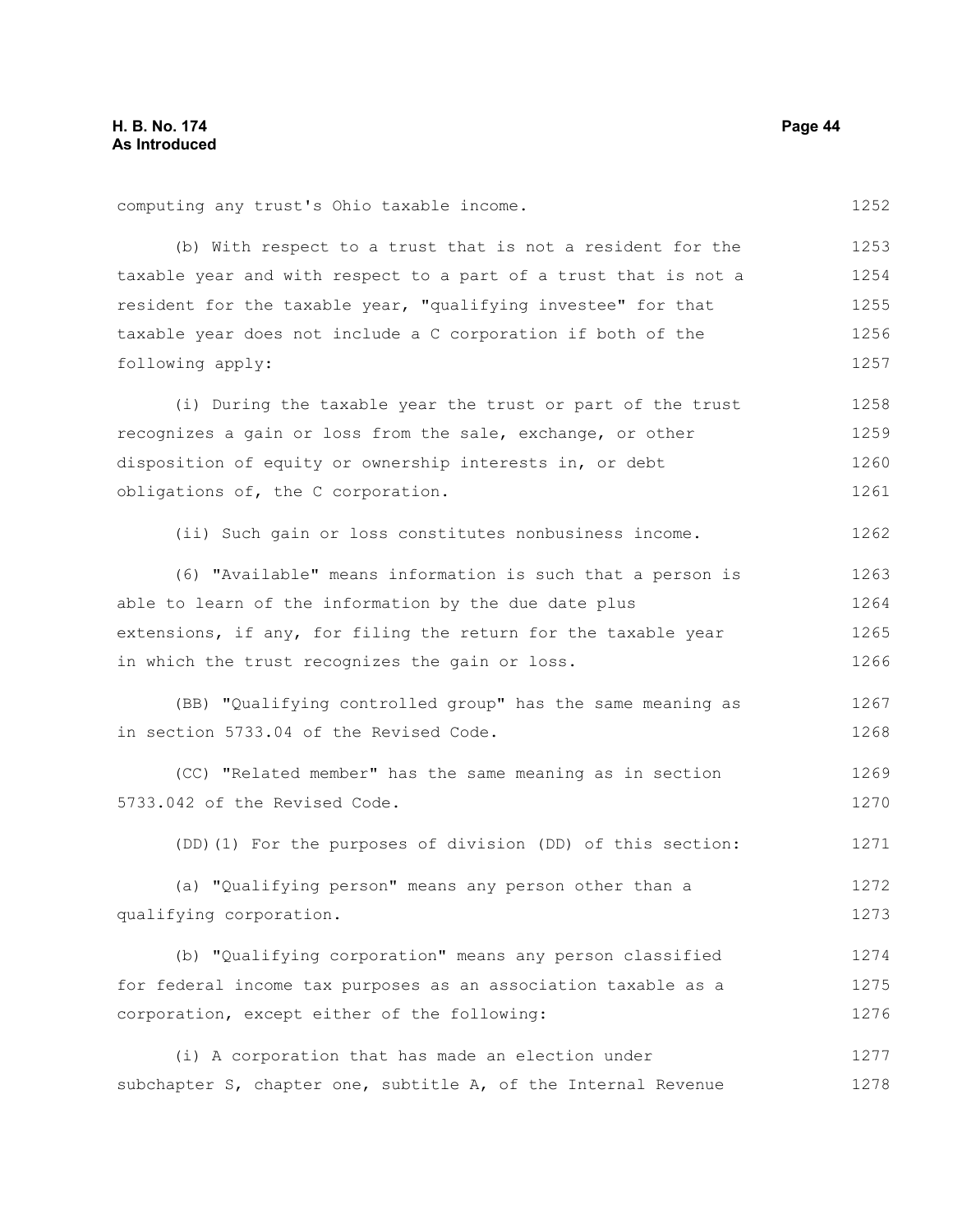the investor's taxable year; (ii) A subsidiary that is wholly owned by any corporation that has made an election under subchapter S, chapter one, subtitle A of the Internal Revenue Code for its taxable year ending within, or on the last day of, the investor's taxable year. (2) For the purposes of this chapter, unless expressly stated otherwise, no qualifying person indirectly owns any asset directly or indirectly owned by any qualifying corporation. (EE) For purposes of this chapter and Chapter 5751. of the Revised Code: (1) "Trust" does not include a qualified pre-income tax trust. (2) A "qualified pre-income tax trust" is any pre-income tax trust that makes a qualifying pre-income tax trust election as described in division (EE)(3) of this section. (3) A "qualifying pre-income tax trust election" is an election by a pre-income tax trust to subject to the tax imposed by section 5751.02 of the Revised Code the pre-income tax trust and all pass-through entities of which the trust owns or controls, directly, indirectly, or constructively through related interests, five per cent or more of the ownership or equity interests. The trustee shall notify the tax commissioner in writing of the election on or before April 15, 2006. The election, if timely made, shall be effective on and after 1280 1281 1282 1283 1284 1285 1286 1287 1288 1289 1290 1291 1292 1293 1294 1295 1296 1297 1298 1299 1300 1301 1302 1303 1304

Code for its taxable year ending within, or on the last day of,

(4) A "pre-income tax trust" is a trust that satisfies all 1307

January 1, 2006, and shall apply for all tax periods and tax

years until revoked by the trustee of the trust.

1279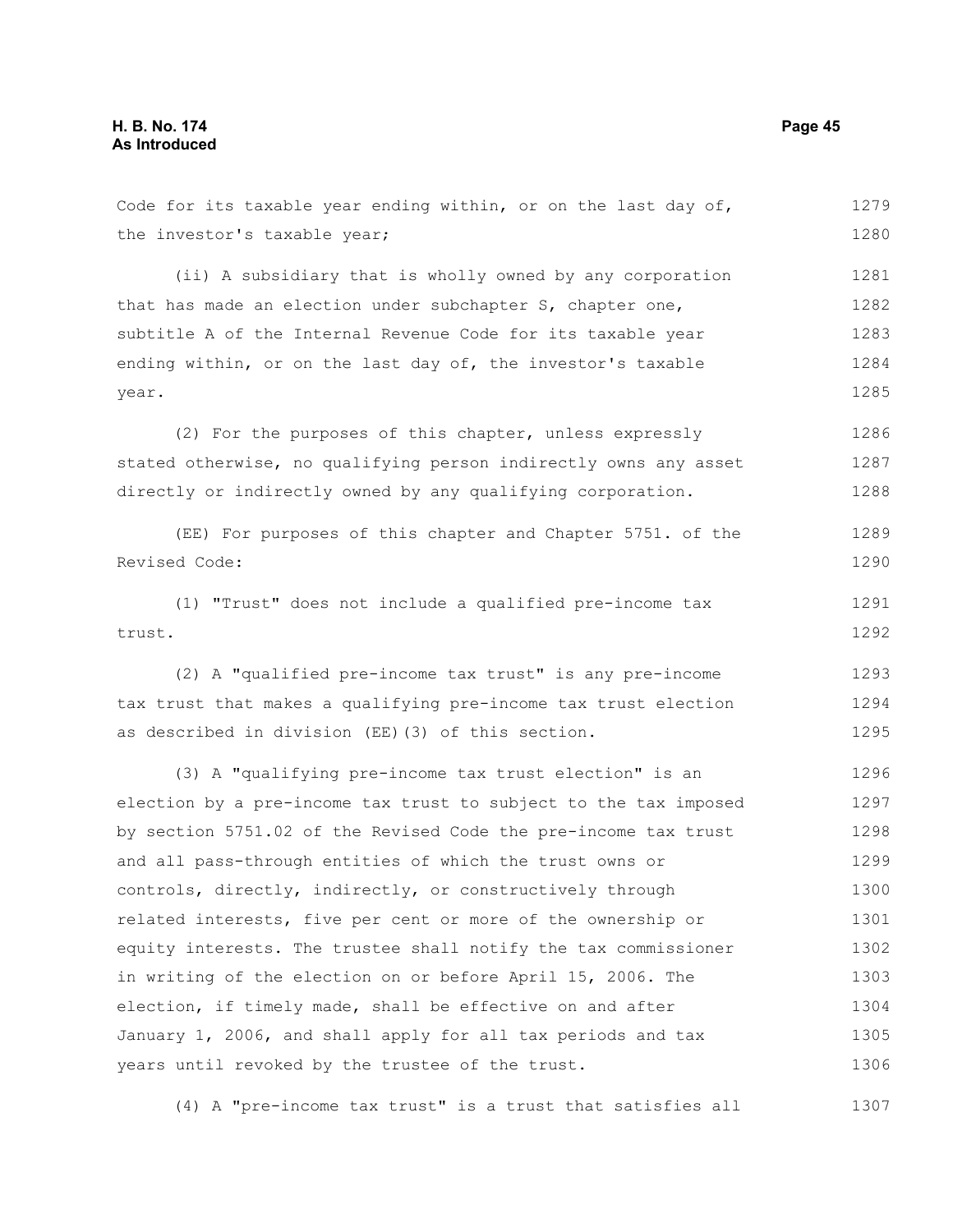of the following requirements: (a) The document or instrument creating the trust was executed by the grantor before January 1, 1972; (b) The trust became irrevocable upon the creation of the

trust; and 1311 1312

(c) The grantor was domiciled in this state at the time the trust was created. 1313 1314

(FF) "Uniformed services" has the same meaning as in 10 U.S.C. 101. 1315 1316

(GG) "Taxable business income" means the amount by which an individual's business income that is included in federal adjusted gross income exceeds the amount of business income the individual is authorized to deduct under division (A)(31) of this section for the taxable year. 1317 1318 1319 1320 1321

(HH) "Employer" does not include a franchisor with respect to the franchisor's relationship with a franchisee or an employee of a franchisee, unless the franchisor agrees to assume that role in writing or a court of competent jurisdiction determines that the franchisor exercises a type or degree of control over the franchisee or the franchisee's employees that is not customarily exercised by a franchisor for the purpose of protecting the franchisor's trademark, brand, or both. For purposes of this division, "franchisor" and "franchisee" have the same meanings as in 16 C.F.R. 436.1. 1322 1323 1324 1325 1326 1327 1328 1329 1330 1331

(II) "Modified adjusted gross income" means Ohio adjusted gross income plus any amount deducted under division (A)(28) of this section for the taxable year. 1332 1333 1334

(JJ) "Qualifying Ohio educator" means an individual who, 1335

1308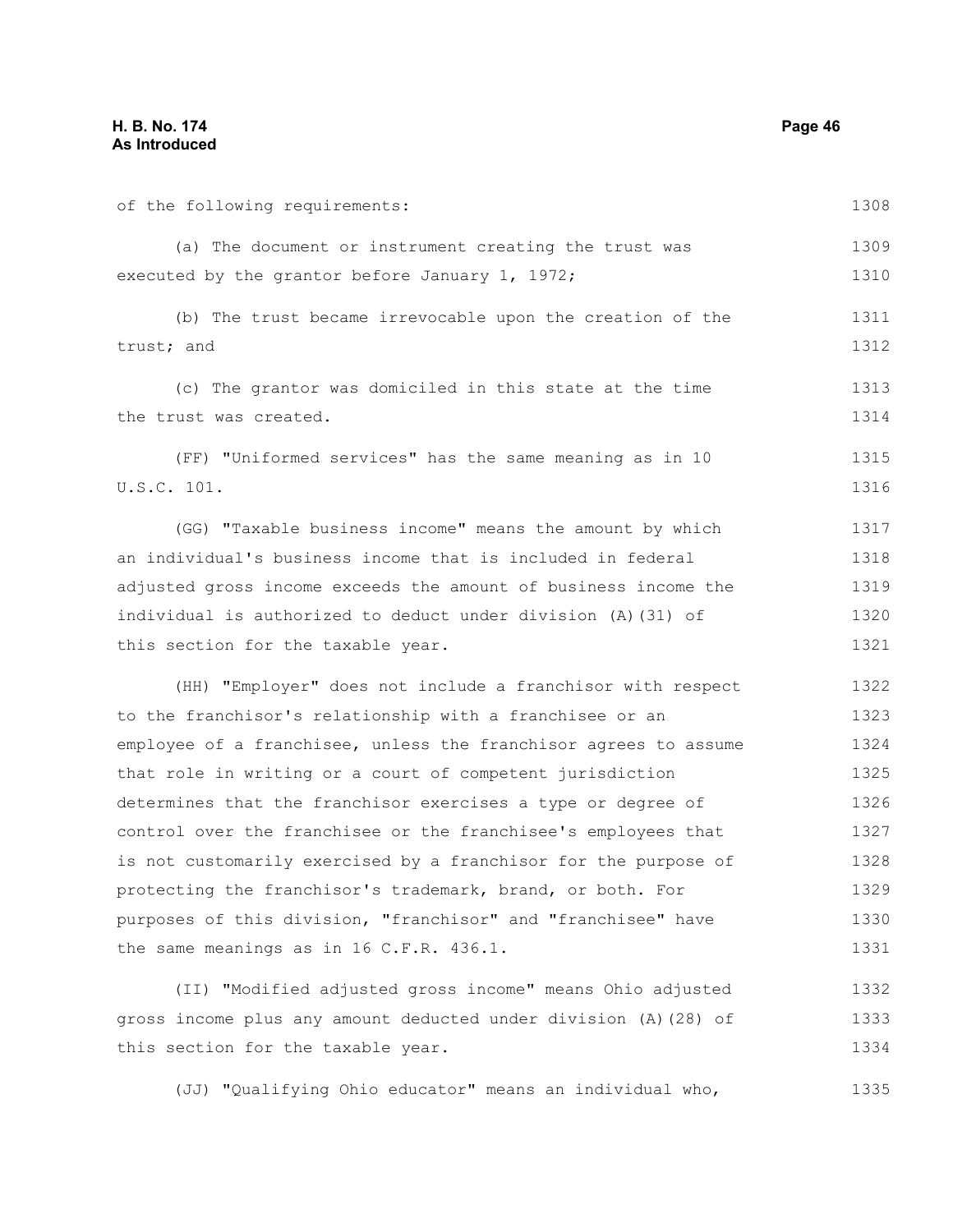#### **H. B. No. 174 Page 47 As Introduced**

for a taxable year, qualifies as an eligible educator, as that term is defined in section 62 of the Internal Revenue Code, and who holds a certificate, license, or permit described in Chapter 3319. or section 3301.071 of the Revised Code. 1336 1337 1338 1339

```
Sec. 5747.10. (A) As used in this section: 
                                                           1340
```
(1) "Audited partnership" means a partnership subject to an examination by the internal revenue service pursuant to subchapter C, chapter 63, subtitle F of the Internal Revenue Code resulting in a federal adjustment. 1341 1342 1343 1344

(2)(a) "Direct investor" means a partner or other investor that holds a direct interest in a pass-through entity. 1345 1346

(b) "Indirect investor" means a partner or other investor that holds an interest in a pass-through entity that itself holds an interest, directly or through another indirect partner or other investor, in a pass-through entity. 1347 1348 1349 1350

(3) "Exempt partner" means a partner that is neither a pass-through entity nor a person subject to the tax imposed by section 5747.02 of the Revised Code. 1351 1352 1353

(4) "Federal adjustment" means a change to an item or amount required to be determined under the Internal Revenue Code that directly or indirectly affects a taxpayer's aggregate tax liability under section 5747.02 or Chapter 5748. of the Revised Code and that results from an action or examination by the internal revenue service, or from the filing of an amended federal tax return, a claim for a federal tax refund, or an administrative adjustment request filed by a partnership under section 6227 of the Internal Revenue Code. 1354 1355 1356 1357 1358 1359 1360 1361 1362

(5) "Federal adjustments return" means the form or other document prescribed by the tax commissioner for use by a 1363 1364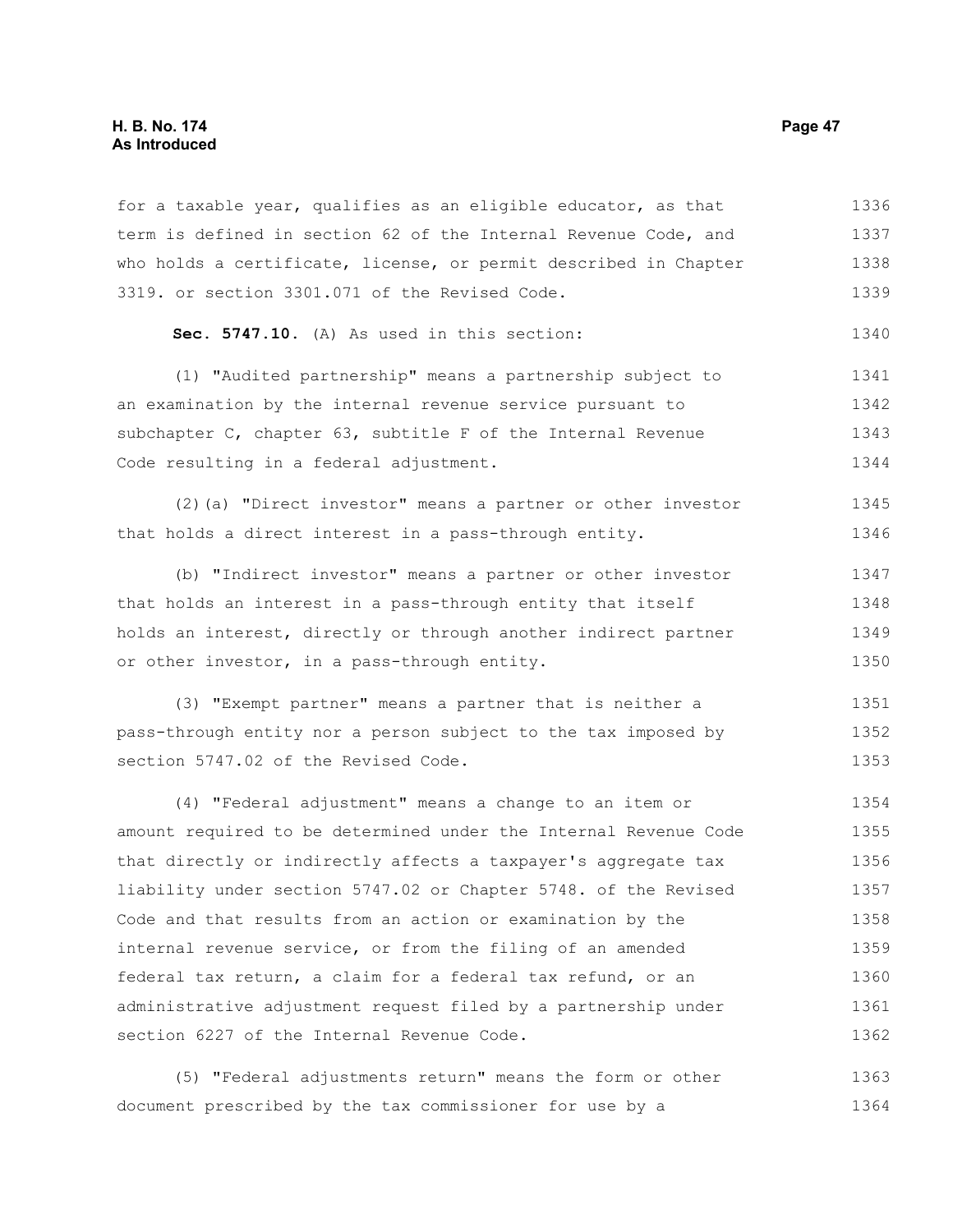taxpayer in reporting final federal adjustments. (6) "State partnership representative" means either of the following: (a) The person who served as the partnership's representative for federal income tax purposes, pursuant to section 6223(a) of the Internal Revenue Code, during the corresponding federal partnership audit; (b) The person designated, on a form prescribed by the tax commissioner, to serve as the partnership's representative during the state partnership audit. The commissioner may establish reasonable qualifications and procedures for a person to be designated as a state partnership representative under this division. (7) A federal adjustment is "final" or "agreed to or finally determined for federal income tax purposes" on any of the following: (a) The day after which the period for appeal of a federal assessment has expired; (b) The date on a refund check issued by the internal revenue service; or (c) For agreements required to be signed by the internal revenue service and the taxpayer or audited partnership, the date on which the last party signed the agreement. (B)(1) If any of the facts, figures, computations, or attachments required in a taxpayer's annual return to determine the tax charged by this chapter or Chapter 5748. of the Revised Code must be altered as the result of a final federal adjustment, and the federal adjustment is not required to be 1365 1366 1367 1368 1369 1370 1371 1372 1373 1374 1375 1376 1377 1378 1379 1380 1381 1382 1383 1384 1385 1386 1387 1388 1389 1390 1391 1392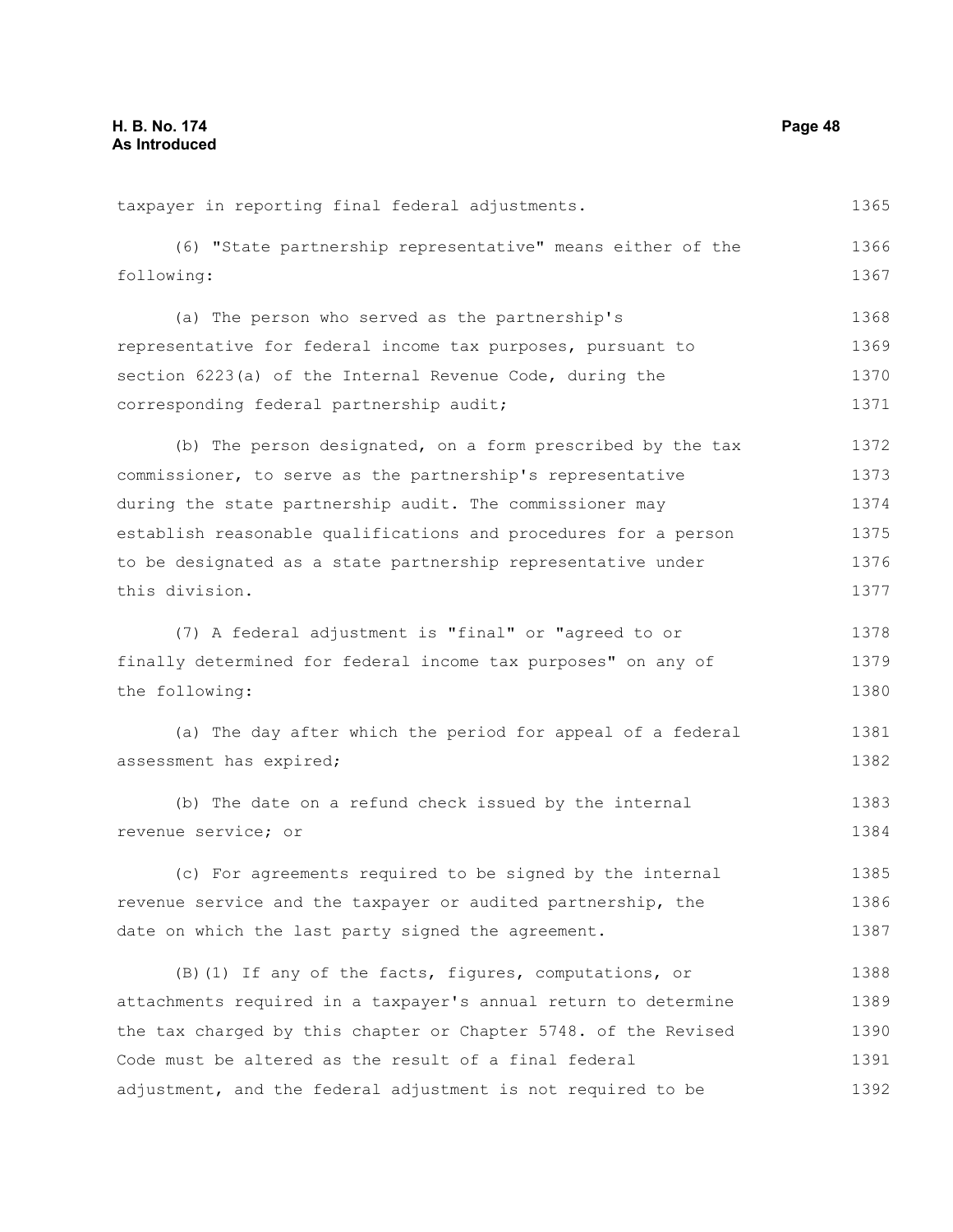reported under division (C) of this section, the taxpayer shall file an amended return with the tax commissioner in such form as the commissioner requires. The amended return shall be filed not later than ninety days after the federal adjustment has been agreed to or finally determined for federal income tax purposes. 1393 1394 1395 1396 1397

(2) "One hundred eighty" shall be substituted for "ninety" in divisions  $(B)$  (1) and  $(E)$  (1) of this section if, for any taxable year, the final federal adjustment results from taxes paid by the taxpayer on an amount described in division  $(A)$   $(34)$ (A)(32) of section 5747.01 of the Revised Code. 1398 1399 1400 1401 1402

(C) Except for adjustments required to be reported for federal purposes pursuant to section 6225(a)(2) of the Internal Revenue Code and adjustments that are taken into account on a federal amended return or similar report filed pursuant to section 6225(c)(2) of the Internal Revenue Code, partnerships and partners shall report final federal adjustments and make payments as required under division (C) of this section. 1403 1404 1405 1406 1407 1408 1409

(1) With respect to an action required or permitted to be taken by a partnership under this section, and any petition for reassessment or appeal to the board of tax appeals or any court with respect to such an action, the state partnership representative shall have the sole authority to act on behalf of the audited partnership, and the partnership's direct and indirect investors shall be bound by those actions. 1410 1411 1412 1413 1414 1415 1416

(2) Unless an audited partnership makes the election under division (C)(3) of this section: 1417 1418

(a) The audited partnership, through its state partnership representative, shall do all of the following within ninety days after the federal adjustment is final: 1419 1420 1421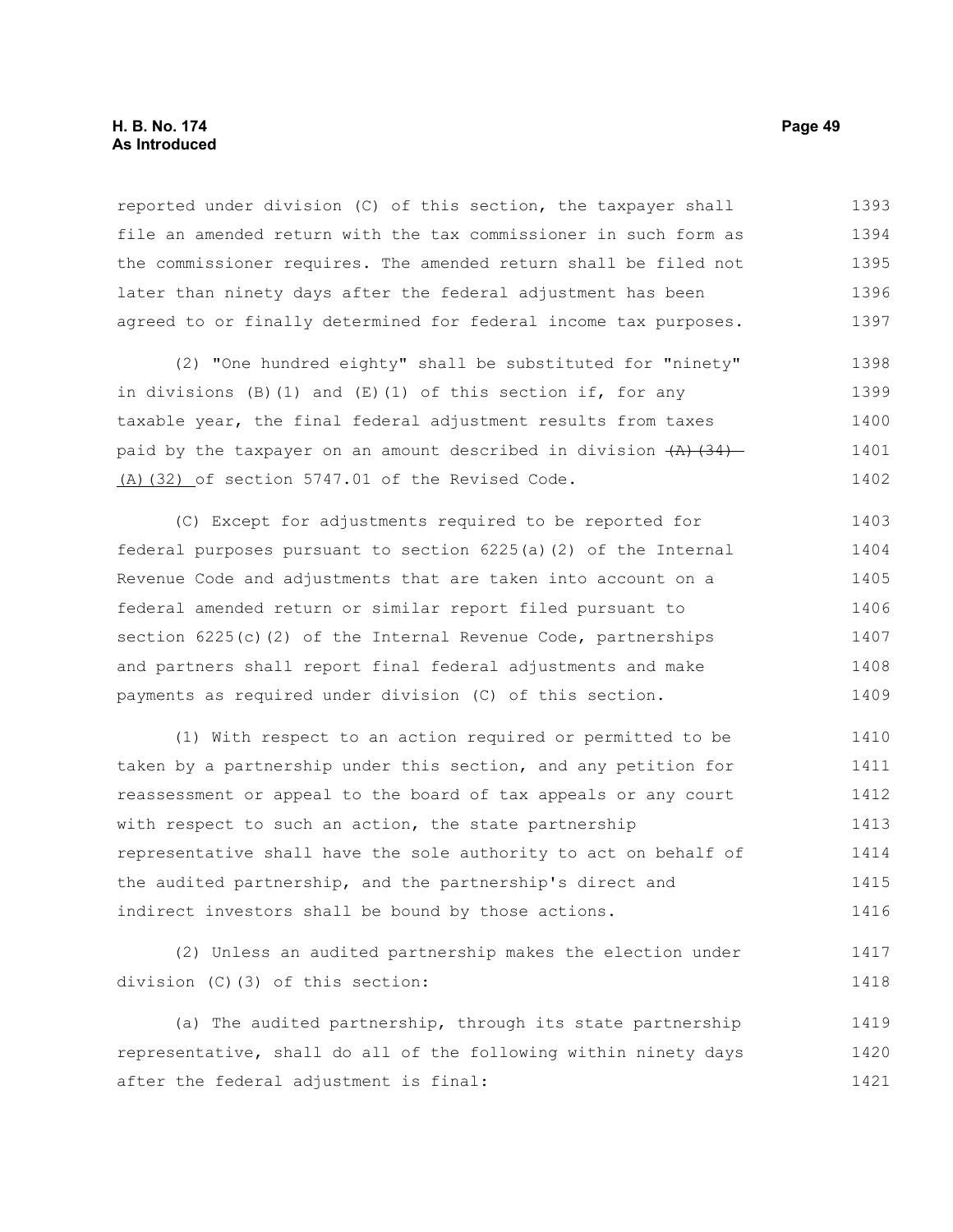### **H. B. No. 174 Page 50 As Introduced**

share of the final federal adjustments;

| (i) File a federal adjustments return with the tax             | 1422 |
|----------------------------------------------------------------|------|
| commissioner, including a copy of the notifications provided   | 1423 |
| under division $(C)$ $(2)$ $(a)$ $(ii)$ of this section;       | 1424 |
| (ii) Notify each of its direct investors, on a form            | 1425 |
| prescribed by the commissioner, of the investor's distributive | 1426 |

(iii) File an amended tax return on behalf of its nonresident direct investors and pay any additional tax that would have been due under sections 5733.41 and 5747.41, or division (D) of section 5747.08, of the Revised Code with respect to those direct investors had the final federal 1428 1429 1430 1431 1432

adjustments been reported properly on the original filing.

(b) Each direct investor that is subject to the tax imposed by section 5747.02 of the Revised Code shall file an original or amended tax return to include the investor's distributive share of the adjustments reported to the direct investor under division (C)(2)(a) of this section, and pay any additional tax due, within ninety days after the audited partnership files its federal adjustments return with the commissioner. 1434 1435 1436 1437 1438 1439 1440 1441

(c)(i) Each direct and indirect investor of an audited partnership that is a pass-through entity and all investors in such a pass-through entity that are subject to the filing and payment requirements of Chapters 5733. and 5747. of the Revised Code are subject to the reporting and payment requirements of division (C)(2) or, upon a timely election, division (C)(3) of this section. 1442 1443 1444 1445 1446 1447 1448

(ii) Such direct and indirect investors shall make the required returns and payments within ninety days after the 1449 1450

1427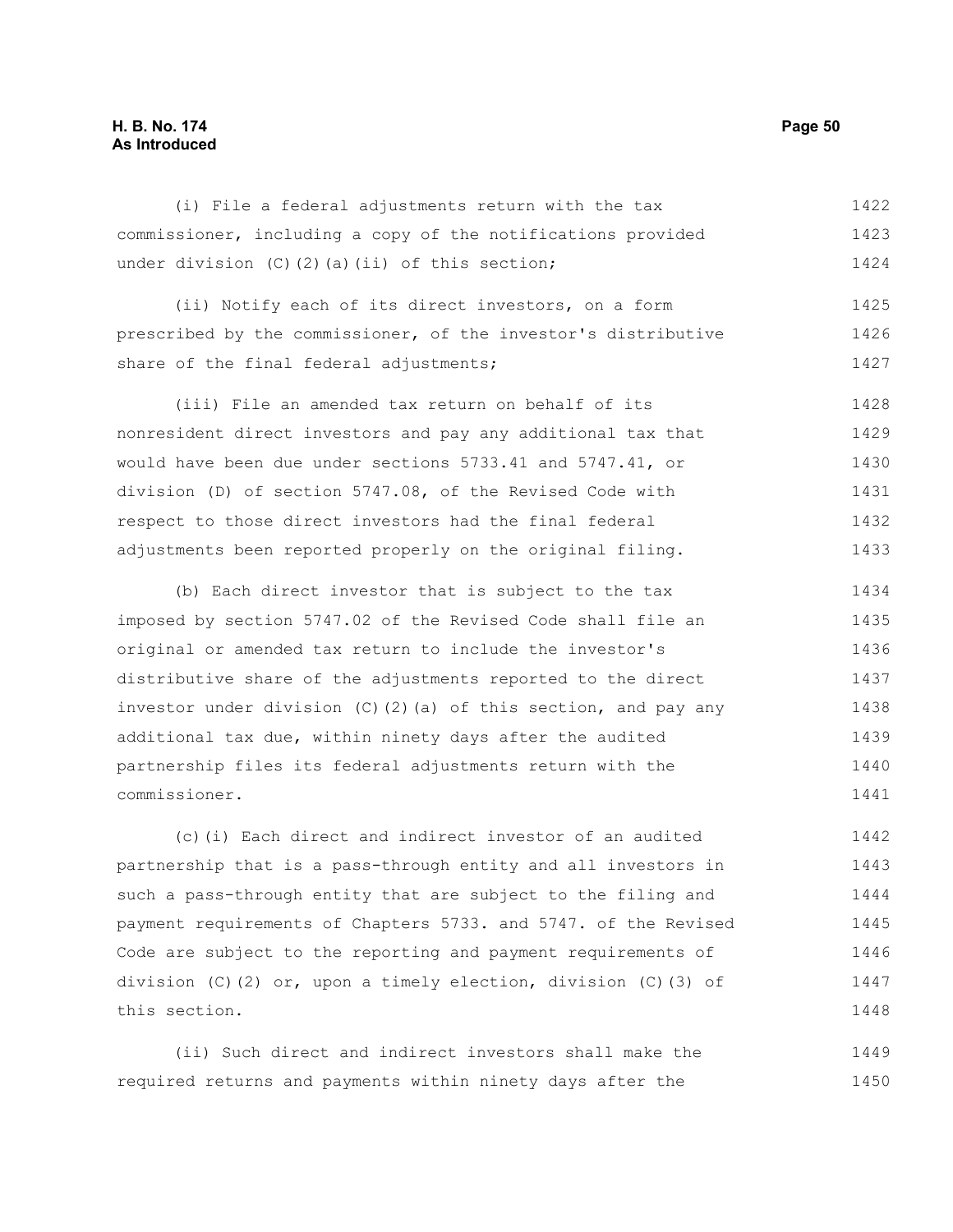deadline for filing and furnishing statements under section 6226(b)(4) of the Internal Revenue Code and applicable treasury regulations. 1451 1452 1453

(3) If an audited partnership makes the election under this division, the audited partnership, through its state partnership representative, shall do all of the following within ninety days after all federal adjustments are final: 1454 1455 1456 1457

(a) File a federal adjustments return with the tax commissioner indicating the partnership has made the election under division (C)(3) of this section; 1458 1459 1460

(b) Pay the amount of combined additional tax due under division (D)(2) of this section, calculated by multiplying the highest rate of tax set forth in section 5747.02 of the Revised Code by the sum of the following: 1461 1462 1463 1464

(i) The distributive shares of the final federal adjustments that are allocable or apportionable to this state of each investor who is a nonresident taxpayer or pass-through entity; 1465 1466 1467 1468

(ii) The distributive share of the final federal adjustments for each investor who is a resident taxpayer. 1469 1470

(c) Notify each of its direct investors, on a form prescribed by the commissioner, of the investor's distributive share of the final federal adjustments and the amount paid on their behalf pursuant to division (C)(3)(b) of this section. 1471 1472 1473 1474

(4)(a) A direct investor of an audited partnership is not required to file an amended return or pay tax otherwise due under section 5747.02 of the Revised Code if the audited partnership properly reports and pays the tax under division (C) (3) of this section. 1475 1476 1477 1478 1479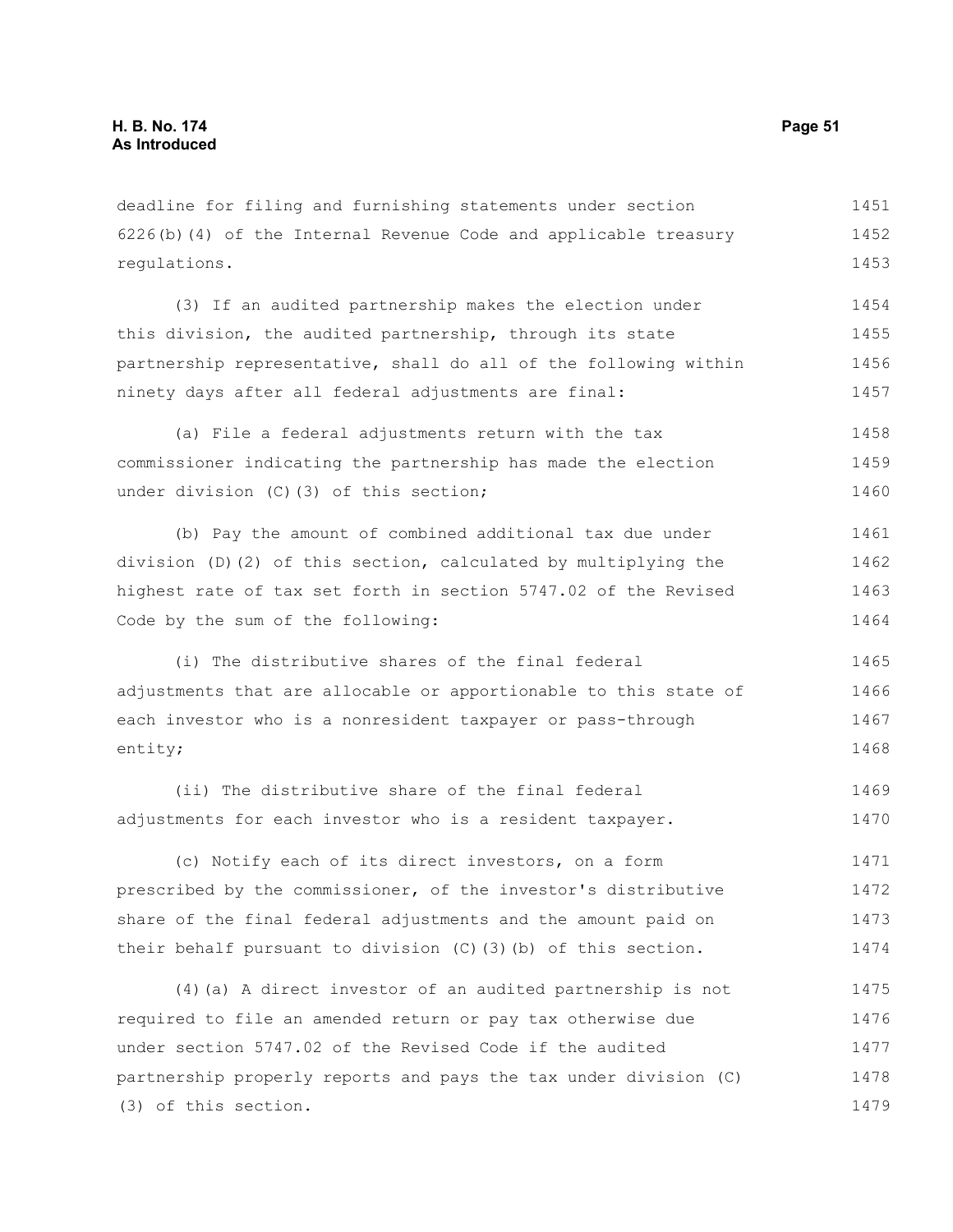### **H. B. No. 174 Page 52 As Introduced**

(b)(i) Nothing in division (C) of this section precludes a direct or indirect investor in the audited partnership from filing a return to report the investor's share of the final federal adjustments. Such an investor who files a return and reports the income related to the final federal adjustments is entitled to a refundable credit for taxes paid by the audited partnership under division (C)(3)(b) of this section. The credit shall be computed and claimed in the same manner as the credit allowed under division (I) of section 5747.08 of the Revised Code. 1480 1481 1482 1483 1484 1485 1486 1487 1488 1489

(ii) Notwithstanding division (C)(4)(b)(i) of this section, an exempt partner, whether a direct or indirect investor, may file an application for refund of its proportionate share of the amounts erroneously paid by the audited partnership pursuant to division (C)(3)(b) of this section on the exempt partner's behalf. 1490 1491 1492 1493 1494 1495

(5) Upon request by an audited partnership, the tax commissioner may agree, in writing, to allow an alternative method of reporting and payment than required by divisionsdivision (C)(2) or (3) of this section. The request must be submitted to the commissioner in writing before the applicable deadline for filing a return under division (C)(2)(a) or (3) of this section. The commissioner's decision on whether to enter into an agreement under this division is not subject to further administrative review or appeal. 1496 1497 1498 1499 1500 1501 1502 1503 1504

(6) Nothing in division (C) of this section precludes either of the following: 1505 1506

(a) A resident taxpayer from filing a return to claim the credit under division (B) of section 5747.05 or division (D)(2) of section 5747.02 of the Revised Code based upon any amounts 1507 1508 1509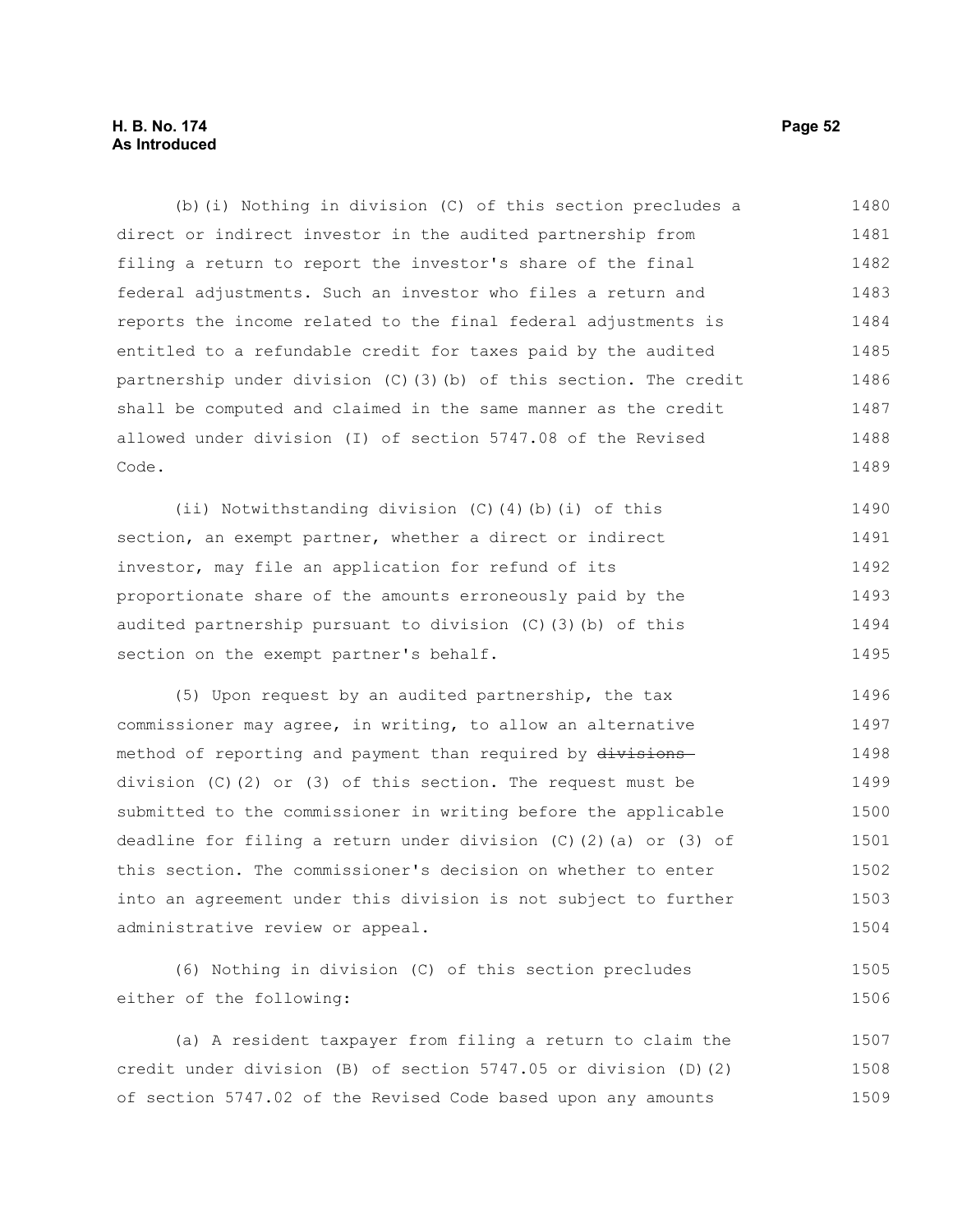| paid by the audited partnership on such investor's behalf to     | 1510  |
|------------------------------------------------------------------|-------|
| another state.                                                   | 1511  |
| (b) The tax commissioner from issuing an assessment under        | 1512  |
| this chapter against any direct or indirect investor for taxes   | 1513  |
| due from the investor if an audited partnership, or direct and   | 1514  |
| indirect investor of an audited partnership that is a pass-      | 1515  |
| through entity, fails to timely file any return or remit any     | 1516  |
| payment required by this section or underreports income or       | 1517  |
| underpays tax on behalf of an indirect investor who is a         | 1518  |
| resident taxpayer.                                               | 1519  |
| (D) In the case of an underpayment, and unless otherwise         | 1520  |
| agreed to in writing by the tax commissioner:                    | 1521  |
| (1) The taxpayer's amended return shall be accompanied by        | 1522  |
| payment of any combined additional tax due together with         | 1523  |
| interest thereon. An amended return required by this section is  | 1524  |
| a return subject to assessment under section 5747.13 of the      | 1525  |
| Revised Code for the purpose of assessing any additional tax due | 1526  |
| under this section, together with any applicable penalty and     | 1527  |
| interest. It shall not reopen those facts, figures,              | 1528  |
| computations, or attachments from a previously filed return no   | 1529  |
| longer subject to assessment that are not affected, either       | 1530  |
| directly or indirectly, by the final federal adjustment to the   | 1531  |
| taxpayer's federal income tax return.                            | 1532  |
| (2) The audited partnership's federal adjustments return         | 1533  |
| shall be accompanied by payment of any combined additional tax   | 1534  |
| due together with interest thereon. The federal adjustments      | 1535  |
| return required by this section is a return subject to           | 1536  |
| assessment under section 5747.13 of the Revised Code for the     | 1537  |
| $\sim$ and additional tau dua under                              | 1.5.0 |

purpose of assessing any additional tax due under this section, together with any applicable penalty and interest. It shall not 1538 1539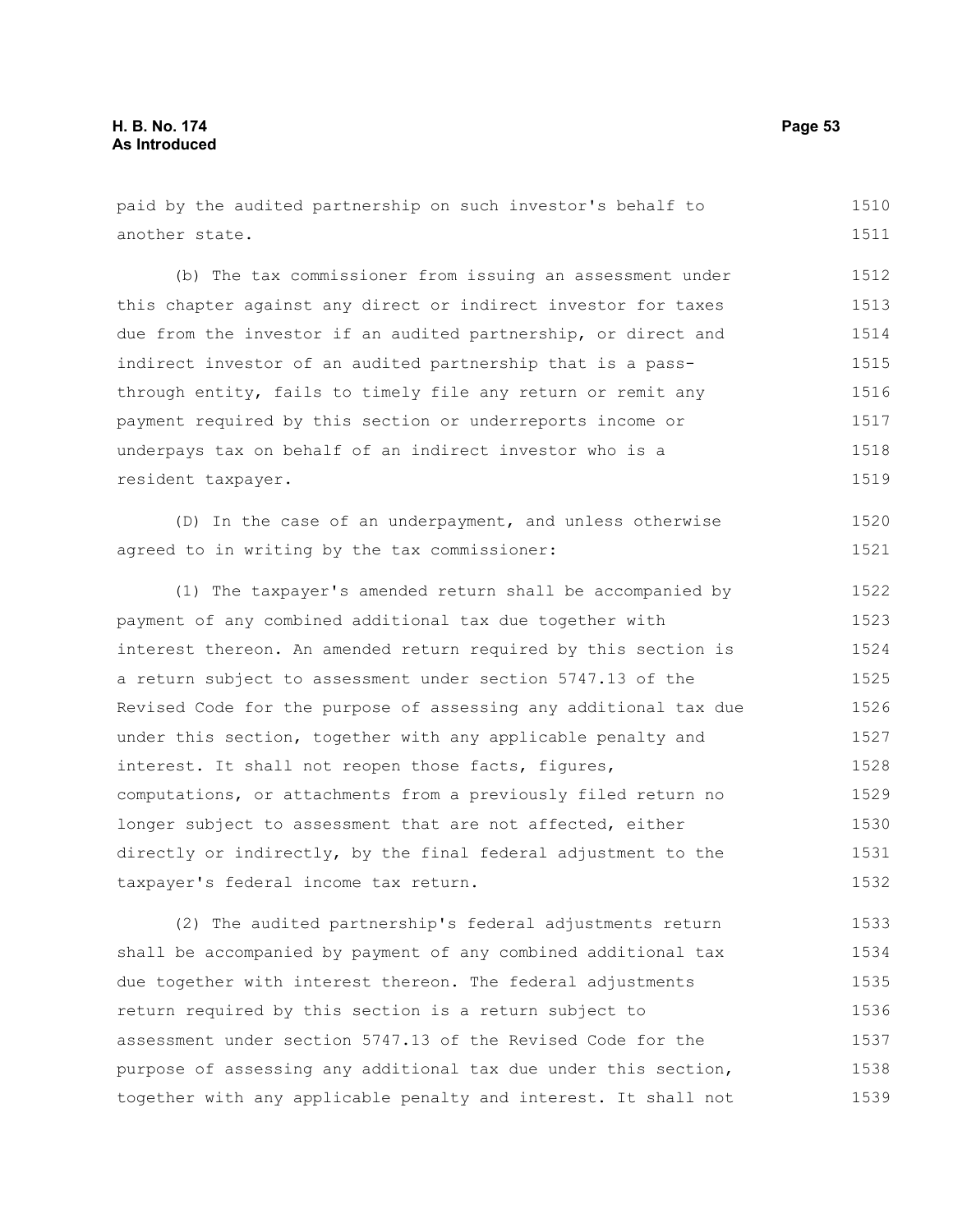reopen those facts, figures, computations, or attachments from a previously filed return no longer subject to assessment that are not affected, either directly or indirectly, by the final federal adjustment. 1540 1541 1542 1543

(3) The tax commissioner may accept estimated payments of the tax arising from pending federal adjustments before the date for filing a federal adjustments return. The commissioner may adopt rules for the payment of such estimated taxes. 1544 1545 1546 1547

(E) In the case of an overpayment, and unless otherwise agreed to in writing by the tax commissioner: 1548 1549

(1) A taxpayer may file an application for refund under this division within the ninety-day period prescribed for filing the amended return even if it is filed beyond the period prescribed in section 5747.11 of the Revised Code if it otherwise conforms to the requirements of such section. An application filed under this division shall claim refund of overpayments resulting from alterations to only those facts, figures, computations, or attachments required in the taxpayer's annual return that are affected, either directly or indirectly, by the final federal adjustment to the taxpayer's federal income tax return unless it is also filed within the time prescribed in section 5747.11 of the Revised Code. It shall not reopen those facts, figures, computations, or attachments that are not affected, either directly or indirectly, by the adjustment to the taxpayer's federal income tax return. 1550 1551 1552 1553 1554 1555 1556 1557 1558 1559 1560 1561 1562 1563 1564

(2)(a) Except as otherwise provided in division (E)(2)(b) of this section, an audited partnership may file an application for a refund under this division within the ninety-day period prescribed for filing the federal adjustments return, even if it is filed beyond the period prescribed by section 5747.11 of the 1565 1566 1567 1568 1569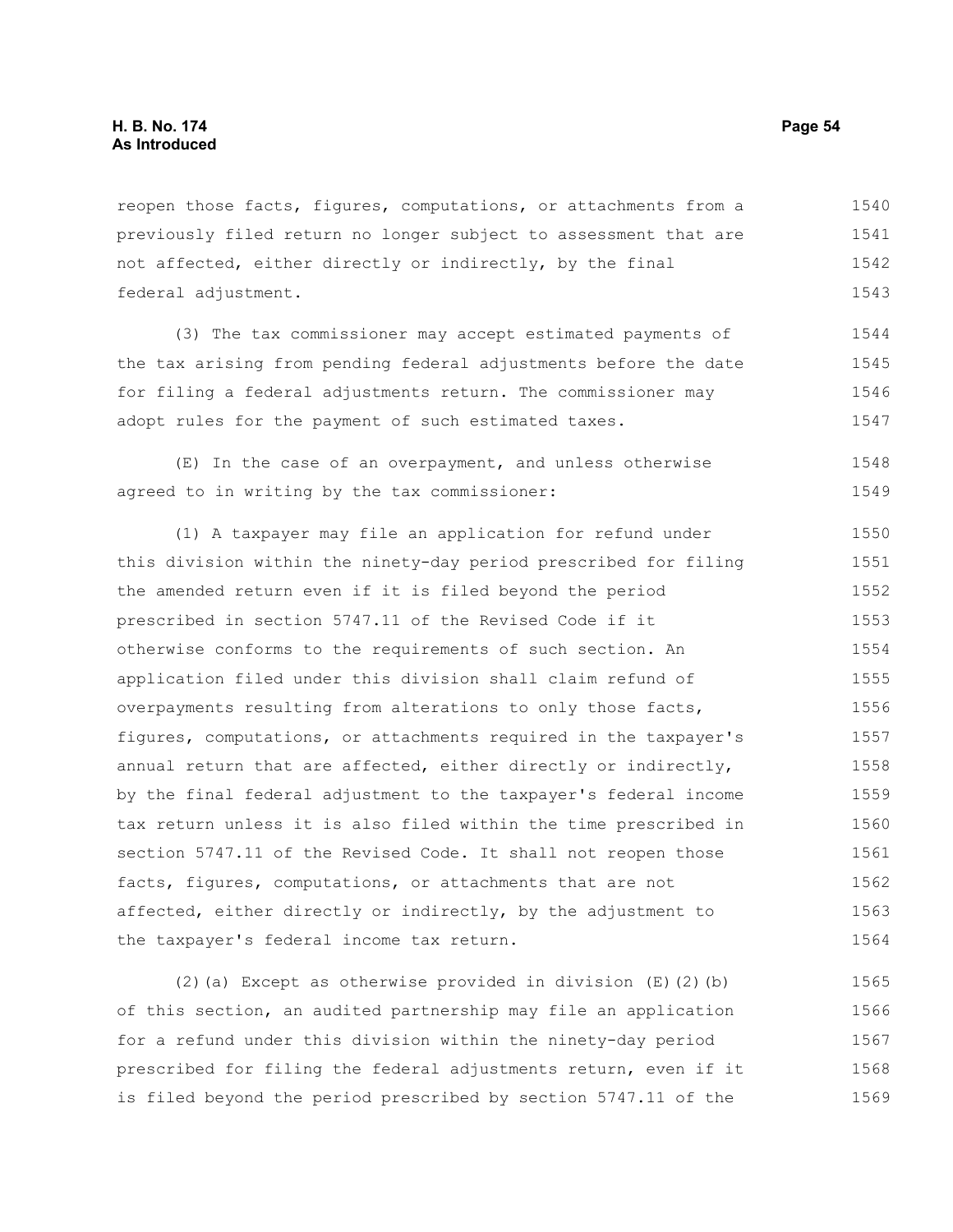#### **H. B. No. 174 Page 55 As Introduced**

Revised Code, if it otherwise conforms to the requirements of that section. An application filed under this division may claim a refund of overpayments resulting only from final federal adjustments unless it is also filed within the time prescribed by section 5747.11 of the Revised Code. It shall not reopen those facts, figures, computations, or attachments that are not affected, either directly or indirectly, by the federal adjustment. 1570 1571 1572 1573 1574 1575 1576 1577

(b) An audited partnership may not file an application for refund under division (E) of this section based on final federal adjustments described in section 6225(a)(2) of the Internal Revenue Code. 1578 1579 1580 1581

(3) Any refund granted to a pass-through entity filing an application for refund under division (E) of this section shall be reduced by amounts previously claimed as a credit under section 5747.059 or division (I) of section 5747.08 of the Revised Code by the pass-through entity's direct or indirect investors. 1582 1583 1584 1585 1586 1587

(F) Excluding the deadline in division (C)(2)(c)(ii) of this section, an audited partnership, or a direct or indirect investor of an audited partnership that is a pass-through entity, may automatically extend the deadline for reporting, payments, and refunds under this section by sixty days if the entity has ten thousand or more direct investors and notifies the commissioner of such extension, in writing, before the unextended deadline. 1588 1589 1590 1591 1592 1593 1594 1595

**Section 2.** That existing sections 5703.21, 5747.01, and 5747.10 of the Revised Code are hereby repealed. 1596 1597

**Section 3.** Section 5747.01 of the Revised Code is 1598